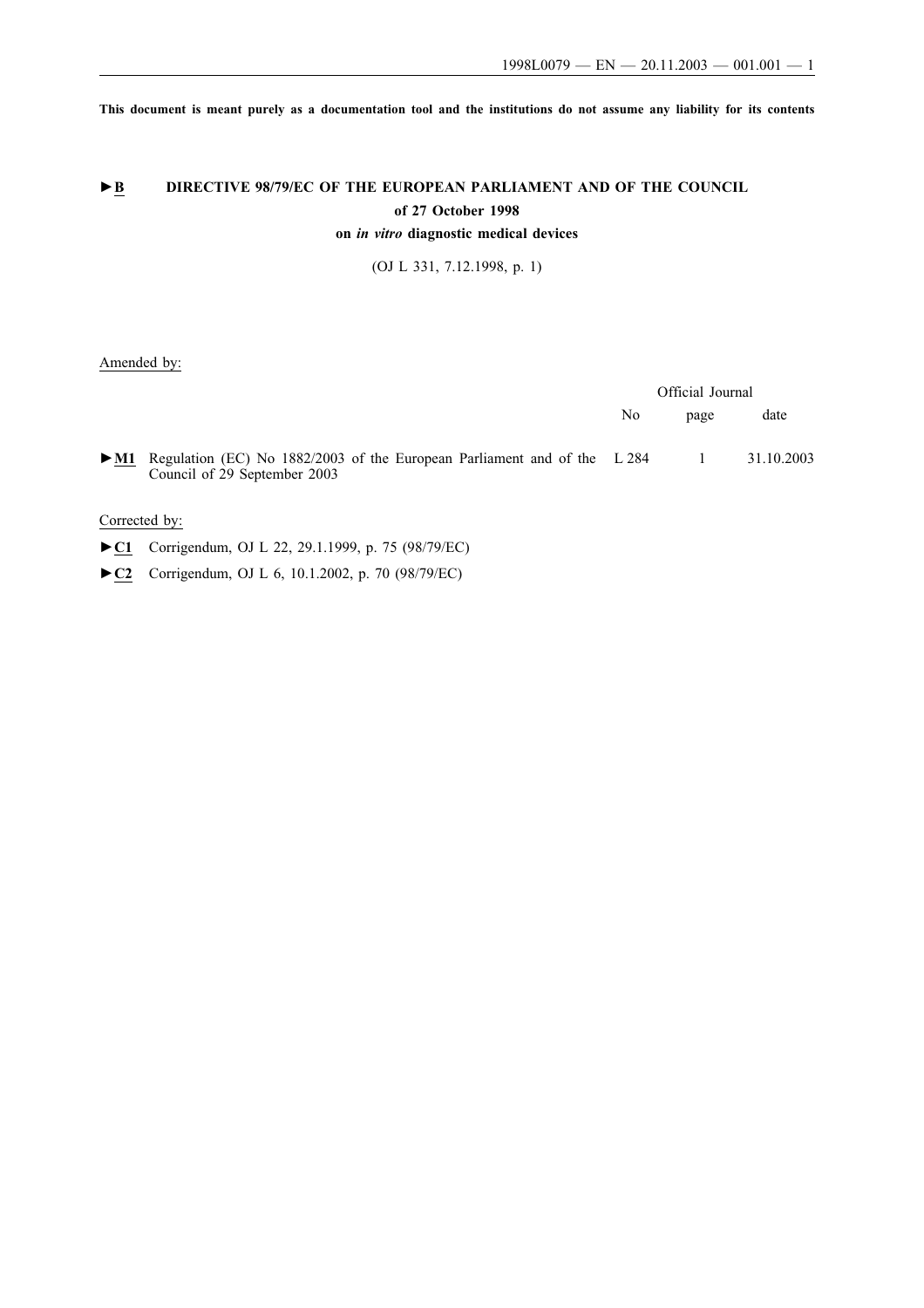### **DIRECTIVE 98/79/EC OF THE EUROPEAN PARLIAMENT AND OF THE COUNCIL**

#### **of 27 October 1998**

#### **on** *in vitro* **diagnostic medical devices**

THE EUROPEAN PARLIAMENT AND THE COUNCIL OF THE EUROPEAN UNION,

Having regard to the Treaty establishing the European Community, and in particular Article 100a thereof,

Having regard to the proposal from the Commission  $(1)$ ,

Having regard to the opinion of the Economic and Social Committee  $(2)$ ,

Acting in accordance with the procedure laid down in Article 189b of the Treaty  $(3)$ ,

- (1) Whereas measures should be adopted for the smooth operation of the internal market; whereas the internal market is an area without internal frontiers in which the free movement of goods, persons, services and capital is ensured;
- (2) Whereas the content and scope of the laws, regulations and administrative provisions in force in the Member States with regard to the safety, health protection and performance, characteristics and authorisation procedures for *in vitro* diagnostic medical devices are different; whereas the existence of such disparities creates barriers to trade, and whereas the need to establish harmonised rules has been confirmed by a comparative survey of national legislations carried out on behalf of the Commission;
- (3) Whereas the harmonisation of national legislation is the only means of removing such barriers to free trade and of preventing new barriers from arising; whereas this objective cannot be achieved in a satisfactory manner by other means by the individual Member States; whereas this Directive lays down only such requirements as are necessary and sufficient to ensure, under the best safety conditions, free movement of the *in vitro* diagnostic medical devices to which it applies;
- (4) Whereas the harmonised provisions must be distinguished from measures adopted by the Member States to manage the funding of public health and sickness insurance schemes relating directly or indirectly to such devices; whereas, therefore, the harmonised provisions do not affect the ability of the Member States to implement such measures provided that they comply with Community law;
- (5) Whereas *in vitro* diagnostic medical devices should provide patients, users and third parties with a high level of health protection and attain the performance levels originally attributed to them by the manufacturer; whereas, therefore, maintenance or improvement of the level of health protection attained in the Member States is one of the main objectives of this Directive;
- (6) Whereas, in accordance with the principles set out in the Council resolution of 7 May 1985 on a new approach to technical harmonisation and standards (4 ), rules regarding the design, manufacture and packaging of relevant products must be confined to the provisions required to meet the essential require-

<sup>(</sup> 1 ) OJ C 172, 7.7.1995, p. 21 and OJ C 87, 18.3.1997, p. 9.

<sup>(</sup> 2 ) OJ C 18, 22.1.1996, p. 12.

<sup>(</sup> 3 ) Opinion of the European Parliament of 12 March 1996 (OJ C 96, 1.4.1996, p. 31), Council common position of 23 March 1998 (OJ C 178, 10.6.1998, p. 7) and Decision of the European Parliament of 18 June 1998 (OJ C 210, 6.7.1998). Council Decision of 5 October 1998.

<sup>(4</sup> ) OJ C 136, 4.6.1985, p. 1.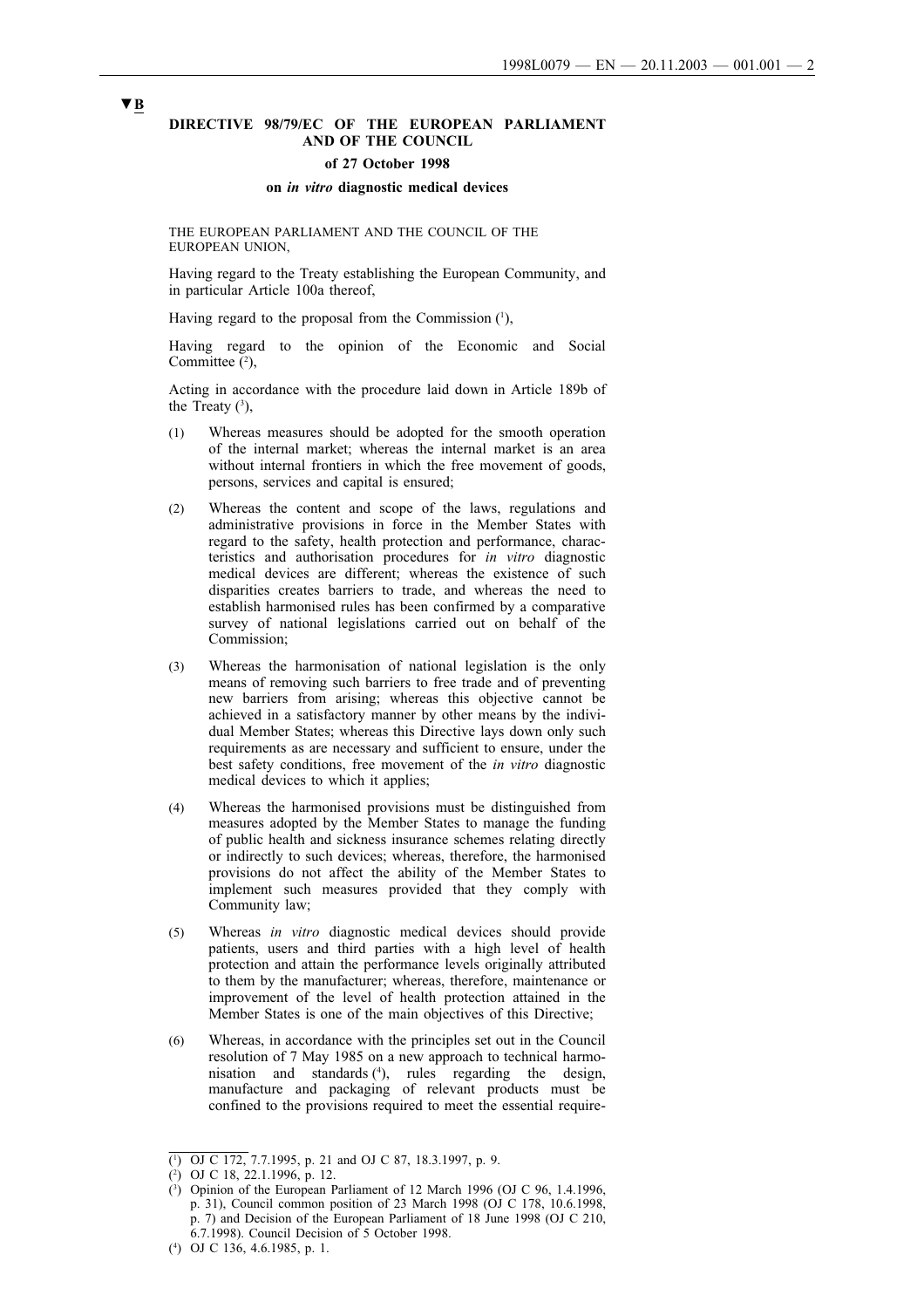ments; whereas, because they are essential, such requirements should replace the corresponding national provisions; whereas the essential requirements, including requirements to minimise and reduce risks, should be applied with discretion, taking into account the technology and practice at the time of design and technical and economic considerations compatible with a high level of protection of health and safety;

- (7) Whereas the major part of medical devices are covered by Council Directive 90/385/EEC of 20 June 1990 on the approximation of laws relating to active implantable medical devices  $(1)$ and Council Directive 93/42/EEC of 14 June 1993 concerning medical devices (2) with the exclusion of *in vitro* diagnostic medical devices; whereas this Directive seeks to extend the harmonisation to *in vitro* diagnostic medical devices and whereas, in the interest of uniform Community rules, this Directive is based largely on the provisions of the said two Directives;
- (8) Whereas instruments, apparatus, appliances, materials or other articles, including software, which are intended to be used for research purposes, without any medical objective, are not regarded as devices for performance evaluation;
- (9) Whereas, although internationally certified reference materials and materials used for external quality assessment schemes are not covered by this Directive, calibrators and control materials needed by the user to establish or verify performances of devices are *in vitro* diagnostic medical devices;
- (10) Whereas, having regard to the principle of subsidiarity, reagents which are produced within health-institution laboratories for use in that environment and are not subject to commercialtransactions are not covered by this Directive;
- (11) Whereas, however, devices that are manufactured and intended to be used in a professional and commercial context for purposes of medical analysis without being marketed are subject to this Directive;
- (12) Whereas mechanical laboratory equipment especially designed for *in vitro* diagnostic examinations falls within the scope of this Directive and whereas, therefore, in order to harmonise the relevant directives, Directive 98/37/EC of the European Parliament and of the Council of 22 June 1998 on the approximation of the laws of the Member States relating to machinery  $(3)$ , should be appropriately amended to bring it into line with this Directive<sup>.</sup>
- (13) Whereas this Directive should include requirements regarding the design and manufacture of devices emitting ionizing radiation; whereas this Directive does not affect the application of Council Directive 96/29/Euratom of 13 May 1996 laying down basic safety standards for the protection of the health of workers and the general public against the dangers arising from ionising radiation (<sup>4</sup>);
- (14) Whereas, since electromagnetic compatibility aspects form an integral part of the essential requirements of this Directive, Council Directive 89/336/EEC of 2 May 1989 on the approximation of the laws of the Member States relating to electromagnetic compatibility  $(5)$  does not apply;
- (15) Whereas, in order to ease the task of proving conformity with the essential requirements and to enable conformity to be verified, it is desirable to have harmonised standards in respect of

<sup>(</sup> 1 ) OJ L 189, 20.7.1990, p. 17. Directive as last amended by Directive 93/68/ EEC (OJ L 220, 30.8.1993, p. 1).

<sup>(2</sup> ) OJ L 169, 12.7.1993, p. 1.

<sup>(</sup> 3 ) OJ L 207, 23.7.1998, p. 1.

<sup>(</sup> 4 ) OJ L 159, 29.6.1996, p. 1.

<sup>(</sup> 5 ) OJ L 139, 23.5.1989, p. 19. Directive as last amended by Directive 93/68/ EEC (OJ L 220, 30.8.1993, p. 1).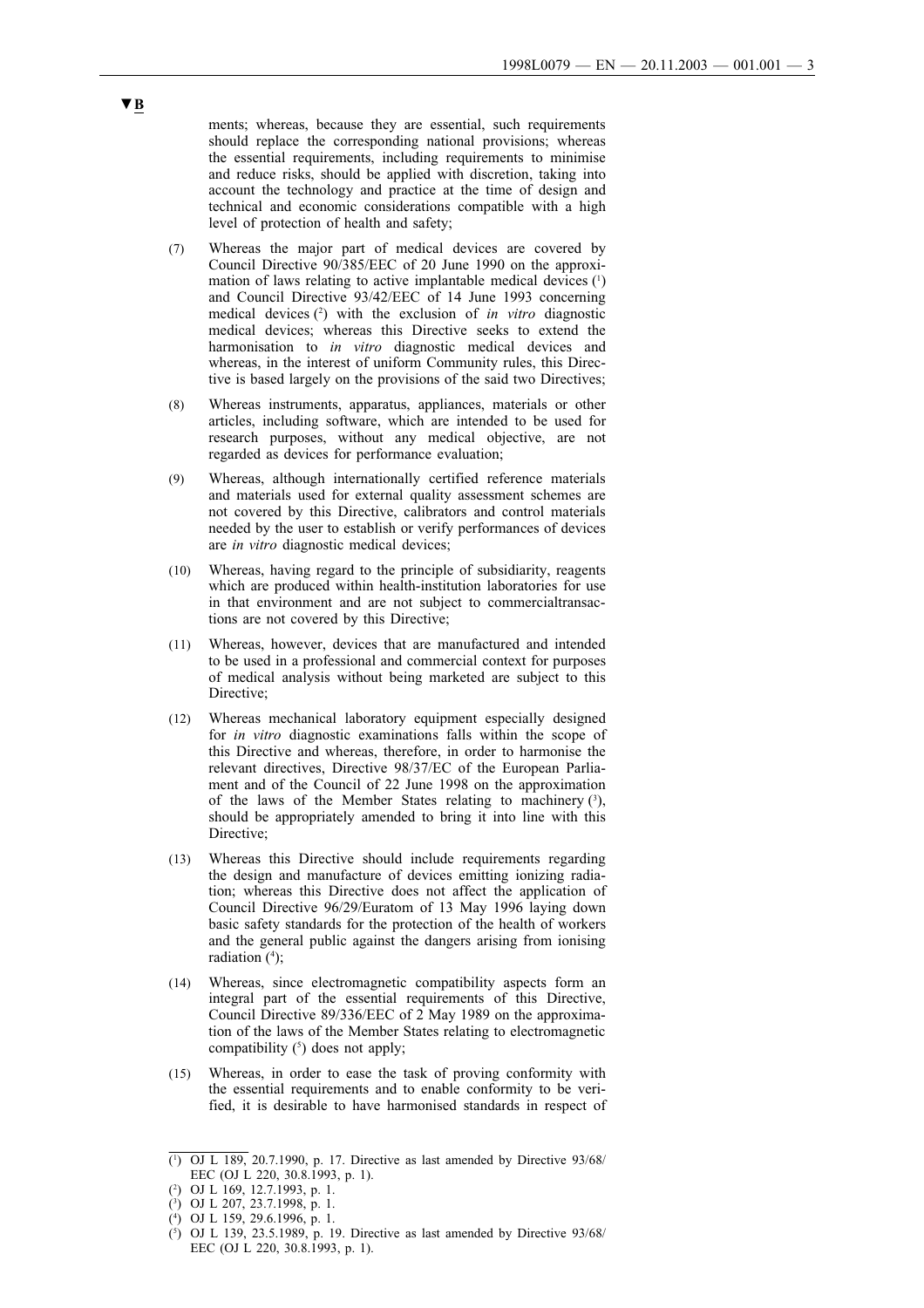the prevention of risks associated with the design, manufacture and packaging of medical devices; whereas such harmonised standards are drawn up by private-law bodies and should retain their status as non-mandatory texts; whereas, to this end, the European Committee for Standardisation (CEN) and the European Committee for Electrotechnical Standardisation (Cenelec) are recognised as the competent bodies for the adoption ofharmonised standards in accordance with the general guidelines on cooperation between the Commission and those two bodies signed on 13 November 1984;

- (16) Whereas, for the purpose of this Directive, a harmonised standard is a technical specification (European standard of harmonisation document) adopted, on a mandate from the Commission, by CEN or Cenelec or by both of those bodies in accordance with Directive 98/34/EC of the European Parliament and of the Council of 22 June 1998 laying down a procedure for the provision of information in the field of technical standards and regulations  $(1)$ , and pursuant to the abovementioned general guidelines;
- (17) Whereas, by way of exception to the general principles, the drawing up of common technical specifications takes account of a current practice in some Member States whereby for selected devices mainly used for the evaluation of the safety of blood supply and of organ donation, such specifications are adopted by the public authorities; whereas it is appropriate that these particular specifications should be replaced by common technical specifications: whereas these common technical specifications can be used for performance evaluation and reevaluation;
- (18) Whereas scientific experts from various interested parties could be involved in the drafting of common technical specifications and in the examination of other specific or general questions;
- (19) Whereas manufacturing, as covered by this Directive, also includes the packaging of the medical device, insofar as such packaging is related to the safety and performance aspects of this device;
- (20) Whereas certain devices have a limited life owing to the decline in their performance over time, which is related, for example, to the deterioriation in their physical or chemical properties, including the sterility or integrity of the packaging; whereas the manufacturer should determine and indicate the period during which the device will perform as intended; whereas the labelling should indicate the date until which the device or one of its components can be used with complete safety;
- (21) Whereas, in Decision 93/465/EEC of 22 July 1993 concerning the modules for the various phases of the conformity assessment procedures and the rules for the affixing and use of the CE conformity marking, which are intended to be used in the technical harmonisation directives  $(2)$ , the Council laid down harmonised conformity assessment procedures; whereas the details added to these modules are justified by the nature of the verification required for *in vitro* diagnostic medical devices and by the need for consistency with Directives 90/385/EEC and 93/ 42/EEC;
- (22) Whereas it is necessary, essentially for the purpose of the conformity assessment procedures, to group *in vitro* diagnostic medical devices into two main product classes; whereas, since the large majority of such devices do not constitute a direct risk to patients and are used by competently trained professionals, and the results obtained can often be confirmed by other means, the conformity assessment procedures can be carried out, as a

<sup>(1</sup> ) OJ L 204, 21.7.1998, p. 37. Directive as last amended by Directive 98/48/ EC (OJ L 217, 5.8.1998, p. 18).

<sup>(2</sup> ) OJ L 220, 30.8.1993, p. 23.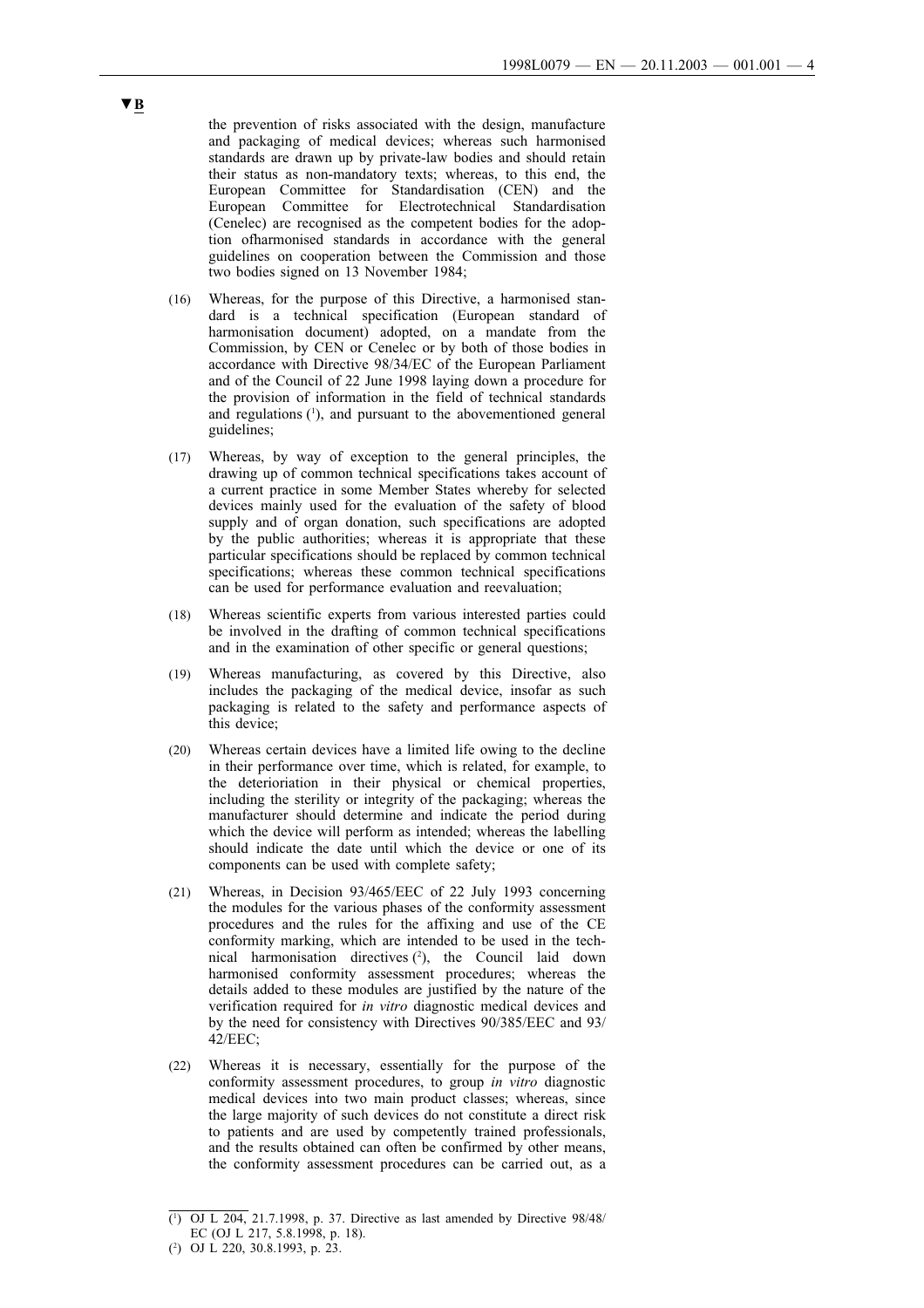general rule, under the sole responsibility of the manufacturer; whereas, taking account of existing national regulations and of notifications received following the procedure laid down in Directive 98/34/EC, the intervention of notified bodies is needed only for defined devices, the correct performance of which is essential to medical practice and the failure of which can cause a serious risk to health;

- (23) Whereas, among the *in vitro* diagnostic medical devices for which intervention of a notified body is required, the groups of products used in blood transfusion and the prevention of AIDS and certain types of hepatitis require a conformity assessment guaranteeing, with a view to their design and manufacture, an optimum level of safety and reliability;
- (24) Whereas the list of *in vitro* diagnostic medical devices to be subjected to third-party conformity assessment needs updating. taking account of technological progress and of developments in the field of health protection; whereas such updating measures must be taken in line with procedure  $III(a)$  as laid down in Council Decision 87/373/EEC of 13 July 1987 laying down the procedures for the exercise of implementing powers conferred on the Commission  $(1)$ ;
- (25) Whereas an agreement on a modus vivendi between the European Parliament, the Council and the Commission concerning the implementing measures for acts adopted in accordance with the procedure laid down in Article 189b of the Treaty was reached on 20 December 1994 $(2)$ ;
- (26) Whereas medical devices should, as a general rule, bear the CE marking indicating their conformity with the provisions of this Directive to enable them to move freely within the Community and to be put into service in accordance with their intended purpose;
- (27) Whereas manufacturers will be able, when the intervention of a notified body is required, to choose from a list of bodies published by the Commission; whereas, although Member States do not have an obligation to designate such notified bodies, they must ensure that bodies designated as notified bodies comply with the assessment criteria laid down in this Directive:
- (28) Whereas the director and staff of the notified bodies should not, themselves or through an intermediary, have any interest in the establishments subject to assessment and verification which is likely to compromise their independence;
- (29) Whereas the competent authorities in charge of market surveillance should be able, particularly in emergencies, to contact the manufacturer or his authorised representative established in the Community, in order to take any protection measures that should prove necessary; whereas cooperation and exchange of information between Member States are necessary with a view to uniform application of this Directive, in particular for the purpose of market surveillance; whereas to that end it is necessary to establish and manage a database containing data on manufacturers and their authorised representatives, on devices placed on the market, on certificates issued, suspended or withdrawn, and on the vigilance procedure; whereas a system of adverse incident reporting (vigilance procedure) constitutes a useful tool for surveillance of the market, including the performance of new devices; whereas information obtained from the vigilance procedure as well as from external quality assessment schemes is useful for decision-making on classification of devices;
- (30) Whereas it is essential that manufacturers notify the competent authorities of the placing on the market of 'new products' with

<sup>(</sup> 1 ) OJ L 197, 18.7.1987, p. 33.

<sup>(</sup> 2 ) OJ C 102, 4.4.1996, p. 1.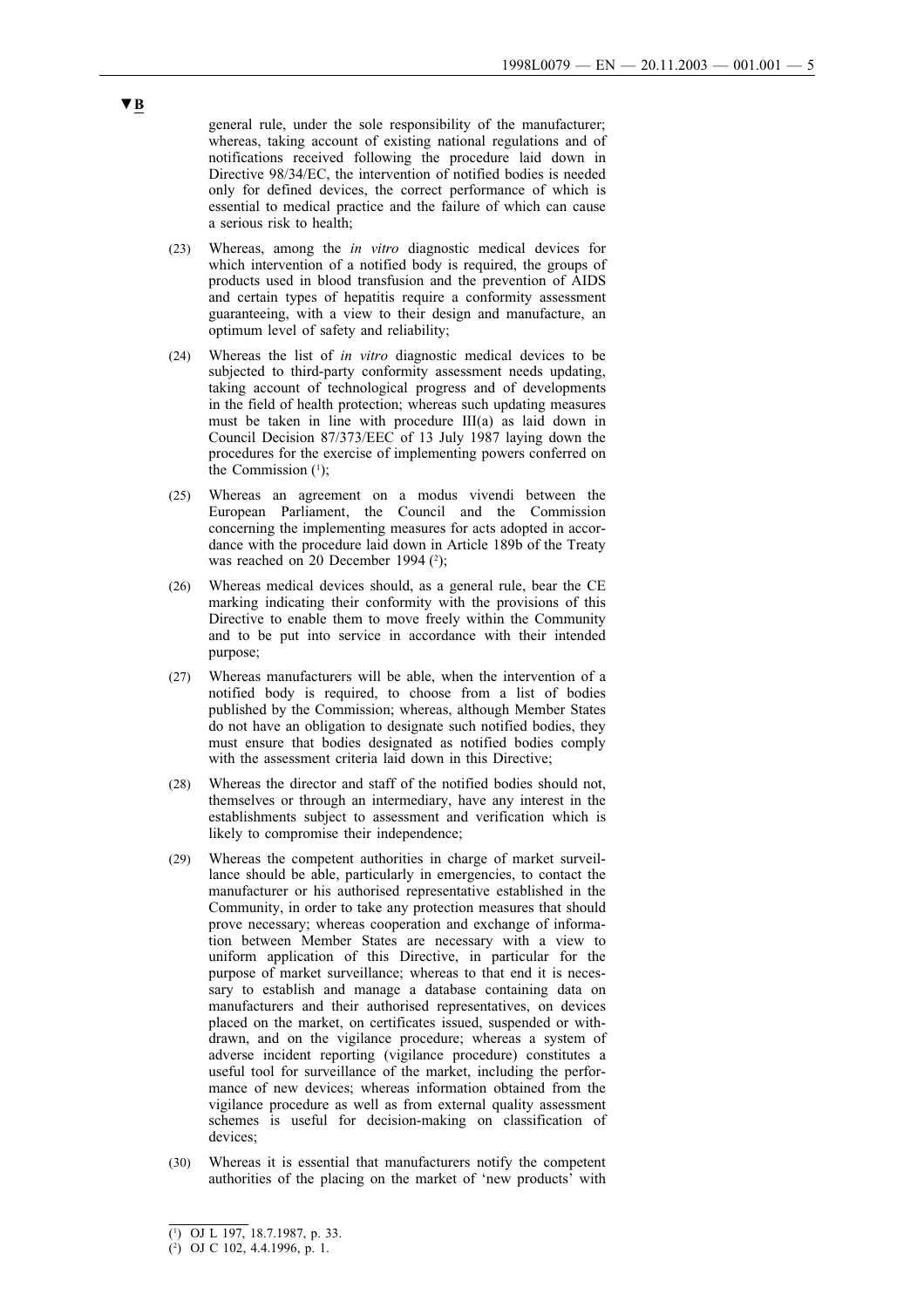regard both to the technology used and the substances to be analysed or other parameters; whereas this is true in particular of high-density DNA probe devices (known as micro-chips) used in genetic screening;

- (31) Whereas, when a Member State considers that, as regards a given product or group of products, it is necessary, in order to protect health and safety and/or ensure compliance with the imperatives of public health, in accordance with Article 36 of the Treaty, to prohibit or restrict their availability or to subject it to special conditions, it may take any transitional measures that are necessary and justified; whereas, in such cases, the Commission consults the interested parties and the Member States and, if the national measures are justified, adopts the necessary Community measures, in accordance with procedure III(a) as laid down in Decision 87/373/EEC;
- (32) Whereas this Directive covers *in vitro* diagnostic medical devices manufactured from tissues, cells or substances of human origin; whereas it does not refer to the other medical devices manufactured using substances of human origin; whereas, therefore, work will have to continue in this connection in order to produce Community legislation as soon as possible;
- (33) Whereas, in view of the need to protect the integrity of the human person during the sampling, collection and use of substances derived from the human body, it is appropriate to apply the principles laid down in the Convention of the Council of Europe for the protection of human rights and dignity of the human being with regard to the application of biology and medicine; whereas, furthermore, national regulations relating to ethics continue to apply;
- (34) Whereas, in the interests of overall consistency between directives on medical devices, some of the provisions of this Directive should be incorporated into Directive 93/42/EEC, which needs to be amended accordingly;
- (35) Whereas it is necessary to draw up as quickly as possible the legislation which is lacking on medical devices manufactured using substances of human origin,

HAVE ADOPTED THIS DIRECTIVE:

### *Article 1*

#### **Scope, definitions**

1. This Directive shall apply to *in vitro* diagnostic medical devices and their accessories. For the purposes of this Directive, accessories shall be treated as *in vitro* diagnostic medical devices in their own right. Both *in vitro* diagnostic medical devices and accessories shall hereinafter be termed devices.

2. For the purposes of this Directive, the following definitions shall apply:

- (a) 'medical device' means any instrument, apparatus, appliance, material or other article, whether used alone or in combination, including the software necessary for its proper application, intended by the manufacturer to be used for human beings for the purpose of:
	- diagnosis, prevention, monitoring, treatment or alleviation of disease,
	- diagnosis, monitoring, treatment, alleviation or compensation for an injury or handicap,
	- investigation, replacement or modification of the anatomy or of a physiological process,
	- control of conception,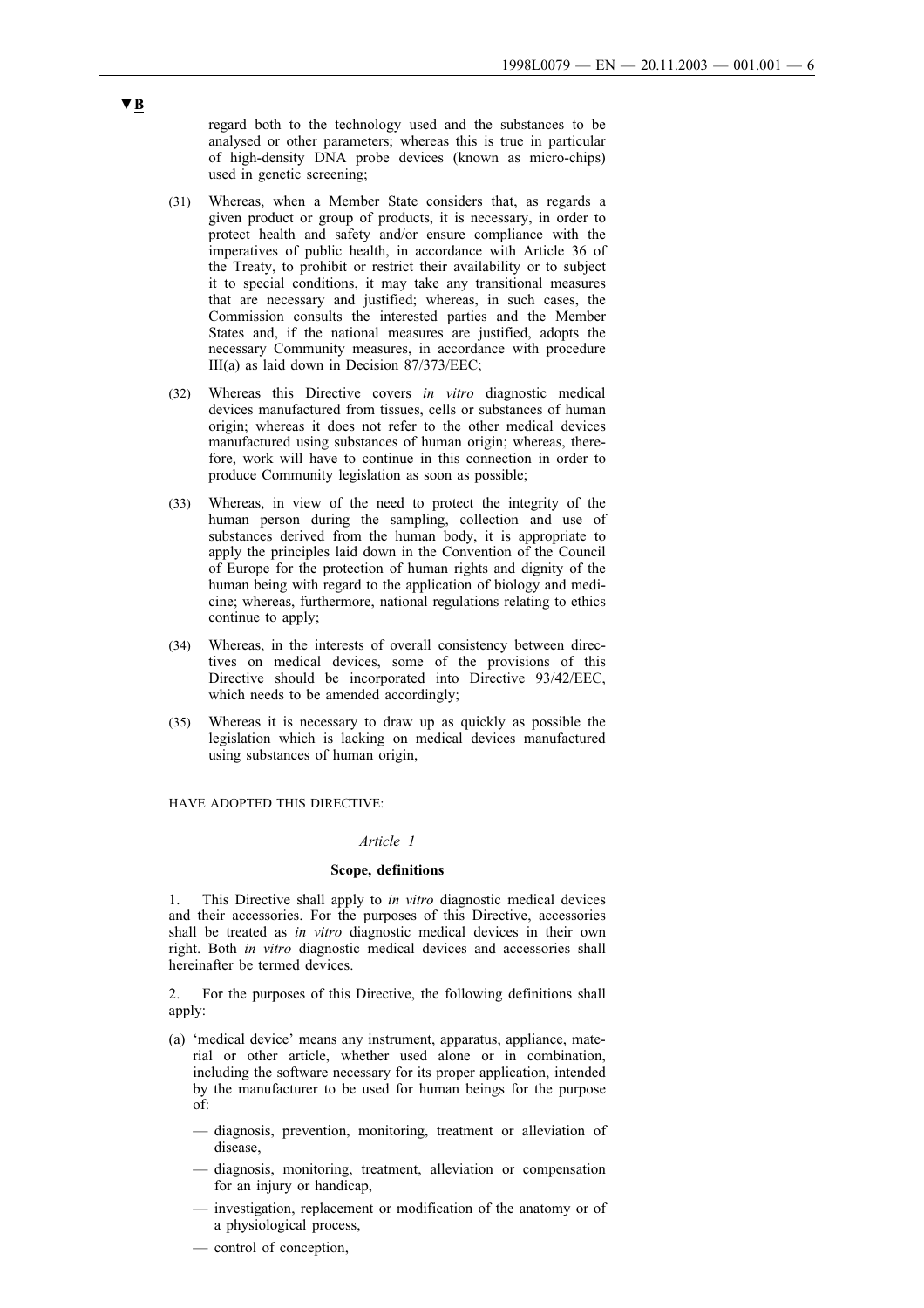and which does not achieve its principal intended action in or on the human body by pharmacological, immunological or metabolic means, but which may be assisted in its function by such means;

- (b) '*in vitro* diagnostic medical device' means any medical device which is a reagent, reagent product, calibrator, control material, kit, instrument, apparatus, equipment, or system, whether used alone or in combination, intended by the manufacturer to be used *in vitro* for the examination of specimens, including blood and tissue donations, derived from the human body, solely or principally for the purpose of providing information:
	- concerning a physiological or pathological state, or
	- concerning a congenital abnormality, or
	- to determine the safety and compatibility with potential recipients, or
	- to monitor therapeutic measures.

Specimen receptacles are considered to be *in vitro* diagnostic medical devices. 'Specimen receptacles' are those devices, whether vacuum-type or not, specifically intended by their manufacturers for the primary containment and preservation of specimens derived from the human body for the purpose of *in vitro* diagnostic examination.

Products for general laboratory use are not *in vitro* diagnostic medical devices unless such products, in view of their characteristics, are specifically intended by their manufacturer to be used for *in vitro* diagnostic examination;

(c) 'accessory' means an article which, whilst not being an *in vitro* diagnostic medical device, is intended specifically by its manufacturer to be used together with a device to enable that device to be used in accordance with its intended purpose.

For the purposes of this definition, invasive sampling devices or those which are directly applied to the human body for the purpose of obtaining a specimen within the meaning of Directive 93/42/ EEC shall not be considered to be accessories to *in vitro* diagnostic medical devices;

- (d) 'device for self-testing' means any device intended by the manufacturer to be able to be used by lay persons in a home environment;
- (e) 'device for performance evaluation' means any device intended by the manufacturer to be subject to one or more performance evaluation studies in laboratories for medical analyses or in other appropriate environments outside his own premises;
- (f) 'manufacturer' means the natural or legal person with responsibility for the design, manufacture, packaging and labelling of a device before it is placed on the market under his own name, regardless of whether these operations are carried out by that person himself or on his behalf by a third party.

The obligations of this Directive to be met by manufacturers also apply to the natural or legal person who assembles, packages, processes, fully refurbishes and/or labels one or more ready-made products and/or assigns to them their intended purpose as devices with a view to their being placed on the market under his own name. This subparagraph does not apply to the person who, while not a manufacturer within the meaning of the first subparagraph, assembles or adapts devicesalready on the market to their intended purpose for an individual patient;

- (g) 'authorised representative' means any natural or legal person established in the Community who, explicitly designated by the manufacturer, acts and may be addressed by authorities and bodies in the Community instead of the manufacturer with regard to the latter's obligations under this Directive;
- (h) 'intended purpose' means the use for which the device is intended according to the data supplied by the manufacturer on the labelling, in the instructions for use and/or in promotional materials;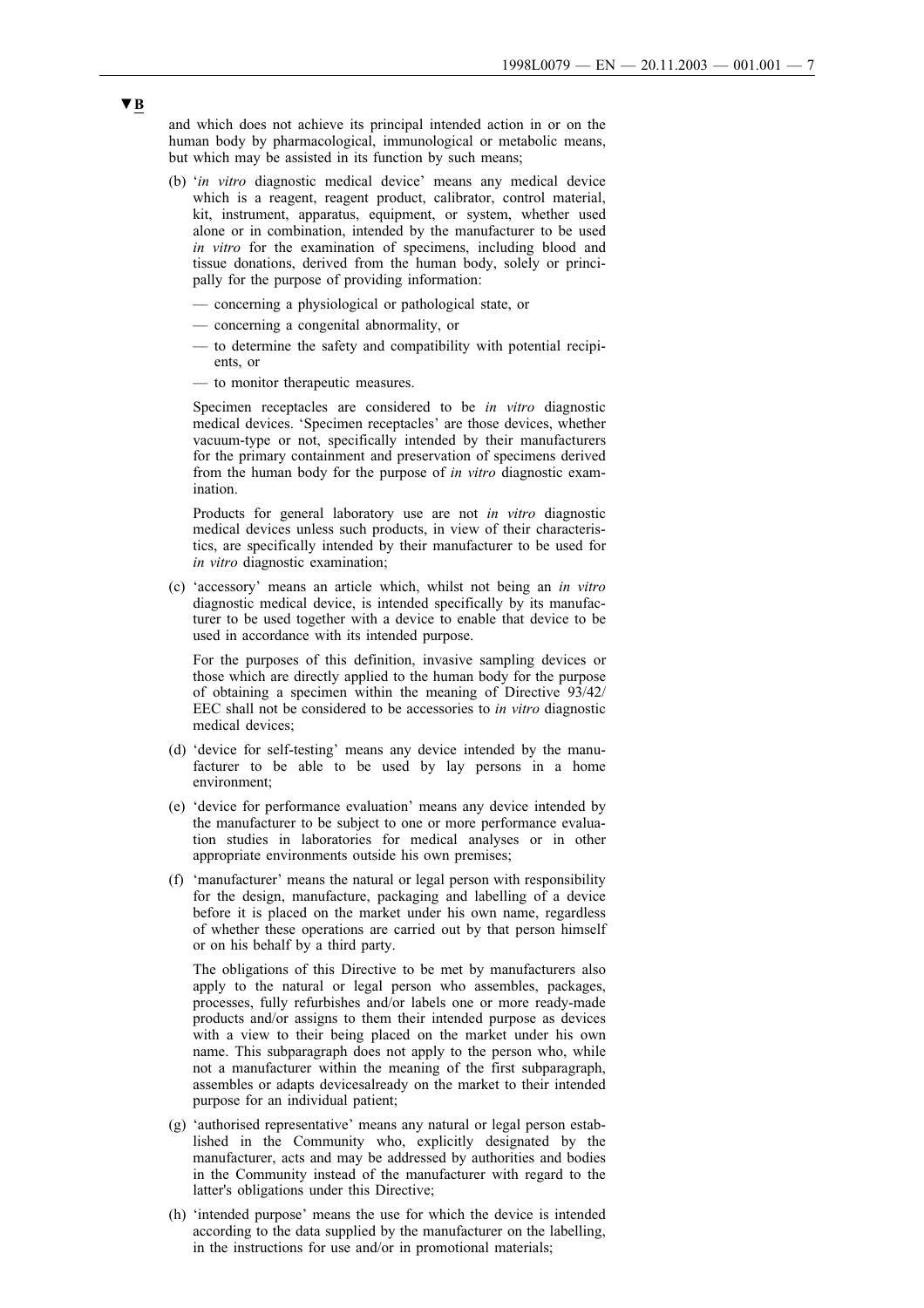- (i) 'placing on the market' means the first making available in return for payment or free of charge of a device other than a device intended for performance evaluation with a view to distribution and/or use on the Community market, regardless of whether it is new or fully refurbished;
- (j) 'putting into service' means the stage at which a device has been made available to the final user as being ready for use on the Community market for the first time for its intended purpose.

3. For the purposes of this Directive, calibration and control materials refer to any substance, material or article intended by their manufacturer either to establish measurement relationships or to verify the performance characteristics of a device in conjunction with the intended use of that device.

4. For the purposes of this Directive, the removal, collection and use of tissues, cells and substances of human origin shall be governed, in relation to ethics, by the principles laid down in the Convention of the Council of Europe for the protection of human rights and dignity of the human being with regard to the application of biology and medicine and by any Member States regulations on this matter.

5. This Directive shall not apply to devices manufactured and used only within the same health institution and on the premises of their manufacture or used on premises in the immediate vicinity without having been transferred to another legal entity. This does not affect the right of Member State to subject such activities to appropriate protection requirements.

6. This Directive shall not affect national laws which provide for the supply of devices by a medical prescription.

7. This Directive is a specific directive within the meaning of Article 2(2) of Directive  $89/336/EEC$ , which shall cease to apply to devices which have complied with this Directive.

### *Article 2*

#### **Placing on the market and putting into service**

Member States shall take all necessary steps to ensure that devices may be placed on the market and/or put into service only if they comply with the requirements laid down in this Directive when duly supplied and properly installed, maintained and used in accordance with their intended purpose. This involves the obligation of Member States to monitor the security and quality of these devices. This Article applies also to devices made available for performance evaluation.

#### *Article 3*

### **Essential requirements**

Devices must meet the essential requirements set out in Annex I which apply to them, taking account of the intended purpose of the devices concerned.

#### *Article 4*

#### **Free movement**

1. Member States shall not create any obstacle to the placing on the market or the putting into service within their territory of devices bearing the CE marking provided for in Article 16 if these devices have undergone conformity assessment in accordance with Article 9.

2. Member States shall not create any obstacle to devices intended for performance evaluation being made available for that purpose to the laboratories or other institutions listed in the statement referred to in Annex VIII if they meet the conditions laid down in Article 9(4) and Annex VIII.

3. At trade fairs, exhibitions, demonstrations, scientific or technical gatherings, etc. Member States shall not create any obstacle to the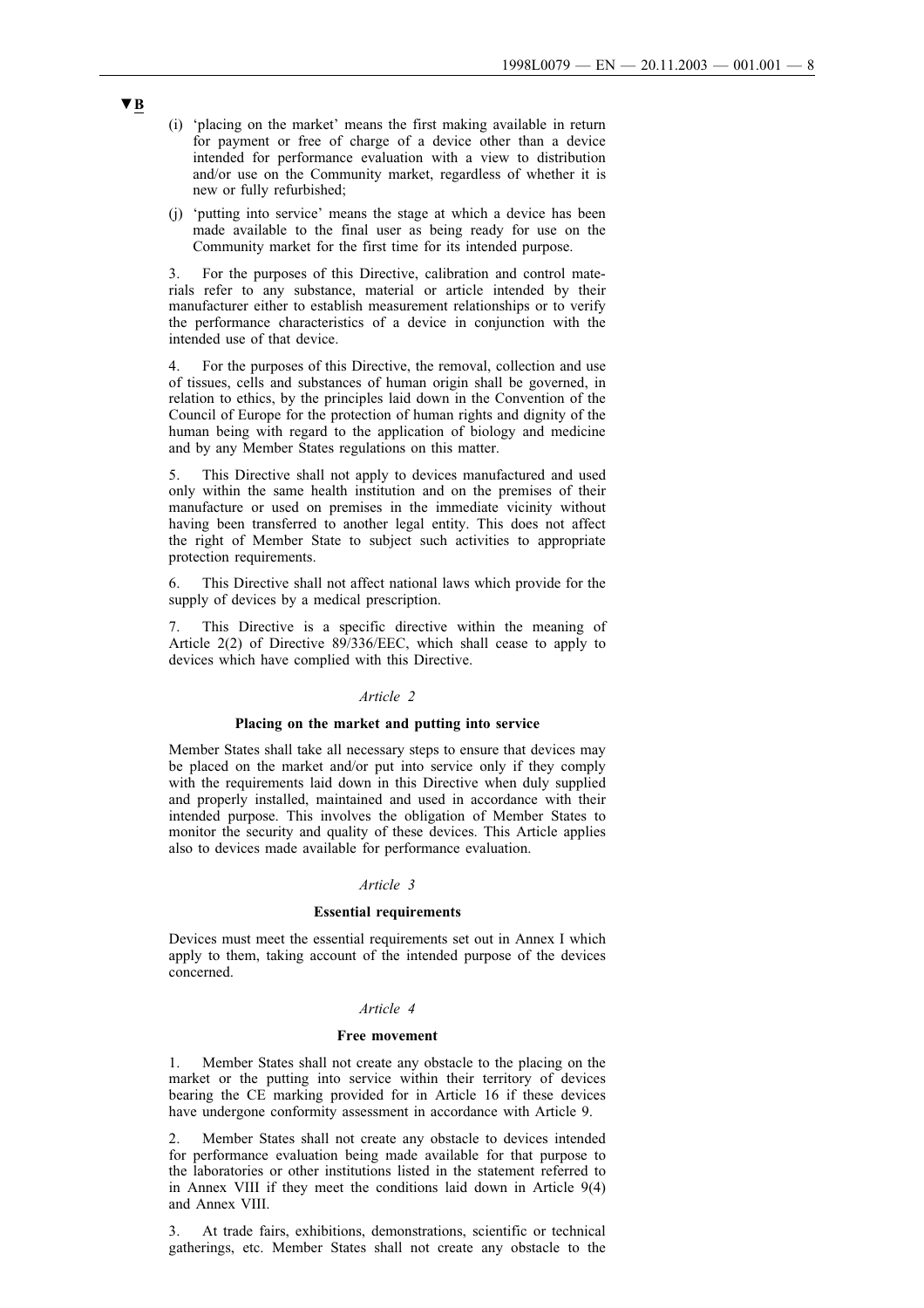showing of devices which do not conform to this Directive, provided that such devices are not used on specimens taken from the participants and that a visible sign clearly indicates that such devicescannot be marketed or put into service until they have been made to comply.

4. Member States may require the information to be supplied pursuant to Annex I, part B, section 8 to be in their official language(s) when a device reaches the final user.

Provided that safe and correct use of the device is ensured, Member States may authorise the information referred to in the first subparagraph to be in one or more other official Community language(s).

In the application of this provision, Member States shall take into account the principle of proportionality and, in particular:

- (a) whether the information can be supplied by harmonised symbols or recognised codes or other measures;
- (b) the type of user anticipated for the device.

5. Where the devices are subject to other directives concerning other aspects which also provide for the affixing of the CE marking, the latter shall indicate that the devices also fulfil the provisions of the other directives.

However, should one or more of these directives allow the manufacturer, during a transitional period, to choose which arrangements to apply, the CE marking shall indicate that the devices fulfil the provisions only of those directives applied by the manufacturer. In this case, the particulars of these directives, as published in the *Official Journal of the European Communities*, must be given in the documents, notices or instructions required by the directives and accompanying such devices.

#### *Article 5*

#### **Reference to standards**

1. Member States shall presume compliance with the essential requirements referred to in Article 3 in respect of devices which are in conformity with the relevant national standards transposing the harmonised standards the reference numbers of which have been published in the *Official Journal of the European Communities*; Member States shall publish the reference numbers of such national standards.

2. If a Member State or the Commission considers that the harmonised standards do not entirely meet the essential requirements referred to in Article 3, the measures to be taken by the Member States with regard to these standards and the publication referred to in paragraph 1 of this Article shall be adopted by the procedure defined in Article 6(2).

3. Member States shall presume compliance with the essential requirements referred to in Article 3 in respect of devices designed and manufactured in conformity with common technical specifications drawn up for the devices in List A of Annex II and, where necessary, the devices in List B of Annex II. These specifications shall establish appropriate performance evaluation and re-evaluation criteria, batch release criteria, reference methods and reference materials.

The common technical specifications shall be adopted in accordance with the procedure mentioned in Article 7(2) and be published in the *Official Journal of the European Communities*.

Manufacturers shall as a general rule be required to comply with the common technical specifications; if for duly justified reasons manufacturers do not comply with those specifications they must adopt solutions of a level at least equivalent thereto.

Where, in this Directive, reference is made to harmonised standards, this is also meant to refer to the common technical specifications.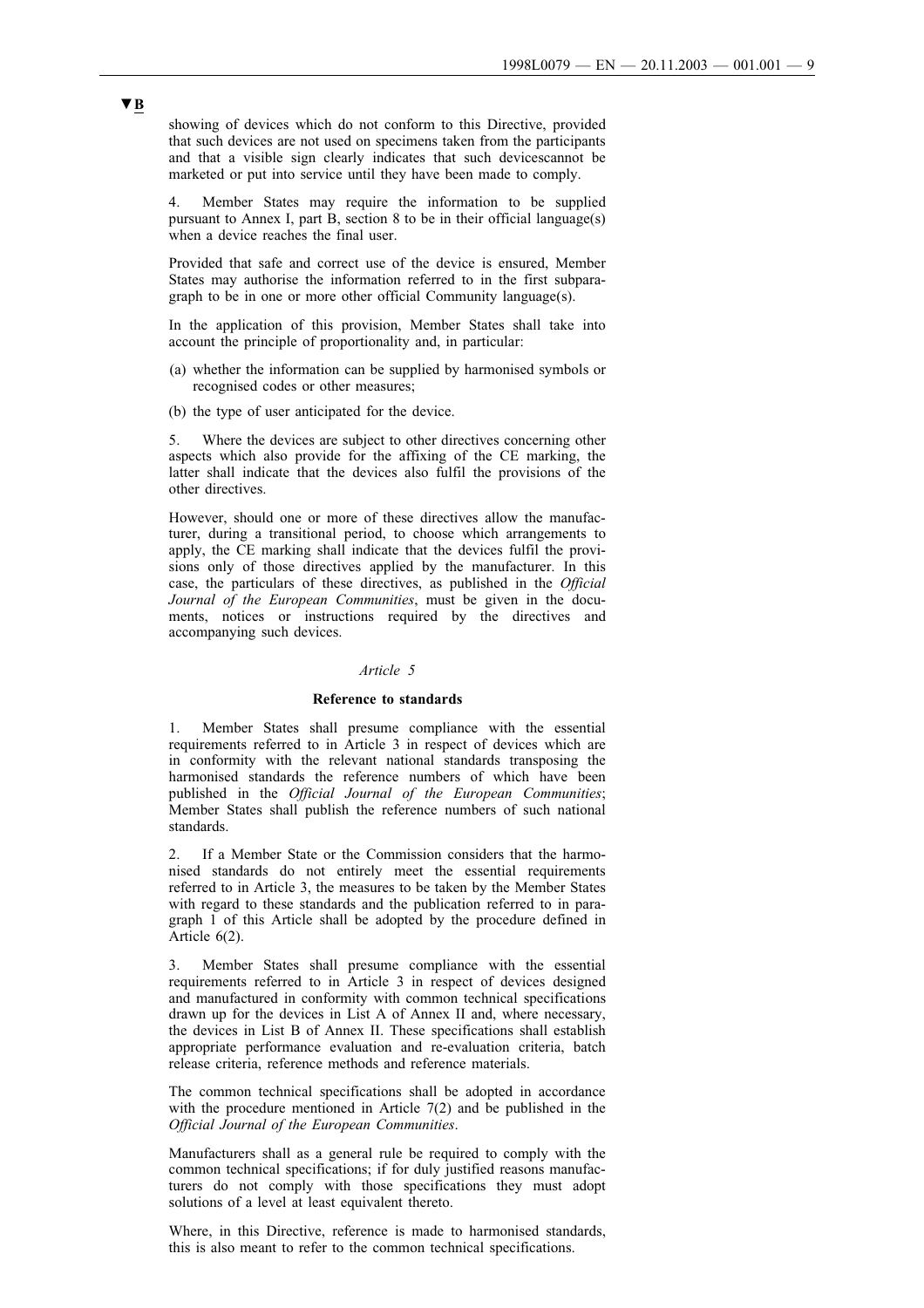#### *Article 6*

### **Committee on Standards and Technical Regulations**

1. The Commission shall be assisted by the Committee set up by Article 5 of Directive 98/34/EC (hereinafter referred to as 'the Committee').

2. Where reference is made to this Article, Articles 3 and 7 of Decision 1999/468/EC (1) shall apply, having regard to the provisions of Article 8 thereof.

3. The Committee shall adopt its rules of procedure.

#### *Article 7*

1. The Commission shall be assisted by the committee set up by Article 6(2) of Directive 90/385/EEC.

2. Where reference is made to this Article, Articles 5 and 7 of Decision 1999/468/EC (1) shall apply, having regard to the provisions of Article 8 thereof.

The period laid down in Article 5(6) of Decision 1999/468/EC shall be set at three months.

3. The Committee shall adopt its rules of procedure.

4. The Committee referred to in paragraph 1 may examine any question connected with the implementation of this Directive.

#### ▼**B**

### *Article 8*

### **Safeguard clause**

1. Where a Member State ascertains that the devices referred to in Article 4(1), when correctly installed, maintained and used for their intended purpose may compromise the health and/or safety of patients, users or, where applicable, other persons, or the safety of property, it shall take all appropriate interim measures to withdraw such devices from the market or prohibit or restrict their being placed on the market or put into service. The Member State shall immediately inform the Commission of any such measures, indicating the reasons for its decision and, in particular, whether non-compliance with this Directive is due to:

- (a) failure to meet the essential requirements referred to in Article 3;
- (b) incorrect application of the standards referred to in Article 5, insofar as it is claimed that the standards have been applied;
- (c) shortcomings in the standards themselves.

2. The Commission shall enter into consultation with the parties concerned as soon as possible. Where, after such consultation, the Commission finds that:

— the measures are justified, it shall immediately so inform the Member State which took the initiative and the other Member States; where the decision referred to in paragraph 1 is attributed to shortcomings in the standards, the Commission shall, after consulting the parties concerned, bring the matter before the committee referred to in Article 6(1) within two months if the Member State which has taken the decision intends to maintain it and shall initiate the procedures referred to in Article 6; where the measure referred to in paragraph 1 is attributed to problems related to the contents or to the application of the common technical specifications, the Commission shall, after consulting the parties

## ▼**M1**

<sup>(1</sup> ) Council Decision 1999/468/EC of 28 June 1999 laying down the procedures for the exercise of implementing powers conferred on the Commission (OJ L 184, 17.7.1999, p. 23).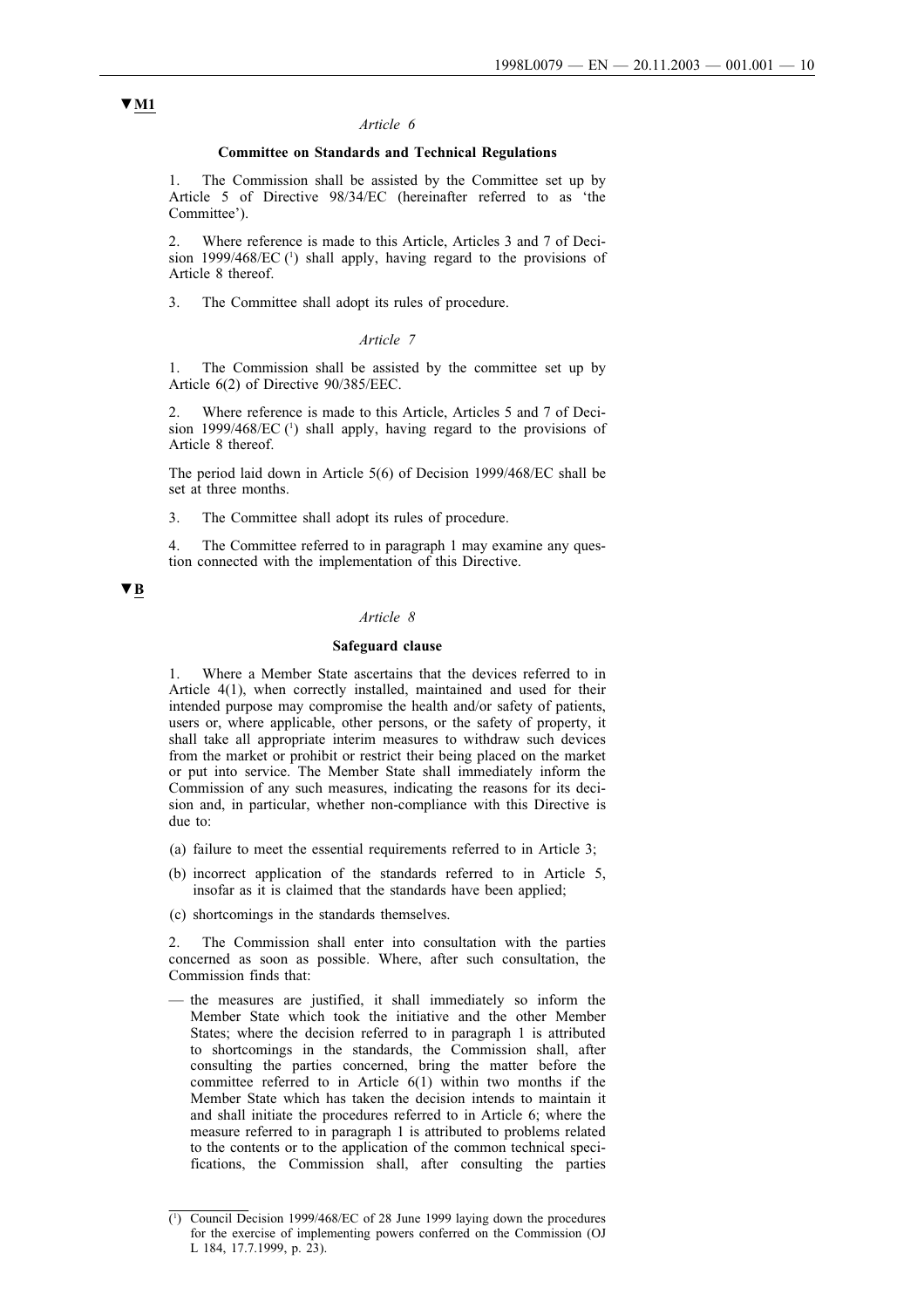concerned, bring the matter before the Committee referred to in Article 7(1) within two months,

— the measures are unjustified, it shall immediately so inform the Member State which took the initiative and the manufacturer or his authorised representative.

3. Where a non-complying device bears the CE marking, the competent Member State shall take appropriate action against whomsoever affixed the marking and shall inform the Commission and the other Member States thereof.

4. The Commission shall ensure that the Member States are kept informed of the progress and outcome of this procedure.

#### *Article 9*

#### **Conformity assessment procedures**

1. For all devices other than those covered by Annex II and devices for performance evaluation, the manufacturer shall, in order to affix the CE marking, follow the procedure referred to in Annex III and draw up the EC declaration of conformity required before placing the devices on the market.

For all devices for self-testing other than those covered by Annex II and devices for performance evaluation, the manufacturer shall, prior to the drawing up of the aforementioned declaration of conformity, fulfil the supplementary requirements set out in Annex III, point 6. Instead of applying this procedure, the manufacturer may follow the procedure referred to in paragraphs 2 or 3.

2. For all devices referred to in List A in Annex II other than those intended for performance evaluation, the manufacturer shall, in order to affix the CE marking either:

- (a) follow the procedure relating to the EC declaration of conformity set out in Annex IV (full quality assurance), or
- (b) follow the procedure relating to EC type-examination set out in Annex V coupled with the procedure relating to the EC declaration of conformity set out in Annex VII (production quality assurance).

3. For all devices referred to in List B in Annex II other than those intended for performance evaluation, the manufacturer shall for the purposes of affixing the CE marking, follow either:

- (a) the procedure relating to the EC declaration of conformity set out in Annex IV (full quality assurance) or
- (b) the procedure relating to EC type-examination set out in Annex V couplet with:
	- (i) the procedure relating to EC verification set out in Annex VI, or
	- (ii) the procedure relating to the EC declaration of conformity set out in Annex VII (production quality assurance).

4. In the case of devices for performance evaluation, the manufacturer shall follow the procedure referred to in Annex VIII and draw up the statement set out in that Annex before such devices are made available.

This provision does not affect national regulations relating to the ethical aspects of carrying out performance evaluation studies using tissues or substances of human origin.

5. During the conformity assessment procedure for a device, the manufacturer and, if involved, the notified body shall take account of the results of any assessment and verification operations which, where appropriate, have been carried out in accordance with this Directive at an intermediate state of manufacture.

6. The manufacturer may instruct his authorised representative to initiate the procedures provided for in Annexes III, V, VI and VIII.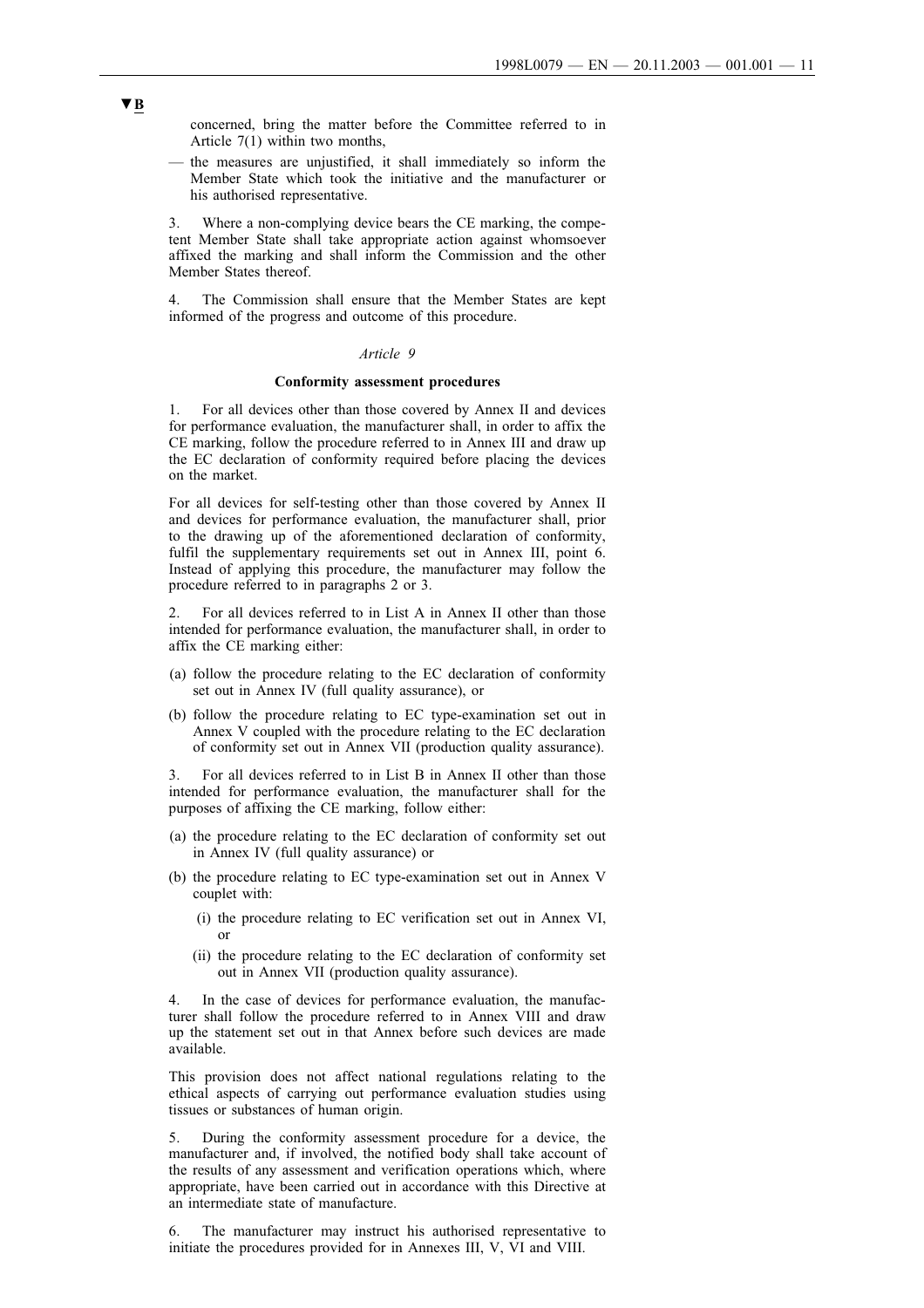7. The manufacturer must keep the declaration of conformity, the technical documentation referred to in Annexes III to VIII, as well as the decisions, reports and certificates, established by notified bodies, and make it available to the national authorities for inspection purposes for a period ending five years after the last product has been manufactured. Where the manufacturer is not established in the Community, the obligation to make the aforementioned documentation available on request applies to his authorised representative.

Where the conformity assessment procedure involves intervention of a notified body, the manufacturer, or authorised representative, may apply to a body of his choice within the framework of tasks for which the body has been notified.

9. The notified body may require, where duly justified, any information or data, which is necessary for establishing and maintaining the attestation of conformity in view of the chosen procedure.

10. Decisions taken by the notified bodies in accordance with Annexes III, IV, and V shall be valid for a maximum of five years and may be extended on application, made at a time agreed in the contract signed by both parties, for further periods of up to five years.

11. The records and correspondence relating to the procedures referred to in paragraphs 1 to 4 shall be in an official language of the Member State in which the procedures are carried out and/or in another Community language acceptable to the notified body.

12. By way of derogation from paragraphs 1 to 4, the competent authorities may authorise, on duly justified request, the placing on the market and putting into service, within the territory of the Member State concerned, of individual devices for which the procedures referred to in paragraphs 1 to 4 have not been carried out and the use of which is in the interest of protection of health.

13. The provisions of this Article shall apply accordingly to any natural or legal person who manufacturers devices covered by this Directive and, without placing them on the market, puts them into service and uses them in the context of his professional activity.

## *Article 10*

#### **Registration of manufacturers and devices**

Any manufacturer who places devices on the market under his own name shall notify the competent authorities of the Member State in which he has his registered place of business:

- of the address of the registered place of business,
- of information relating to the reagents, reagent products and calibration and control materials in terms of common technological characteristics and/or analytes and of any significant change thereto including discontinuation of placing on the market; for other devices, the appropriate indications,
- in the case of devices covered by Annex II and of devices for selftesting, of all data allowing for identification of such devices, the analytical and, where appropriate, diagnostic parameters as referred to in Annex I, part A, section 3, the outcome of performance evaluation pursuant to Annex VIII, certificates and any significant change thereto, including discontinuation of placing on the market.

2. For devices covered by Annex II and for devices for self-testing, Member States may request to be informed of the data allowing identification together with the label and the instructions for use when such devices are placed on the market and/or put into service within their territory.

These measures cannot constitute a precondition for the placing on the market and/or putting into service of devices which are in conformity with this Directive.

3. Where a manufacturer who places devices on the market under his own name does not have a registered place of business in a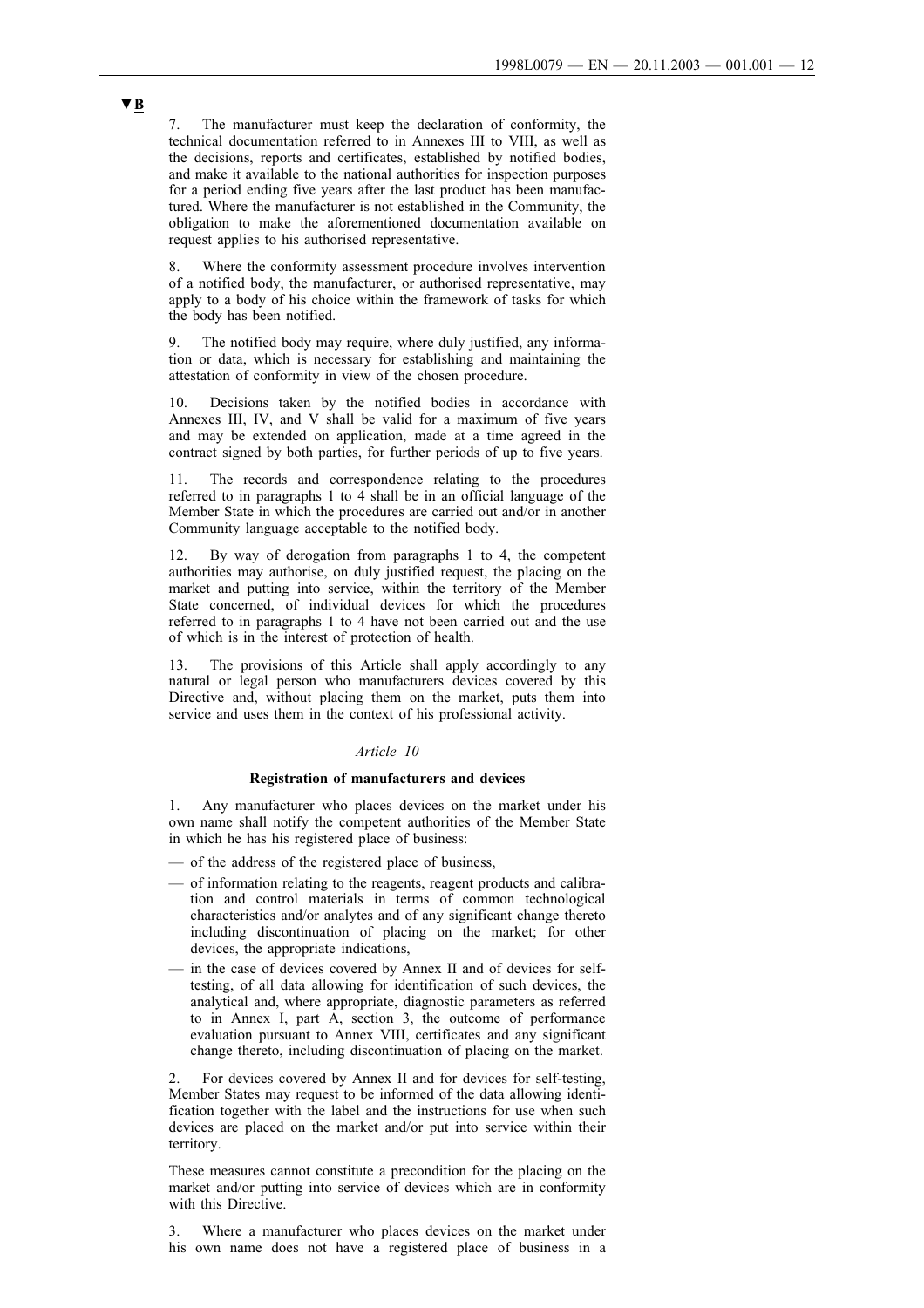Member State, he shall designate an authorised representative. The authorised representative shall notify the competent authorities of the Member State in which he has his registered place of business of all particulars as referred to in paragraph 1.

4. The notification referred to in paragraph 1 shall also include any new device. In addition, where, in the context of such notification, a device notified, bearing the CE marking, is a 'new product', the manufacturer shall indicate this fact on his notification.

For the purposes of this Article, a device is 'new' if:

- (a) there has been no such device continuously available on the Community market during the previous three years for the relevant analyte or other parameter;
- (b) the procedure involves analytical technology not continuously used in connection with a given analyte or other parameter on the Community market during the previous three years.

5. Member States shall take all necessary measures to ensure that the notifications referred to in paragraphs 1 and 3 are registered immediately in the databank described in Article 12. The procedures for implementing this Article and in particular those referring to the notification and the concept of significant change shall be adopted in accordance with the procedure referred to in Article 7.

6. Transitionally, pending the establishment of a European databank accessible to the competent authorities of the Member States and containing the data relating to all devices available on the territory of the Community, the manufacturer shall give such notification to the competent authorities of each Member State concerned by the placing on the market.

#### *Article 11*

### **Vigilance procedure**

1. Member States shall take the necessary steps to ensure that any information brought to their knowledge, in accordance with the provisions of this Directive, regarding the incidents mentioned below involving devices bearing the CE marking is recorded and evaluated centrally:

- (a) any malfunction, failure or deterioration in the characteristics and/ or performance of a device, as well as any inadequacy in the labelling or the instructions for use which, directly or indirectly, might lead to or might have led to the death of a patient, or user or of other persons or to a serious deterioration in their state of health;
- (b) any technical or medical reason in relation to the characteristics or performance of a device for the reasons referred to in subparagraph (a), leading to systematic recall of devices of the same type by the manufacturer.

2. Where a Member State requires medical practitioners, the medical institutions or the organisers of external quality assessment schemes to inform the competent authorities of any incidents referred to in paragraph 1, it shall take the necessary steps to ensure that the manufacturer of the device concerned, or his authorised representative, is also informed of the incident.

3. After carrying out an assessment, if possible together with the manufacturer, Member States shall, without prejudice to Article 8, immediately inform the Commission and the other Member States of the incidents referred to in paragraph 1 for which appropriate measures, including possible withdrawal, have been taken or are contemplated.

4. Where, in the context of notification referred to in Article 10, a device notified, bearing the CE marking, is a 'new' product, the manufacturer shall indicate this fact on his notification. The competent authority so notified may at any time within the following two years and on justified grounds, require the manufacturer to submit a report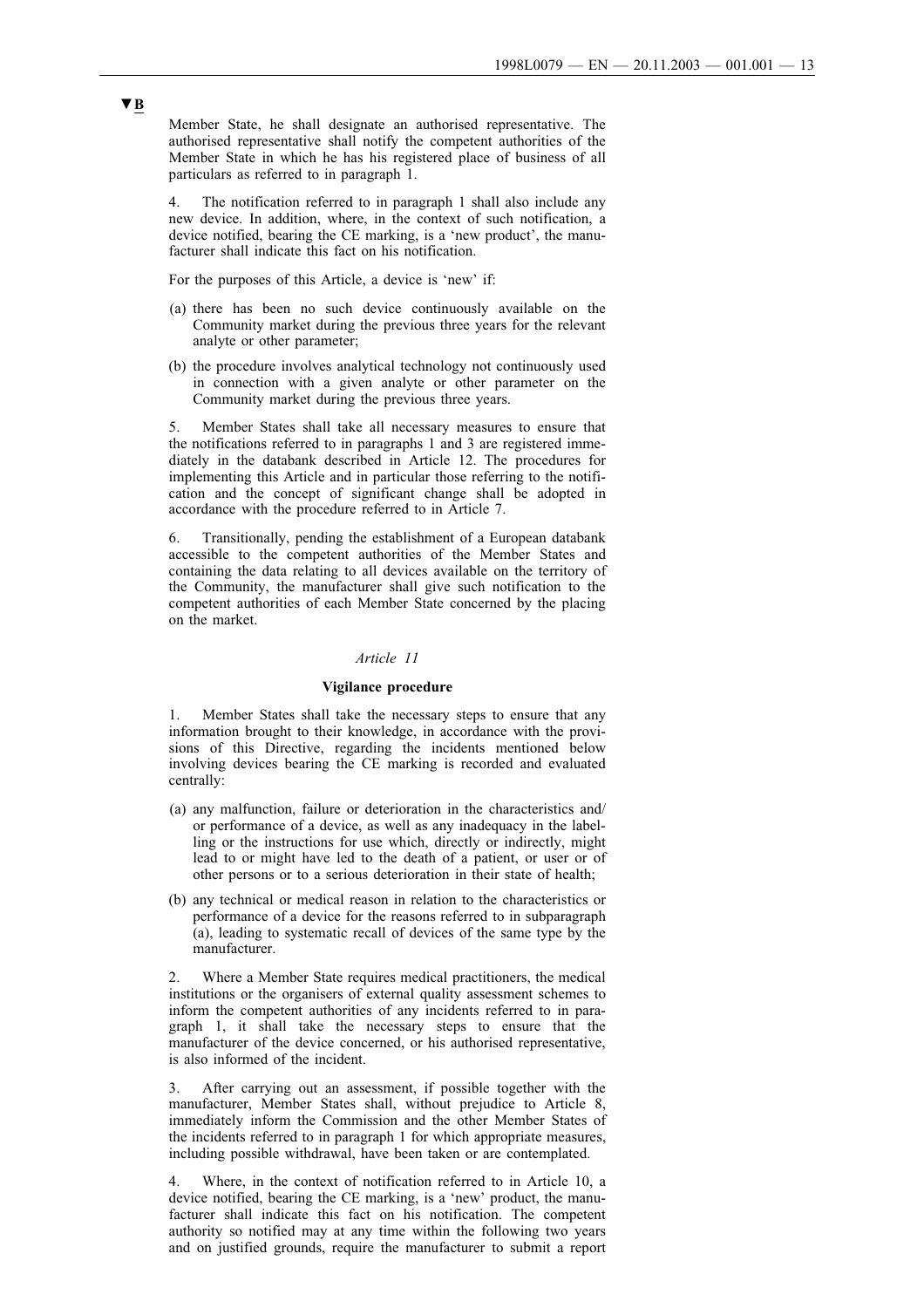relating to the experience gained with the device subsequent to its being placed on the market.

5. The Member States shall on request inform the other Member States of the details referred to in paragraphs 1 to 4. The procedures implementing this Article shall be adopted in accordance with the procedure referred to in Article 7(2).

## *Article 12*

### **European databank**

1. Regulatory data in accordance with this Directive shall be stored in a European databank accessible to the competent authorities to enable them to carry out their tasks relating to this Directive on a well-informed basis.

The databank shall contain the following:

- (a) data relating to registration of manufacturers and devices in accordance with Article 10;
- (b) data relating to certificates issued, modified, supplemented, suspended, withdrawn or refused according to the procedure as laid down in Annexes III to VII;
- (c) data obtained in accordance with the vigilance procedure as defined in Article 11.
- 2. Data shall be forwarded in a standardised format.

3. The procedures implementing this Article shall be adopted in accordance with the procedure laid down in Article  $7(2)$ .

#### *Article 13*

#### **Particular health monitoring measures**

Where a Member State considers, in relation to a given product or group of products, that, in order to ensure protection of health and safety and/or to ensure that public health requirements are observed pursuant to Article 36 of the Treaty, the availability of such products should be prohibited, restricted or made subject to particular requirements, it may take any necessary and justified transitional measures. It shall then inform the Commission and all the other Member States, giving the reasons for its decision. The Commission shall consult the interested parties and the Member States and, where the national measures are justified, adopt necessary Community measures in accordance with the procedure referred to in Article  $7(2)$ .

#### *Article 14*

#### **Amendments to Annex II, and derogation clause**

- 1. Where a Member State considers that:
- (a) the list of devices in Annex II should be amended or extended, or
- (b) the conformity of a device or category of devices should be established, by way of derogation from the provisions of Article 9, by applying one or more given procedures taken from amongst those referred to in Article 9,

it shall submit a duly substantiated request to the Commission and ask it to take the necessary measures. The measures shall be adopted in accordance with the procedure laid down in Article  $7(2)$ .

2. When a measure is to be taken in accordance with paragraph 1, due consideration shall be given to:

(a) any relevant information available from the vigilance procedures and from external quality assessment schemes as referred to in Article 11;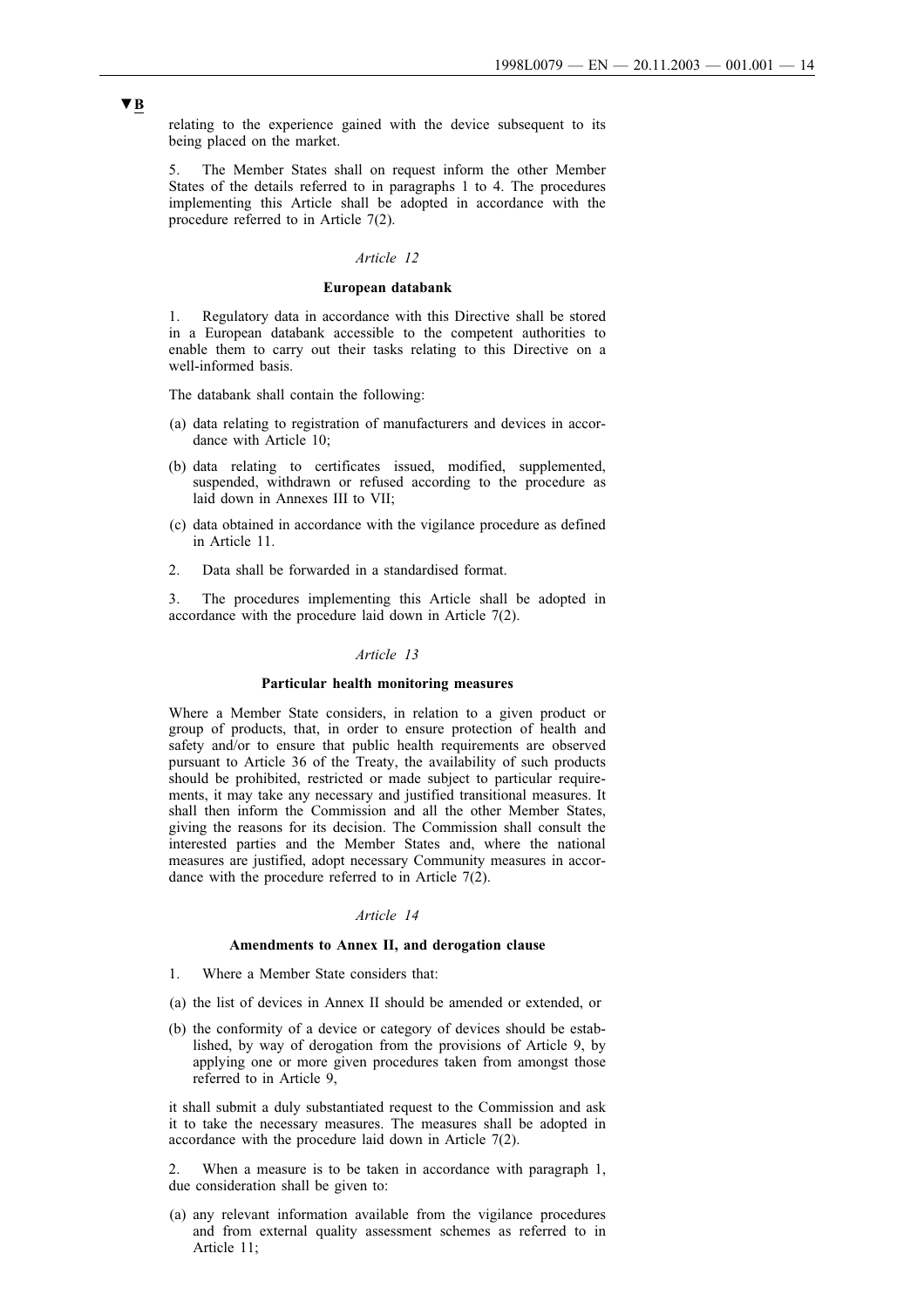(b) the following criteria:

- (i) whether total reliance has to be placed on the result obtained with a given device, this result having a direct impact on subsequent medical action, and
- (ii) whether action taken on the basis of an incorrect result obtained using a given device could prove to be hazardous to the patient, to a third party or to the public, in particular as a consequence of false positive or false negative results, and
- (iii) whether the involvement of a notified body would be conducive to establishing the conformity of the device.

3. The Commission shall inform the Member States of the measures taken and, where appropriate, publish these measures in the *Official Journal of the European Communities*.

### *Article 15*

### **Notified bodies**

1. Member States shall notify the Commission and other Member States of the bodies which they have designated for carrying out the tasks pertaining to the procedures referred to in Article 9 and the specific tasks for which the bodies have been designated. The Commission shall assign identification numbers to these bodies, hereinafter referred to as 'notified bodies'.

The Commission shall publish a list of the notified bodies, together with the identification numbers it has allocated to them and the tasks for which they have been notified, in the *Official Journal of the European Communities*. It shall ensure that the list is kept up to date.

Member States shall not be obliged to designate a notified body.

2. Member States shall apply the criteria set out in Annex IX for the designation of bodies. Bodies that meet the criteria laid down in the national standards which transpose the relevant harmonised standards shall be presumed to meet the relevant criteria.

3. Member States shall apply continual surveillance of notified bodies to ensure ongoing compliance with the criteria set out in Annex IX. A Member State that has notified a body shall withdraw or restrict that notification if it finds that the body no longer meets the criteria referred to in Annex IX. It shall immediately inform the other Member States and the Commission of any withdrawal of notification or any restriction placed on it.

4. The notified body and the manufacturer, or his authorised representative established in the Community, shall lay down, by common accord, the time limits for completion of the assessment and verification operations referred to in Annexes III to VII.

5. The notified body shall inform the other notified bodies and the competent authority about all certificates suspended or withdrawn and, on request, about certificates issued or refused. It shall also make available, on request, all additional relevant information.

6. Where a notified body finds that pertinent requirements of this Directive have not been met or are no longer met by the manufacturer or where a certificate should not have been issued, it shall, taking account of the principle of proportionality, suspend or withdraw the certificate issued or place any restrictions on it unless compliance with such requirements is ensured by the implementation of appropriate corrective measures by the manufacturer. In the case of suspension or withdrawal of the certificate or of any restriction placed on it or in cases where an intervention of the competent authority may become necessary, the notified body shall inform its competent authority thereof. The Member State shall inform the other Member States and the Commission.

7. The notified body shall, on request, supply all relevant information and documents, including budgetary documents, required to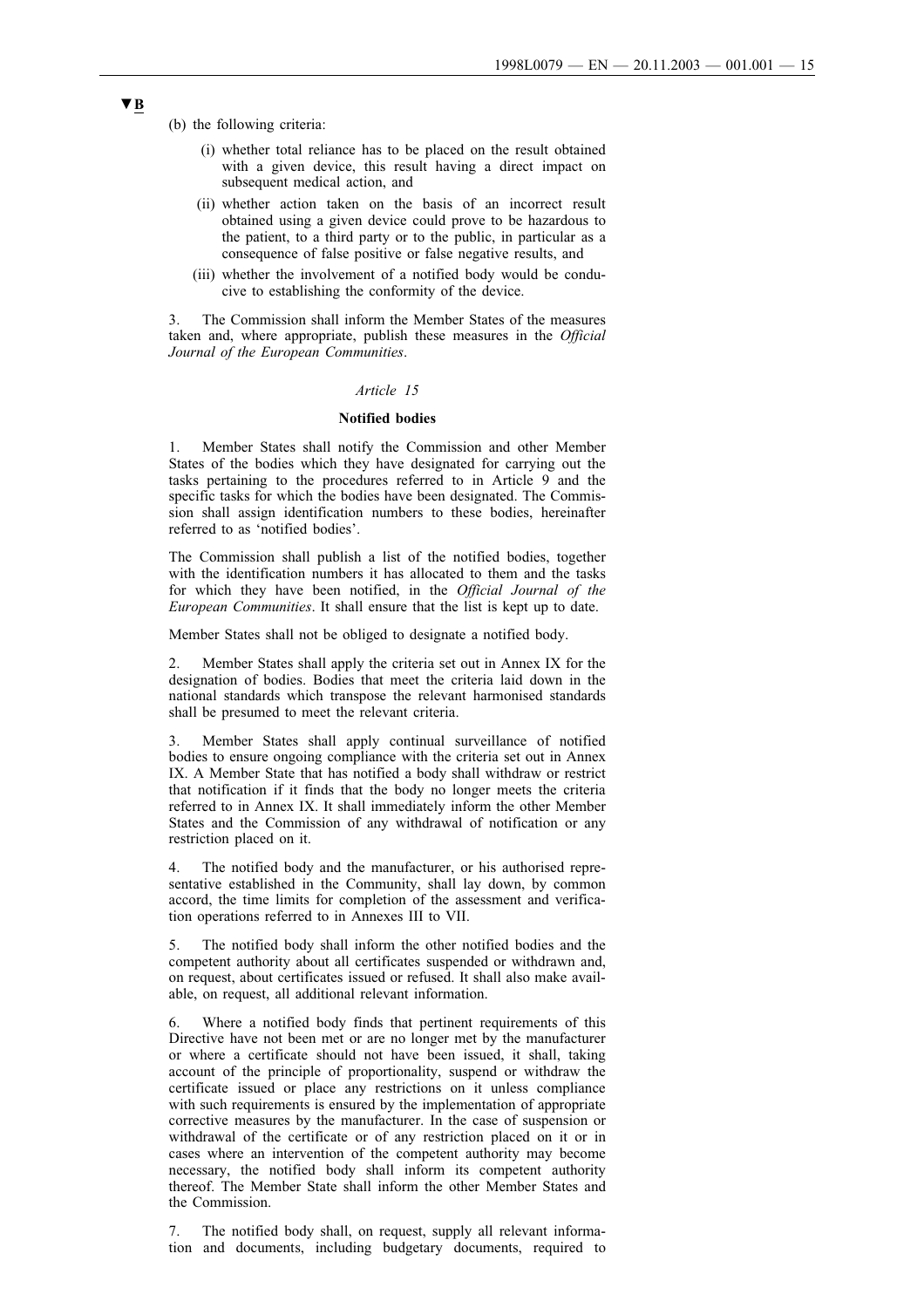enable the Member State to verify compliance with Annex IX requirements.

## *Article 16*

### **CE marking**

1. Devices, other than devices for performance evaluation, considered to meet the essential requirements referred to in Article 3 must bear the CE marking of conformity when they are placed on the market.

2. The CE marking of conformity, as shown in Annex X, must appear in a visible, legible and indelible form on the device, where practicable and appropriate, and on the instructions for use. The CE marking of conformity must also appear on the sales packaging. The CE marking shall be accompanied by the identification number of the notified body responsible for implementation of the procedures set out in Annexes III, IV, VI and VII.

3. It is prohibited to affix marks or inscriptions which are likely to mislead third parties with regard to the meaning or the graphics of the CE marking. Any other mark may be affixed to the device, to the packaging or to the instruction leaflet accompanying the device provided that the visibility and legibility of the CE marking is not thereby reduced.

## *Article 17*

## **Wrongly affixed CE marking**

- 1. Without prejudice to Article 8:
- (a) where a Member State establishes that the CE marking has been wrongly affixed, the manufacturer or his authorised representative shall be obliged to end the infringement under conditions imposed by the Member State;
- (b) where non-compliance continues, the Member State must take all appropriate measures to restrict or prohibit the placing on the market of the product in question or to ensure that it is withdrawn from the market, in accordance with the procedure in Article 8.

2. The provisions stated in paragraph 1 shall also apply where the CE marking has been affixed in accordance with the procedures in this Directive, but inappropriately, on products that are not covered by this Directive.

### *Article 18*

#### **Decisions in respect of refusal or restriction**

- 1. Any decision taken pursuant to this Directive:
- (a) to refuse or restrict the placing on the market or any making available or putting into service of a device, or
- (b) to withdraw devices from the market,

shall state the exact grounds on which it is based. Such decisions shall be notified without delay to the partyconcerned, who shall at the same time be informed of the remedies available to him under the national law in force in the Member State in question and of the time limits to which such remedies are subject.

2. In the event of a decision as referred to in paragraph 1, the manufacturer or his authorised representative shall have an opportunity to put forward his point of view in advance, unless such consultation is not possible because of the urgency of the measure to be taken as justified in particular by public health requirements.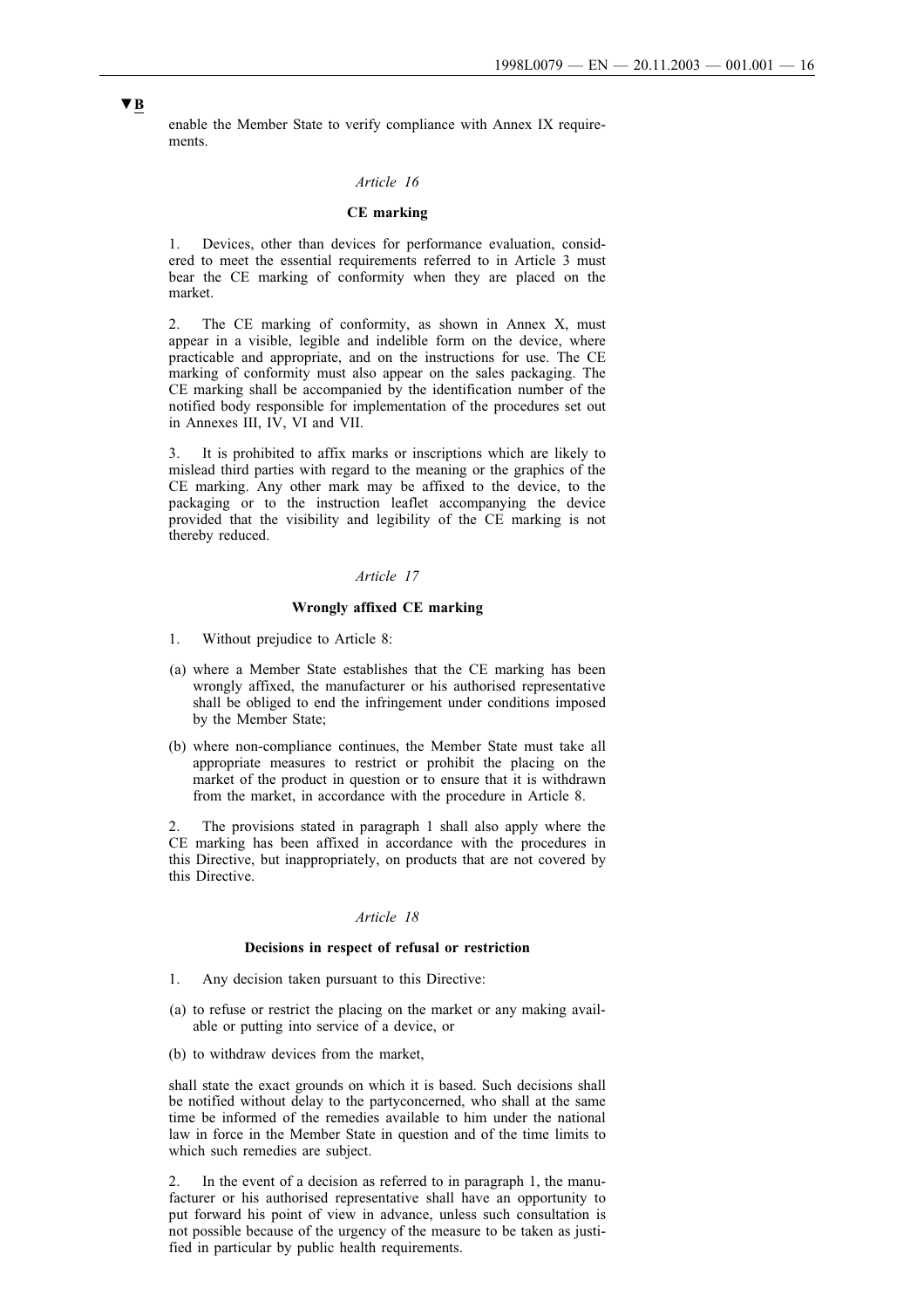### *Article 19*

### **Confidentiality**

Without prejudice to national law and practice on medical secrecy, Member States shall ensure that all the parties involved in the application of this Directive are bound to observe confidentiality with regard to information obtained in carrying out their tasks. This does not affect the obligations of Member States and notified bodies with regard to mutual information and the dissemination of warnings, nor the obligations of the persons concerned to provide information under criminal law.

#### *Article 20*

#### **Cooperation between Member States**

Member States shall take appropriate measures to ensure that competent authorities charged with the implementation of this Directive cooperate with each other and convey to each other the information necessary to ensure application in compliance with this Directive.

## *Article 21*

#### **Amendment of directives**

►**C2** 1. In Directive 98/37/EC, ◄ the second indent of Article  $1(3)$ , 'machinery for medical use, used in direct contact with patients' shall be replaced by the following:

'— medical devices,'.

- 2. Directive 93/42/EEC is hereby amended as follows:
- (a) in Article 1(2):
	- point (c) shall be replaced by the following:
		- '(c) "*in vitro* diagnostic medical device" means any medical device which is a reagent, reagent product, calibrator, control material, kit, instrument, apparatus, equipment or system, whether used alone or in combination, intended by the manufacturer to be used *in vitro* for the examination of specimens, including blood and tissue donations,

derived from the human body, solely or principally for the purpose of providing information:

- concerning a physiological or pathological state, or
- concerning a congenital abnormality, or
- to determine the safety and compatibility with potential recipients, or
- to monitor therapeutic measures.

Specimen receptacles are considered to be *in vitro* diagnostic medical devices. "Specimen receptacles" are those devices, whether vacuum-type or not, specifically intended by their manufacturers for the primary containment and preservation of specimens derived from the human body for the purpose of *in vitro* diagnostic examination.

Products for general laboratory use are not *in vitro* diagnostic medical devices unless such products, in view of their characteristics, are specifically intended by their manufacturer to be used for *in vitro* diagnostic examination;'

- point (i) shall be replaced by the following:
	- '(i) "putting into service" means the stage at which a device has been made available to the final user as being ready for use on the Community market for the first time for its intended purpose;'
- the following point shall be added:
	- '(j) "authorised representative" means any natural or legal person established in the Community who, explicitly desig-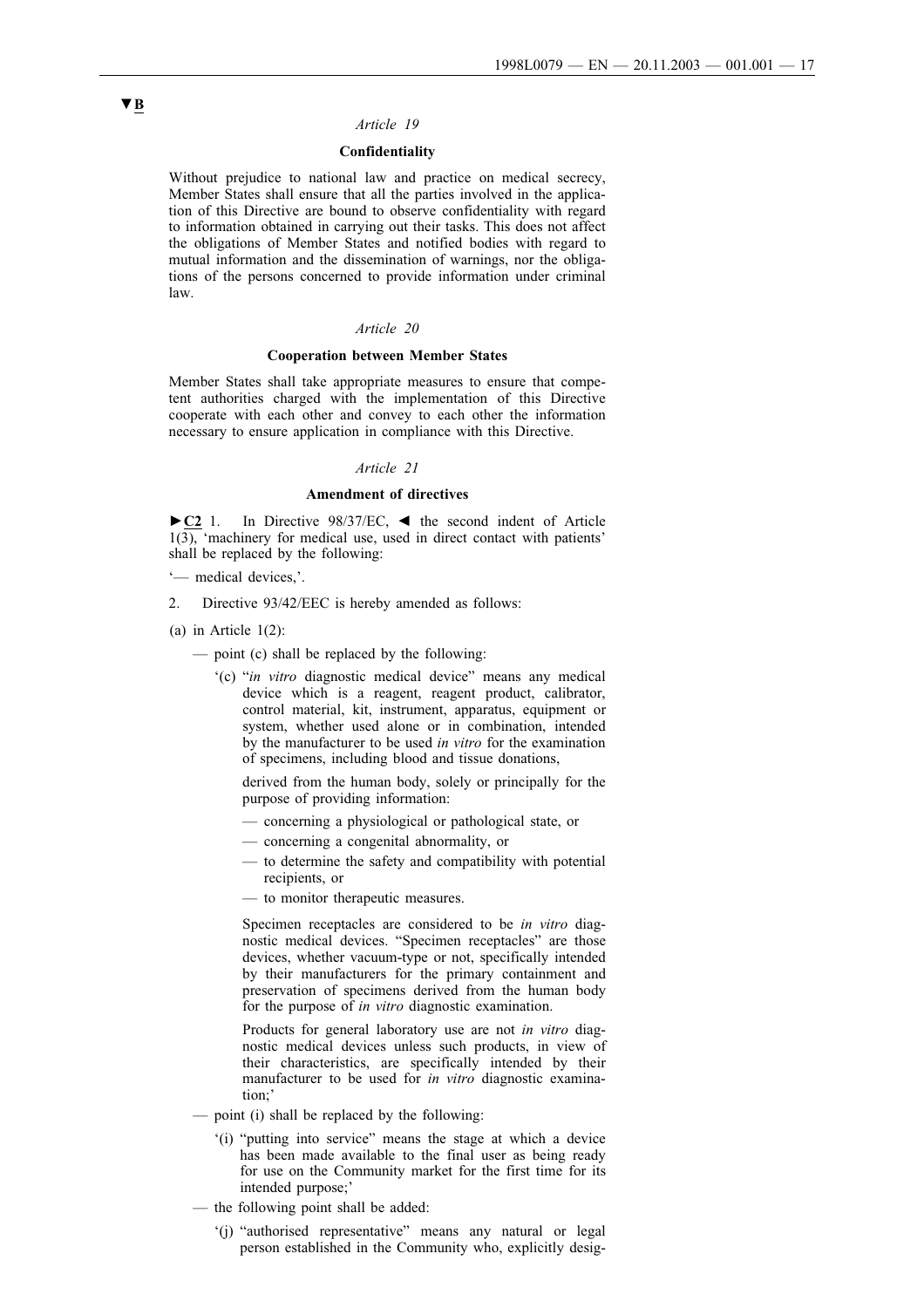nated by the manufacturer, acts and may be addressed by authorities and bodies in the Community instead of the manufacturer with regard to the latter's obligations under this Directive;'

(b) Article 2 shall be replaced by the following:

*'Article 2*

## **Placing on the market and putting into service**

Member States shall take all necessary steps to ensure that devices may be placed on the market and/or put into service only if they comply with the requirements laid down in this Directive when duly supplied andproperly installed, maintained and used in accordance with their intended purpose.'

(c) the following paragraph shall be added to Article 14(1):

'For all medical devices of classes IIb and III, Member States may request to be informed of all data allowing for identification of such devices together with the label and the instructions for use when such devices are put into service within their territory.'

(d) the following Articles shall be inserted:

*'Article 14a*

#### **European databank**

1. Regulatory data in accordance with this Directive shall be stored in a European database accessible to the competent authorities to enable them to carry out their tasks relating to this Directive on a well-informed basis.

The databank shall contain the following:

- (a) data relating to registration of manufacturers and devices in accordance with Article 14;
- (b) data relating to certificates issued, modified, supplemented, suspended, withdrawn or refused according to the procedures, as laid down in Annexes II to VII;
- (c) data obtained in accordance with the vigilance procedure as defined in Article 10;
- 2. Data shall be forwarded in a standardised format.

3. The procedures implementing this Article shall be adopted in accordance with the procedure laid down in Article  $7(2)$ .'

#### *Article 14b*

#### **Particular health monitoring measures**

Where a Member State considers, in relation to a given product or group of products, that, in order to ensure protection of health and safety and/or to ensure that public health requirements are observed pursuant to Article 36 of the Treaty, the availability of such products should be prohibited, restricted or subjected to particular requirements, it may take any necessary and justified transitional measures. It shall then inform the Commission and all the other Member States giving the reasons for its decision. The Commission shall, whenever possible, consult the interested parties and the Member States and, where the national measures are justified, adopt necessary Community measures in accordance with the procedure referred to in Article 7(2).'

(e) the following paragraphs shall be added to Article 16:

'5. The notified body shall inform the other notified bodies and the competent authority about all certificates suspended or withdrawn and, on request, about certificates issued or refused. It shall also make available, on request, all additional relevant information.

6. Where a notified body finds that pertinent requirements of this Directive have not been met or are no longer met by the manufacturer or where a certificate should not have been issued, it shall, taking account of the principle of proportionality, suspend or withdraw the certificate issued or place any restrictions on it unless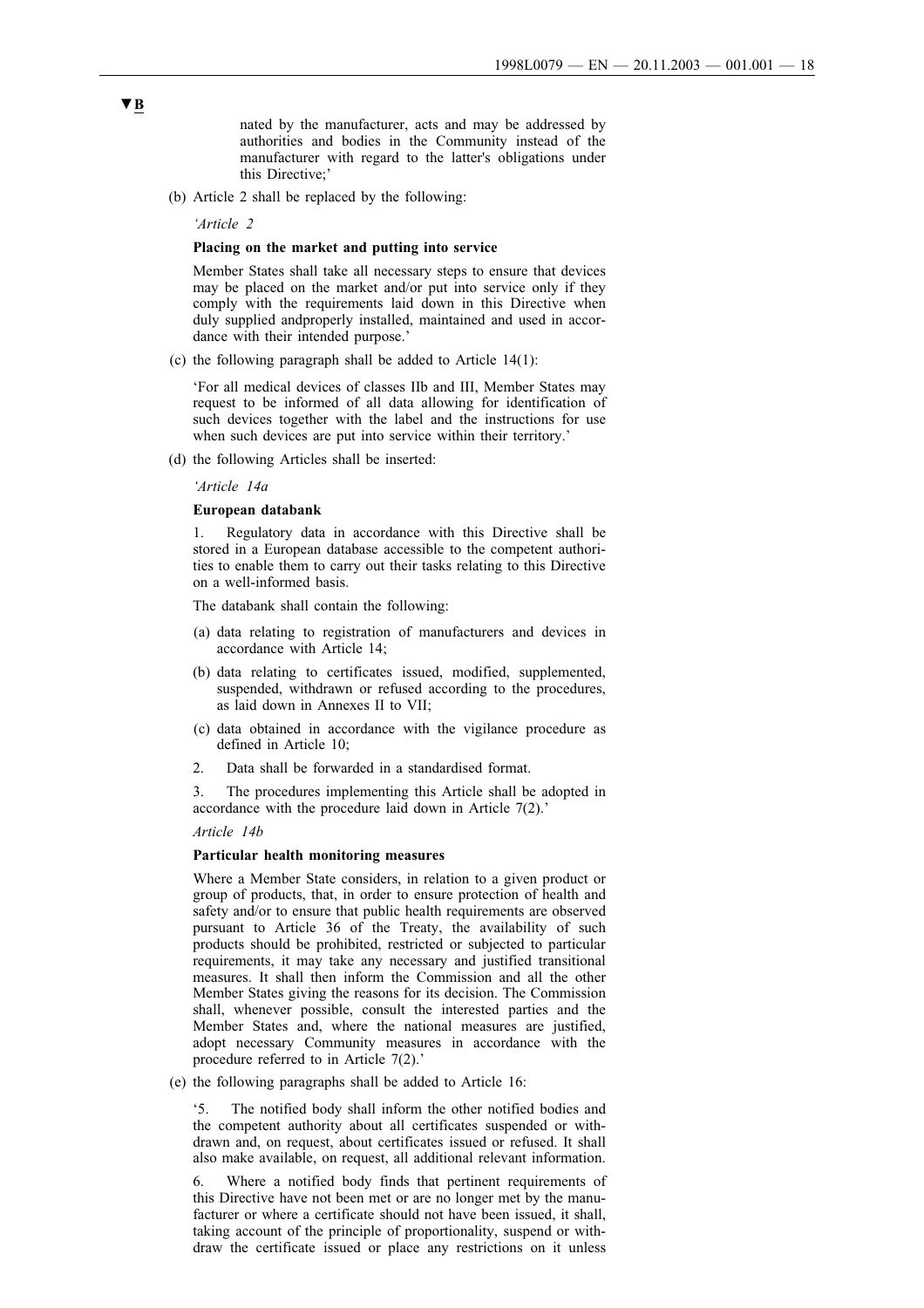compliance with such requirements is ensured by the implementation of appropriate corrective measures by the manufacturer. In the case of suspension or withdrawal of the certificate or of any restriction placed on it or in cases where an intervention of the competent authority may become necessary, the notified body shall inform its competent authority thereof. The Member State shall inform the other Member States and the Commission.

The notified body shall, on request, supply all relevant information and documents including budgetary documents, required to enable the Member State to verify compliance with Annex XI requirements.'

(f) the following paragraph shall be added to Article 18:

'Those provisions shall also apply where the CE marking has been affixed in accordance with the procedures in this Directive, but inappropriately, on products that are not covered by this Directive.'

- (g) in Article 22(4), the first subparagraph shall be replaced by the following:
	- '4. Member States shall accept:
	- devices which conform to the rules in force in their territory on 31 December 1994 being placed on the market during a period of five years following the adoption of this Directive, and
	- the aforementioned devices being put into service until 30 June 2001 at the latest.'
- (h) Annex II, section 6.2, Annex III, section 7.1, Annex V, section 5.2 and Annex VI, section 5.2 shall be deleted;
- (i) in Annex XI, section 3 the following sentence shall be inserted after the second sentence: 'This presupposes the availability of sufficient scientific staff within the organisation who possess experience and knowledge sufficient to assess the medical functionality and performance of devices for which it has been notified, having regard to the requirements of this Directive and, in particular, those set out in Annex I.'

#### *Article 22*

## **Implementation, transitional provisions**

1. Member States shall adopt and publish the laws, regulations and administrative provisions necessary to comply with this Directive not later than 7 December 1999. They shall immediately inform the Commission thereof.

Member States shall apply these provisions with effect from 7 June 2000.

When Member States adopt these provisions, they shall contain a reference to this Directive or shall be accompanied by such a reference on the occasion of their official publication. The methods of making such a reference shall be laid down by the Member States.

2. Member States shall communicate to the Commission the texts of the main provisions of domestic law which they adopt in the field governed by this Directive.

The Committee referred to in Article 7 may undertake its tasks from the date of entry into force of this Directive. The Member States may take the measures referred to in Article 15 ►**C1** as from the entry into force of this Directive. ◄

4. Member States shall take the necessary action to ensure that the notified bodies which are responsible pursuant to Article 9 for conformity assessment take account of any relevant information regarding the characteristics and performance of such devices, including in particular the results of any relevant test and verification already carried out under pre-existing national law, regulations or administrative provisions in respect of such devices.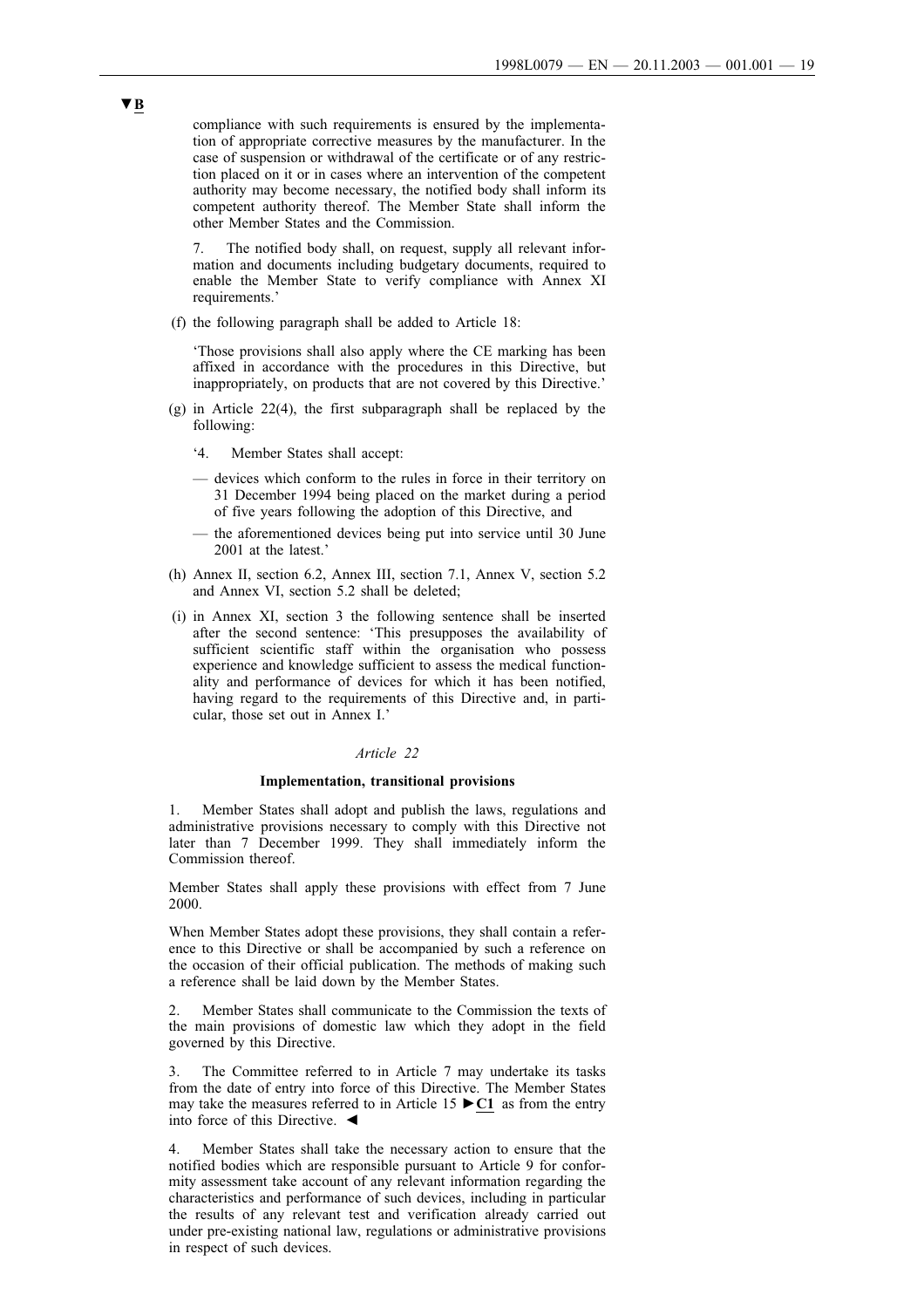## 5. During a period of five years following the entry into force of this Directive, Member States shall accept the placing on the market of devices which conform to the rules in force in their territory on the date on which this Directive enters into force. For an additional period of two years, the said devices may be put into service.

### *Article 23*

This Directive shall enter into force on the day of its publication in the *Official Journal of the European Communities*.

## *Article 24*

This Directive is addressed to the Member States.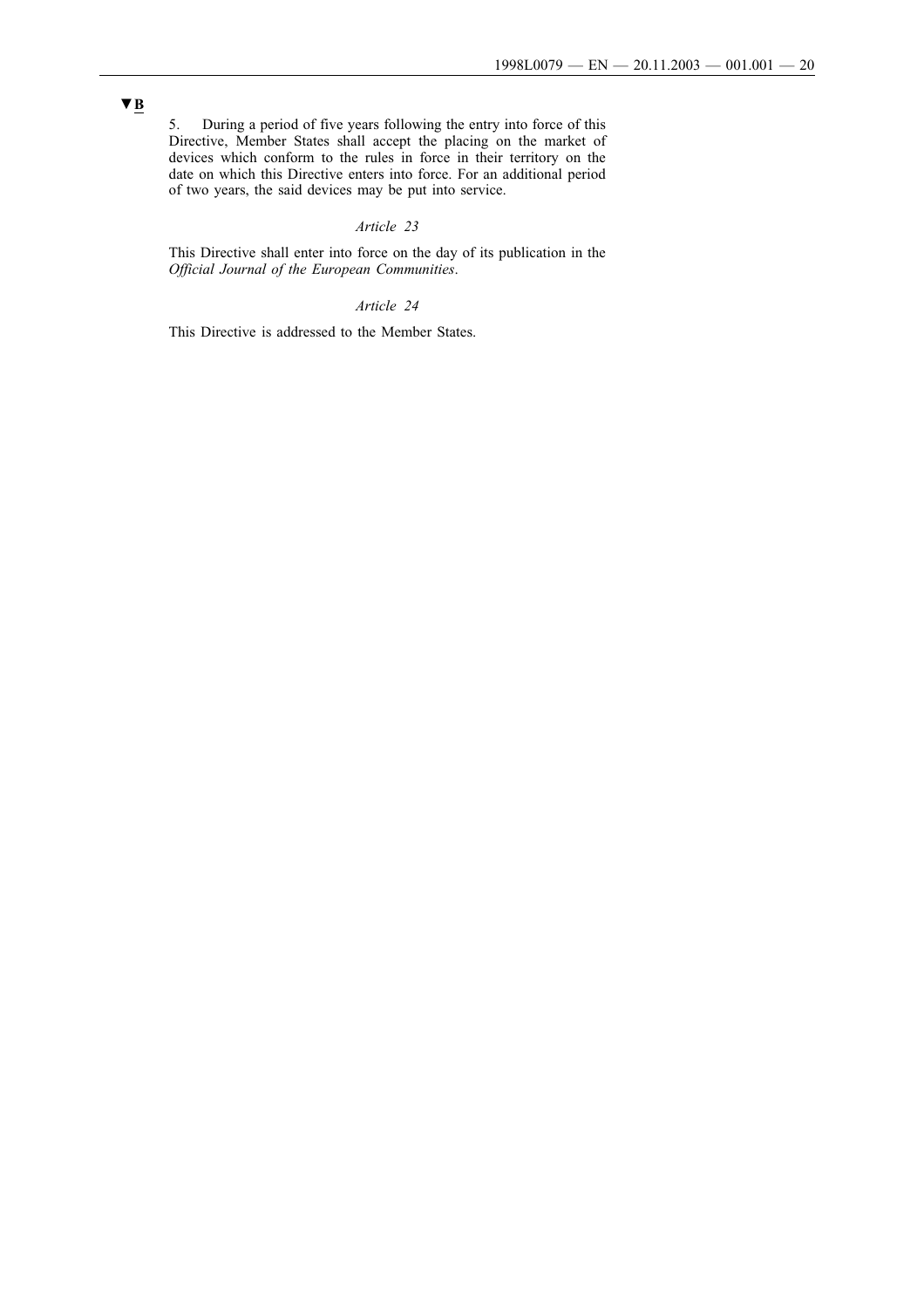#### *ANNEX I*

### **ESSENTIAL REQUIREMENTS**

#### A. GENERAL REQUIREMENTS

- 1. The devices must be designed and manufactured in such a way that, when used under the conditions and for the purposes intended, they will not compromise, directly or indirectly, the clinical condition or the safety of the patients, the safety or health of users or, where applicable, other persons, or the safety of property. Any risks which may be associated with their use must be acceptable when weighed against the benefits to the patient and be compatible with a high level of protection of health and safety.
- 2. The solutions adopted by the manufacturer for the design and construction of the devices must conform to safety principles, taking account of the generally acknowledged state of the art.

In selecting the most appropriate solutions, the manufacturer must apply the following principles in the following order:

- eliminate or reduce risks as far as possible (inherently safe design and construction),
- where appropriate take adequate protection measures in relation to risks that cannot be eliminated,
- inform users of the residual risks due to any shortcomings of the protection measures adopted.
- 3. The devices must be designed and manufactured in such a way that they are suitable for the purposes referred to in Article  $1(2)(b)$ , as specified by the manufacturer, taking account of the generally acknowledged state of the art. They must achieve the performances, in particular, where appropriate, in terms of analytical sensitivity, diagnostic sensitivity, analytical specificity, diagnostic specificity, accuracy, repeatability, reproducibility, including control of known relevant interference, and limits of detection, stated by the manufacturer.

The traceability of values assigned to calibrators and/or control materials must be assured through available reference measurement procedures and/or available reference materials of a higher order.

- 4. The characteristics and performances referred to in sections 1 and 3 must not be adversely affected to such a degree that the health or the safety of the patient or the user and, where applicable, of other persons, are compromised during the lifetime of the device as indicated by the manufacturer, when the device is subjected to the stresses which can occur during normal conditions of use. When no lifetime is stated, the same applies for the lifetime reasonably to be expected of a device of that kind, having regard to the intended purpose and the anticipated use of the device.
- 5. The devices must be designed, manufactured and packed in such a way that their characteristics and performances during their intended use will not be adversely affected under storage and transport conditions (temperature, humidity, etc.) taking account of the instructions and information provided by the manufacturer.

#### B. DESIGN AND MANUFACTURING REQUIREMENTS

#### 1. **Chemical and physical properties**

- 1.1. The devices must be designed and manufactured in such a way as to achieve the characteristics and performances referred to in section A on the 'General requirements'. Particular attention must be paid to the possibility of impairment of analytical performance due to incompatibilitybetween the materials used and the specimens (such as biological tissues, cells, body fluids and micro-organisms) intended to be used with the device, taking account of its intended purpose.
- 1.2. The devices must be designed, manufactured and packed in such a way as to reduce as far as possible the risk posed by product leakage, contaminants and residues to the persons involved in the transport, storage and use of the devices, taking account of the intended purpose of the products.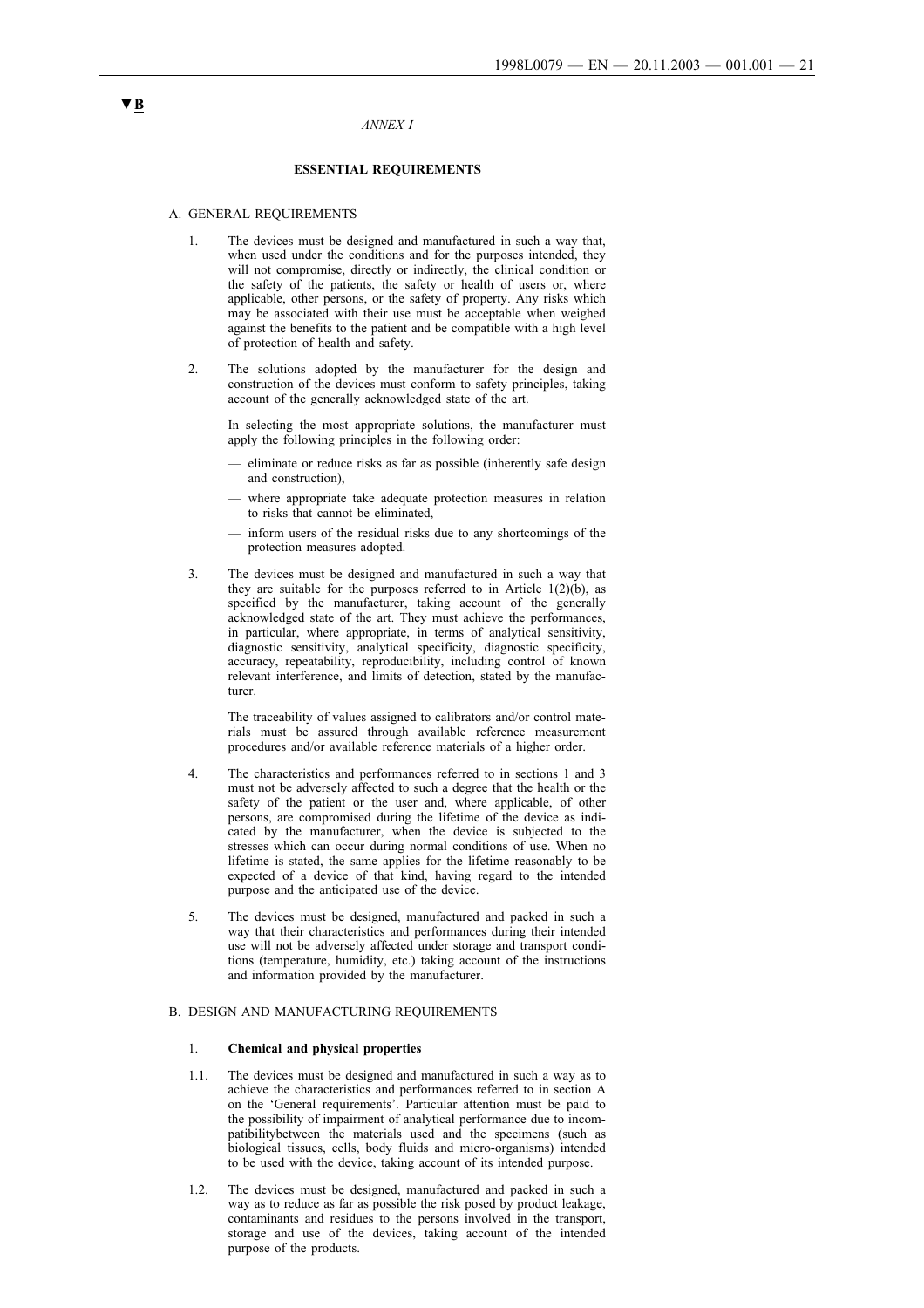#### 2. **Infection and microbial contamination**

- 2.1. The devices and their manufacturing processes must be designed in such a way as to eliminate or reduce as far as possible the risk of infection to the user or other persons. The design must allow easy handling and, where necessary, reduce as far as possible contamination of, and leakage from, the device during use and, in the case of specimen receptacles, the risk of contamination of the specimen. The manufacturing processes must be appropriate for these purposes.
- 2.2 Where a device incorporates biological substances, the risks of infection must be reduced as far as possible by selecting appropriate donors and appropriate substances and by using appropriate, validated inactivation, conservation, test and control procedures.
- 2.3. Devices labelled either as 'STERILE' or as having a special microbiological state must be designed, manufactured and packed in an appropriate pack, according to procedures suitable for ensuring that they remain in the appropriate microbiological state indicated on the label when placed on the market, under the storage and transport conditions specified by the manufacturer, until the protective packaging is damaged or opened.
- 2.4. Devices labelled either as 'STERILE' or as having a special microbiological state must have been processed by an appropriate, validated method.
- 2.5. Packaging systems for devices other than those referred to in section 2.3 must keep the product without deterioration at the level of cleanliness indicated by the manufacturer and, if the devices are to be sterilised prior to use, reduce as far as possible the risk of microbial contamination.

Steps must be taken to reduce as far as possible microbial contamination during selection and handling of raw materials, manufacture, storage and distribution where the performance of the device can be adversely affected by such contamination.

- 2.6. Devices intended to be sterilised must be manufactured in appropriately controlled (e.g. environmental) conditions.
- 2.7. Packaging systems for non-sterile devices must keep the product without deterioration at the level of cleanliness stipulated and, if the devices are to be sterilised prior to use, minimise the risk of microbial contamination; the packaging system must be suitable taking account of the method of sterilisation indicated by the manufacturer.

#### 3. **Manufacturing and environmental properties**

- 3.1. If the device is intended for use in combination with other devices or equipment, the whole combination, including the connection system, must be safe and must not impair the specified performances of the devices. Any restrictions on use must be indicated on the label and/or in the instructions for use.
- 3.2. Devices must be designed and manufactured in sucha way as to reduce as far as possible the risks linked to their use in conjunction with materials, substances and gases with which they may come into contact during normal conditions of use.
- 3.3. Devices must be designed and manufactured in sucha way as to remove or reduce as far as possible:
	- the risk of injury linked to their physical features (in particular aspects of volume × pressure, dimension and, where appropriate, ergonomic features),
	- risks linked to reasonably foreseeable external influences, suchas magnetic fields, external electrical effects, electrostatic discharge, pressure, humidity, temperature or variations in pressure or acceleration or accidental penetration of substances into the device.

Devices must be designed and manufactured in such a way as to provide an adequate level of intrinsic immunity of electromagnetic disturbance to enable them to operate as intended.

3.4. Devices must be designed and manufactured in such a way as to reduce as far as possible the risks of fire or explosion during normal use and in single fault condition. Particular attention must be paid to devices whose intended use includes exposure to or use in association with flammable substances or substances which could cause combustion.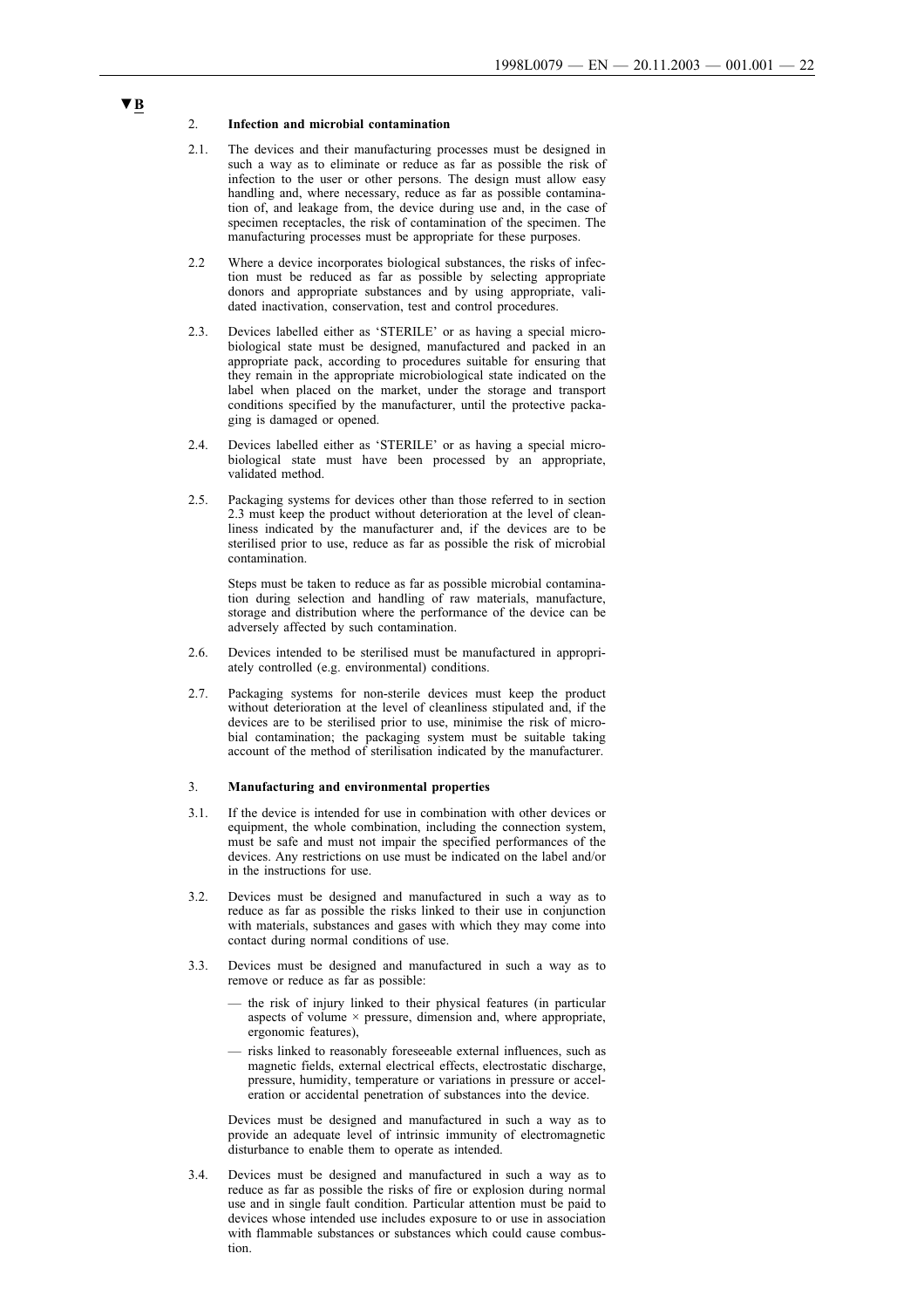- 3.5. Devices must be designed and manufactured in sucha way as to facilitate the management of safe waste disposal.
- 3.6. The measuring, monitoring or display scale (including colour change and other visual indicators) must be designed and manufactured in line with ergonomic principles, taking account of the intended purpose of the device.

#### 4. **Devices which are instruments or apparatus with a measuring function**

- 4.1. Devices which are instruments or apparatus having a primary analytical measuring function must be designed and manufactured in such a way as to provide adequate stability and accuracy of measurement within appropriate accuracy limits, taking into account the intended purpose of the device and of available and appropriate reference measurement procedures and materials. The accuracy limits have to be specified by the manufacturer.
- 4.2. When values are expressed numerically, they must be given in legal units conforming to the provisions of Council Directive 80/181/EEC of 20 December 1979 on the approximation of the laws of the Member States relating to units of measurement  $(1)$ .

#### 5. **Protection against radiation**

- 5.1. Devices shall be designed, manufactured and packaged in such a way that exposure of users and other persons to the emitted radiation is minimised.
- 5.2. When devices are intended to emit potentially hazardous, visible and/ or invisible radiation, they must as far as possible be:
	- designed and manufactured in such a way as to ensure that the characteristics and the quantity of radiation emitted can be controlled and/or adjusted,
	- fitted with visual displays and/or audible warnings of such emissions.
- 5.3. The operating instructions for devices emitting radiation must give detailed information as to the nature of the emitted radiation, means of protecting the user, and on ways of avoiding misuse and of eliminating the risks inherent in installation.

#### 6. **Requirements for medical devices connected to or equipped with an energy source**

- 6.1. Devices incorporating electronic programmable systems, including software, must be designed to ensure the repeatability, reliability and performance of these systems according to the intended use.
- 6.2. Devices must be designed and manufactured in sucha way as to minimise the risks of creating electromagnetic perturbation which could impair the operation of other devices or equipment in the usual environment.
- 6.3. Devices must be designed and manufactured in sucha way as to avoid, as far as possible, the risk of accidental electric shocks during normal use and in single fault condition, provided the devices are installed and maintained correctly.

#### 6.4. *Protection against mechanical and thermal risks*

6.4.1. Devices must be designed and manufactured in sucha way as to protect the user against mechanical risks. Devices must be sufficiently stable under the foreseen operating conditions. They must be suitable to withstand stresses inherent in the foreseen working environment, and to retain this resistance during the expected life of the devices, subject to any inspection and maintenance requirements as indicated by the manufacturer.

Where there are risks due to the presence of moving parts, risks due to break-up or detachment, or leakage of substances, then appropriate protection means must be incorporated.

<sup>(</sup> 1 ) OJ L 39, 15.2.1980, p. 40. Directive as last amended by Directive 89/617/EEC (OJ L 357, 7.12.1989, p. 28).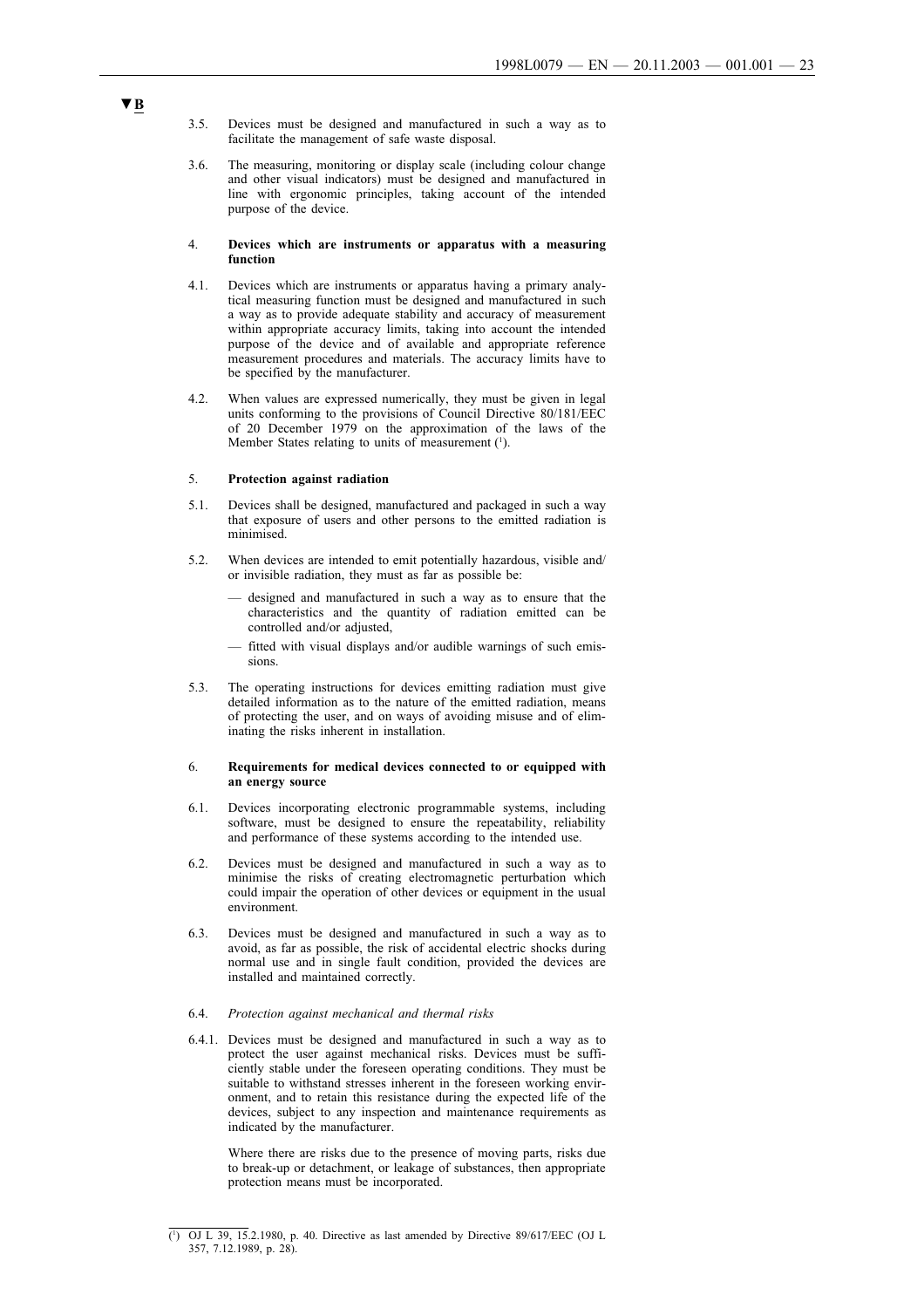Any guards or other means included with the device to provide protection, in particular against moving parts, must be secure and must not interfere with access for the normal operation of the device. or restrict routine maintenance of the device as intended by the manufacturer.

- 6.4.2. Devices must be designed and manufactured in sucha way as to reduce to the lowest possible level the risks arising from vibration generated by the devices, taking account of technical progress and of the means available for limiting vibrations, particularly at source, unless the vibrations are part of the specified performance.
- 6.4.3. Devices must be designed and manufactured in sucha way as to reduce as far as possible the risks arising from the noise emitted, taking account of technical progress and of the means available to reduce noise, particularly at source, unless the noise emitted is part of the specified performance.
- 6.4.4. Terminals and connectors to electricity, gas or hydraulic and pneumatic energy supplies which the user has to handle must be designed and manufactured in such a way as to minimise all possible risks.
- 6.4.5. Accessible parts of the devices (excluding the parts of areas intended to supply heat or reach given temperatures) and their surroundings must not attain potentially dangerous temperatures under normal use.

#### 7. **Requirements for devices for self-testing**

Devices for self-testing must be designed and manufactured in such a way that they perform appropriately for their intended purpose taking into account the skills and the means available to users and the influence resulting from variation that can reasonably be anticipated in users' technique and environment. The information and instructions provided by the manufacturer should be easily understood and applied by the user.

- 7.1. Devices for self-testing must be designed and manufactured in sucha way as to:
	- ensure that the device is easy to use by the intended lay user at all stages of the procedure, and
	- reduce as far as practicable the risk of user error in the handling of the device and in the interpretation of the results.
- 7.2. Devices for self-testing must, where reasonably possible, include user control, i.e. a procedure by which the user can verify that, at the time of use, the product will perform as intended.

#### 8. **Information supplied by the manufacturer**

8.1. Each device must be accompanied by the information needed to use it safely and properly, taking account of the training and knowledge of the potential users, and to identify the manufacturer.

This information comprises the data on the label and in the instructions for use.

As far as practicable and appropriate, the information needed to use the device safely and properly must be set out on the device itself and/or, where appropriate, on the sales packaging. If individual full labelling of each unit is not practicable, the information must be set out on the packaging and/or in the instructions for use supplied with one or more devices.

Instructions for use must accompany or be included in the packaging of one or more devices.

In duly justified and exceptional cases no such instructions for use are needed for a device if it can be used properly and safely without them.

▼**C1**

The decision whether to translate the instructions for use and the label into one or more languages of the European Union shall be left to the Member States, except that, for devices for self-testing, the instructions for use and the label must include a translation into the official language(s) of the Member State in which the device for self-testing reaches its final user.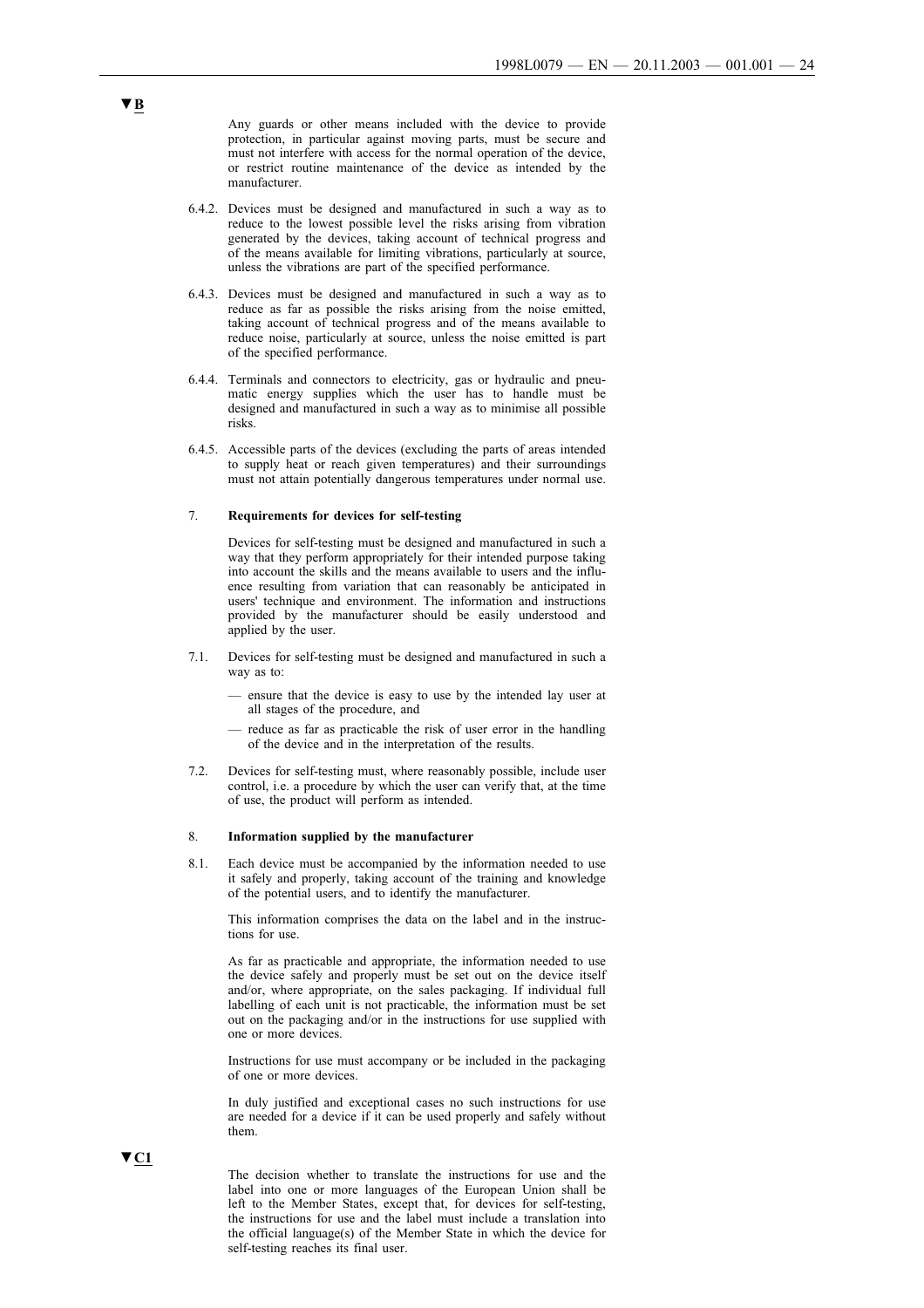- 8.2. Where appropriate, the information to be supplied should take the form of symbols. Any symbol and identification colour used must conform to the harmonised standards. In areas for which no standards exist, the symbols and colour used must be described in the documentation supplied with the device.
- 8.3. In the case of devices containing or a preparation which may be considered as being dangerous, taking account of the nature and quantity of its constituents and the form under which they are present, relevant danger symbols and labelling requirements of Directive  $67/548/EEC$  ( $\text{ }$ ) and Directive  $88/379/EEC$  ( $\text{ }$ ) shall apply. Where there is insufficient space to put all the information on the device itself or on its label, the relevant danger symbols shall be put on the label and the other information required by those Directives shall be given in the instructions for use.

The provisions of the aforementioned Directives on the safety data sheet shall apply, unless all relevant information as appropriate is already made available by the instructions for use.

- 8.4. The label must bear the following particulars which may take the form of symbols as appropriate:
	- (a) the name or trade name and address of the manufacturer. For devices imported into the Community with a view to their distribution in the Community, the label, the outer packaging, or the instructions for use shall contain in addition the name and address of the authorised representative of the manufacturer;
	- (b) the details strictly necessary for the user to uniquely identify the device and the contents of the packaging;
	- (c) where appropriate, the word 'STERILE' or a statement indicating any special microbiological state or state of cleanliness;
	- (d) the batch code, preceded by the word 'LOT', or the serial number;
	- (e) if necessary, an indication of the date by which the device or part of it should be used, in safety, without degradation of performance, expressed as the year, the month and, where relevant, the day, in that order;
	- (f) in case of devices for performance evaluation, the words 'for performance evaluation only';
	- (g) where appropriate, a statement indicating the *in vitro* use of the device;
	- (h) any particular storage and/or handling conditions;
	- (i) where applicable, any particular operating instructions;
	- (j) appropriate warnings and/or precautions to take;
	- (k) if the device is intended for self-testing, that fact must be clearly stated.
- 8.5. If the intended purpose of the device is not obvious to the user, the manufacturer must clearly state the intended purpose in the instructions for use and, if appropriate, on the label.
- 8.6. Wherever reasonable and practicable, the devices and separate components must be identified, where appropriate in terms of batches, to allow all appropriate action to detect any potential risk posed by the devices and detachable components.
- 8.7. Where appropriate, the instructions for use must contain the following particulars:
	- (a) the details referred to in section 8.4 with the exception of points (d) and (e);
	- (b) composition of the reagent product by nature and amount or concentration of the active ingredient(s) of the reagent(s) or kit as well as a statement, where appropriate, that the device

<sup>(1</sup> ) Council Directive 67/548/EEC of 27 June 1967 on the approximation of laws, regulations and administrative provisions relating to the classification, packaging and labelling of dangerous substances (OJ L 196, 16.8.1967, p. 1). Directive as last amended by Commission Directive 97/69/EC (OJ L 343, 13.12.1997, p. 19).

 $(^2$ ) Council Directive 88/379/EEC of 7 June 1988 on the approximation of the laws, regulations and administrative provisions of the Member States relating to the classification, packaging and labelling of dangerous preparations (OJ L 187, 16.7.1988, p. 14). Directive as last amended by Commission Directive 96/65/EC (OJ L 265, 18.10.1996, p. 15).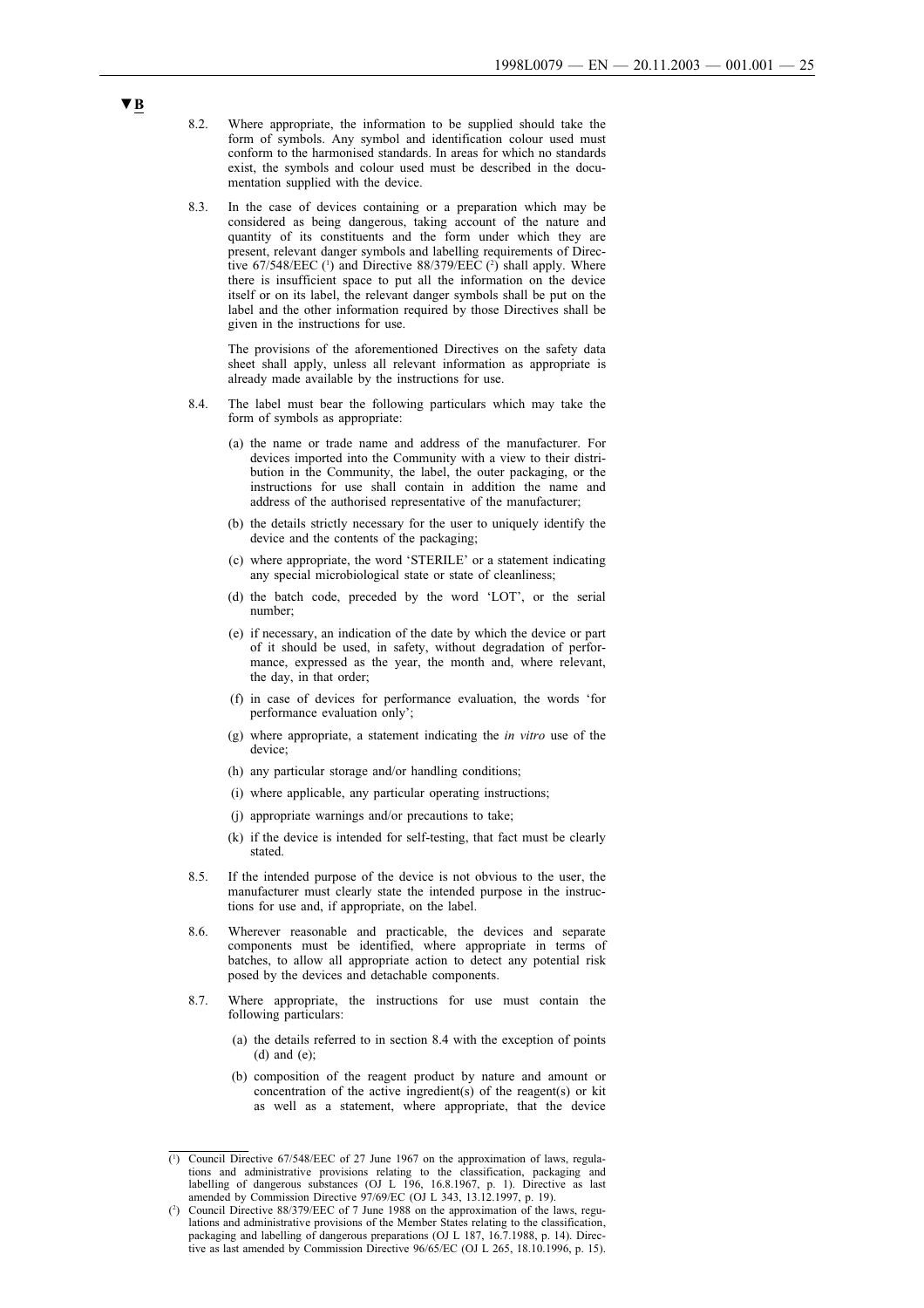contains other ingredients which might influence the measurement;

- (c) the storage conditions and shelf life following the first opening of the primary container, together with the storage conditions and stability of working reagents;
- (d) the performances referred to in section 3 of part A;
- (e) an indication of any special equipment required including information necessary for the identification of that special equipment for proper use;
- (f) the type of specimen to be used, any special conditions of collection, pre-treatment and, if necessary, storage conditions and instructions for the preparation of the patient;
- (g) a detailed description of the procedure to be followed in using the device;
- (h) the measurement procedure to be followed with the device including as appropriate:
	- the principle of the method,
	- the specific analytical performance characteristics (e.g. sensitivity, specificity, accuracy, repeatability, reproducibility, limits of detection and measurement range, including information needed for the control of known relevant interferences), limitations of the method and information about the use of available reference measurement procedures and materials by the user,
	- the details of any further procedure or handling needed before the device can be used (for example, reconstitution, incubation, dilution, instrument checks, etc.),
	- the indication whether any particular training is required;
- (i) the mathematical approach upon which the calculation of the analytical result is made;
- (j) measures to be taken in the event of changes in the analytical performance of the device;
- (k) information appropriate to users on:
	- internal quality control including specific validation procedures,
	- the traceability of the calibration of the device;
- (l) the reference intervals for the quantities being determined, including a description of the appropriate reference population;
- (m) if the device must be used in combination with or installed with or connected to other medical devices or equipment in order to operate as required for its intended purpose, sufficient details of its characteristics to identify the correct devices or equipment to use in order to obtain a safe and proper combination;
- (n) all the information needed to verify whether the device is properly installed and can operate correctly and safely, plus details of the nature and frequency of the maintenance and calibration needed to ensure that the device operates properly and safely; information about safe waste disposal;
- (o) details of any further treatment or handling needed before the device can be used (for example, sterilisation, final assembly, etc.);
- (p) the necessary instructions in the event of damage to the protective packaging and details of appropriate methods of resterilisation or decontamination;
- (q) if the device is reusable, information on the appropriate processes to allow reuse, including cleaning, disinfection, packaging and resterilisation or decontamination, and any restriction on the number of reuses;
- (r) precautions to be taken as regards exposure, in reasonably foreseeable environmental conditions, to magnetic fields, external electrical influences, electrostatic discharge, pressure or variations in pressure, acceleration, thermal ignition sources, etc.;
- (s) precautions to be taken against any special, unusual risks related to the use or disposal of the device including special protective measures; where the device includes substances of human or animal origin, attention must be drawn to their potential infectious nature;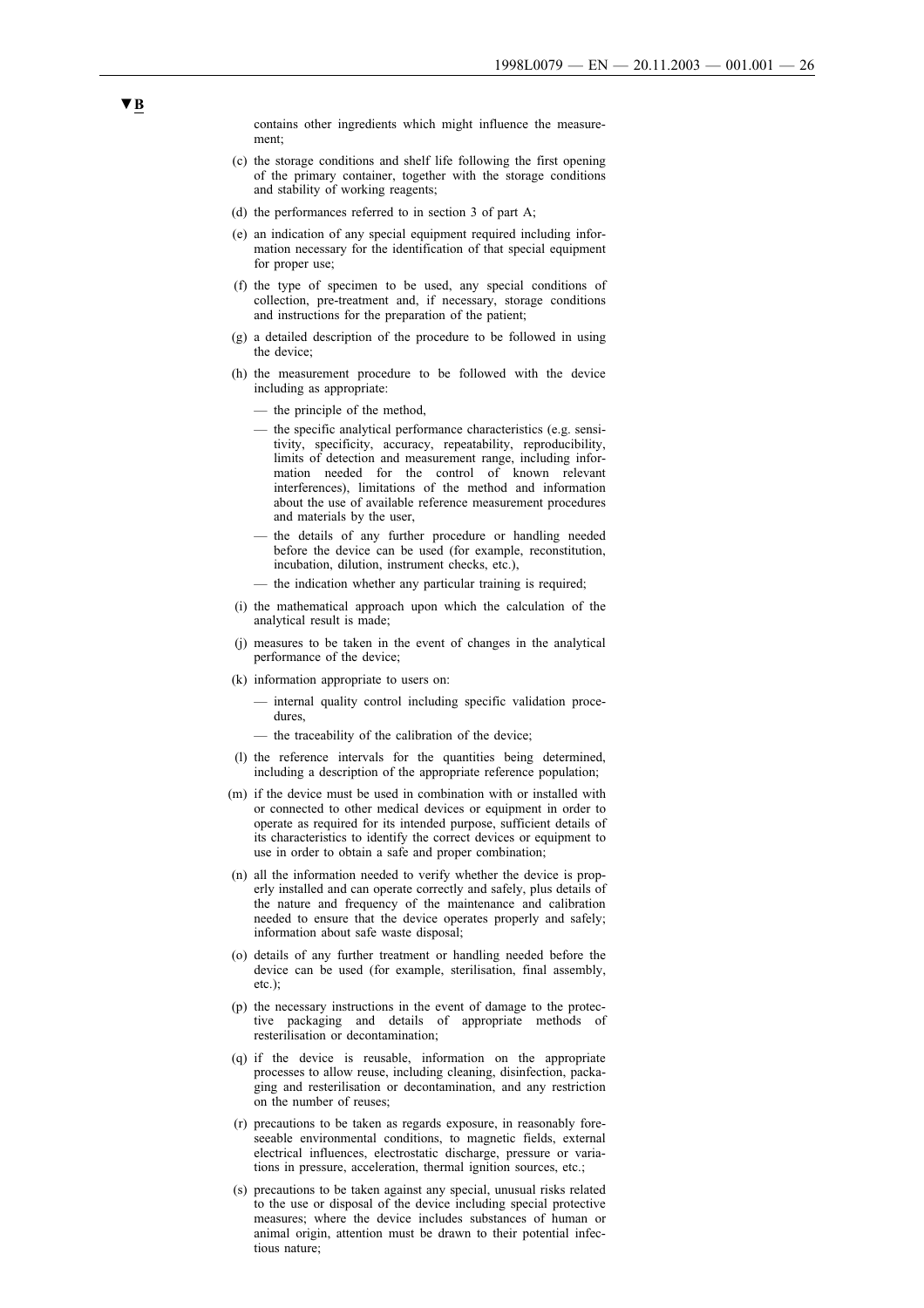- (t) specifications for devices for self-testing:
	- the results need to be expressed and presented in a way that is readily understood by a lay person; information needs to be provided with advice to the user on action to be taken (in case of positive, negative or indeterminate result) and on the possibility of false positive or false negative result,
	- specific particulars may be omitted provided that the other information supplied by the manufacturer is sufficient to enable the user to use the device and to understand the result(s) produced by the device,
	- the information provided must include a statement clearly directing that the user should not take any decision of medical relevance without first consulting his or her medical practitioner,
	- the information must also specify that when the device for self-testing is used for the monitoring of an existing disease, the patient should only adapt the treatment if he has received the appropriate training to do so;
- (u) date of issue or latest revision of the instructions for use.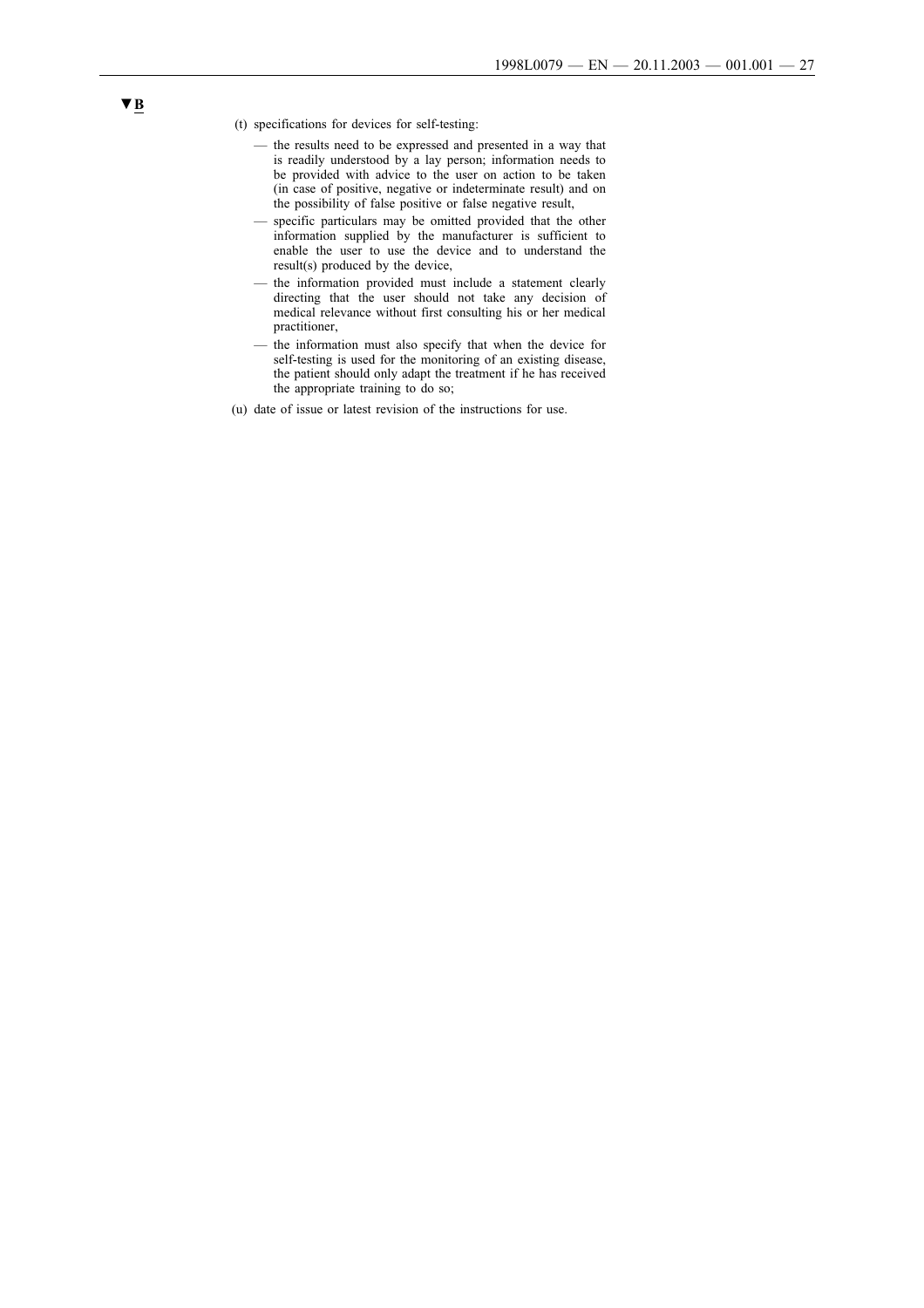#### *ANNEX II*

#### **LIST OF DEVICES REFERRED TO IN ARTICLE 9(2) AND (3)**

#### **List A**

- Reagents and reagent products, including related calibrators and control materials, for determining the following blood groups: ABO system, rhesus (C, c, D, E, e) anti-Kell,
- reagents and reagent products, including related calibrators and control materials, for the detection, confirmation and quantification in human specimens of markers of HIV infection (HIV 1 and 2), HTLV I and II, and hepatitis B, C and D.

#### **List B**

- Reagents and reagent products, including related calibrators and control materials, for determining the following blood groups: anti-Duffy and anti-Kidd,
- reagents and reagent products, including related calibrators and control materials, for determining irregular anti-erythrocytic antibodies,
- reagents and reagent products, including related calibrators and control materials, for the detection and quantification in human samples of the following congenital infections: rubella, toxoplasmosis,
- reagents and reagent products, including related calibrators and control materials, for diagnosing the following hereditary disease: phenylketonuria,
- reagents and reagent products, including related calibrators and control materials, for determining the following human infections: cytomegalovirus, chlamydia,
- reagents and reagent products, including related calibrators and control materials, for determining the following HLA tissue groups: DR, A, B,
- reagents and reagent products, including related calibrators and control materials, for determining the following tumoral marker: PSA,
- reagents and reagent products, including related calibrators, control materials and software, designed specifically for evaluating the risk of trisomy 21,
- the following device for self-diagnosis, including its related calibrators and control materials: device for the measurement of blood sugar.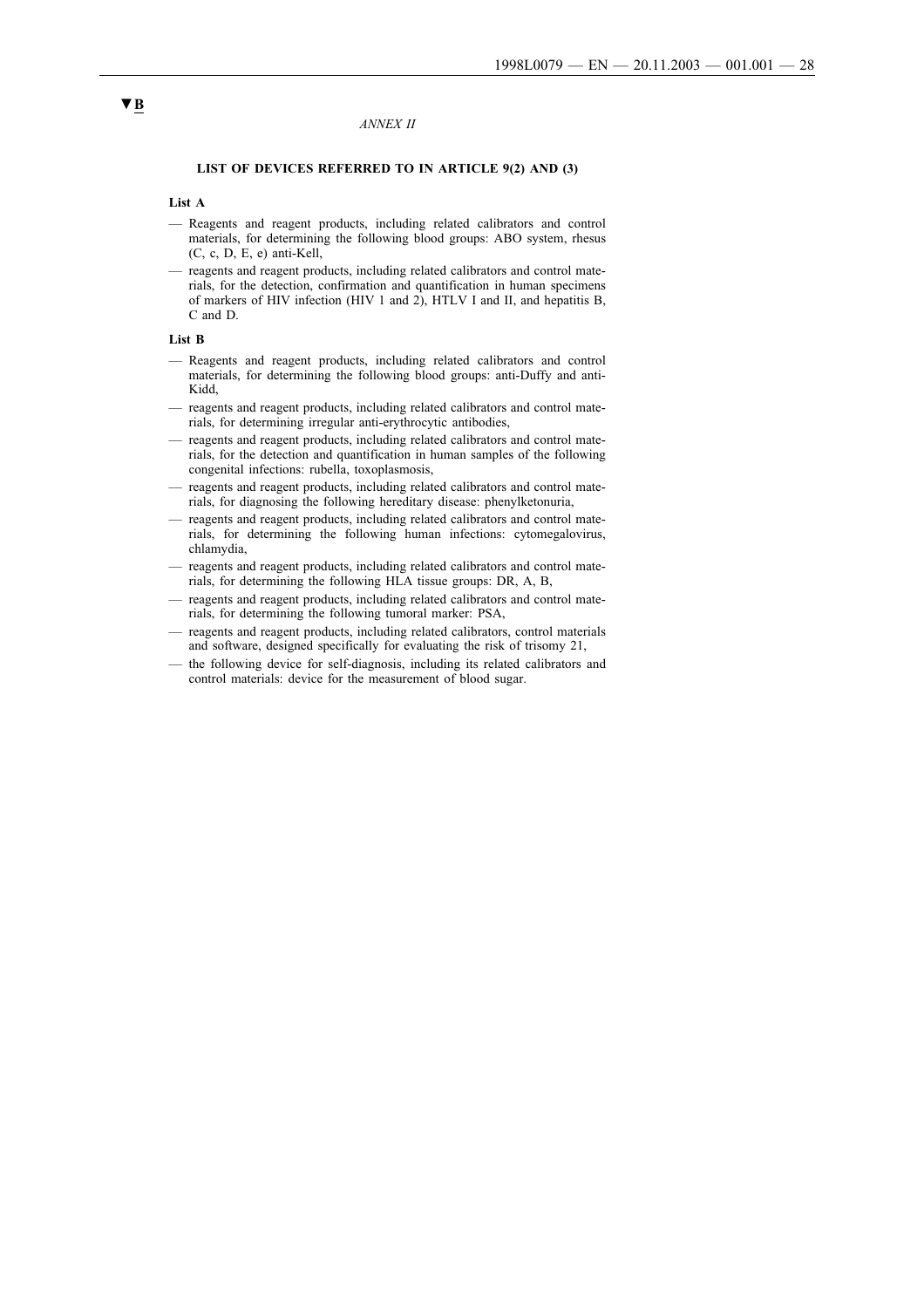#### *ANNEX III*

### **EC DECLARATION OF CONFORMITY**

- 1. The EC declaration of conformity is the procedure whereby the manufacturer or his authorised representative who fulfils the obligations imposed by section 2 to 5 and additionally, in the case of devices for self-testing, the obligations imposed by section 6, ensures and declares that the products concerned meet the provisions of this Directive which apply to them. The manufacturer must affix the CE marking in accordance with Article 16.
- 2. The manufacturer must prepare the technical documentation described in section 3 and ensure that the manufacturing process follows the principles of quality assurance as set out in section 4.
- 3. The technical documentation must allow assessment of the conformity of the product with the requirements of the Directive. It must include in particular:
	- a general description of the product, including any variants planned,
	- the documentation of the quality system,
	- design information, including the determination of the characteristics of the basic materials, characteristics and limitation of the performance of the devices, methods of manufacture and, in the case of instruments, design drawings, diagrams of components, sub-assemblies, circuits, etc.,
	- in the case of devices containing tissues of human origin or substances derived from such tissue, information on the origin of such material and on the conditions in which it was collected,
	- the descriptions and explanations necessary to understand the abovementioned characteristics, drawings and diagrams and the operation of the product,
	- the results of the risk analysis and, where appropriate, a list of the standards referred to in Article 5, applied in full or in part, and descriptions of the solutions adopted to meet the essential requirements of the Directive if the standards referred to in Article 5 have not been applied in full,
	- in the case of sterile products or products with a special microbiological state or state of cleanliness, a description of the procedures used,
	- the results of the design calculations and of the inspections carried out, etc.,
	- if the device is to be combined with other device(s) in order to operate as intended, proof must be provided that it conforms to the essential requirements when combined with any such device(s) having the characteristics specified by the manufacturer,
	- the test reports,
	- adequate performance evaluation data showing the performances claimed by the manufacturer and supported by a reference measurement system (when available), with information on the reference methods, the reference materials, the known reference values, the accuracy and measurement units used; such data should originate from studies in a clinical or other appropriate environment or result from relevant biographical references,
	- the labels and instructions for use,
	- the results of stability studies.
- 4. The manufacturer shall take necessary measures to ensure that the manufacturing process follows the principles of quality assurance as appropriate for the products manufactured.

The system shall address:

- the organisational structure and responsibilities,
- the manufacturing processes and systematic quality control of production,
- the means to monitor the performance of the quality system.
- 5. The manufacturer shall institute and keep up to date a systematic procedure to review experience gained from devices in the post-production phase and to implement appropriate means to apply any necessary corrective actions, taking account of the nature and risks in relation to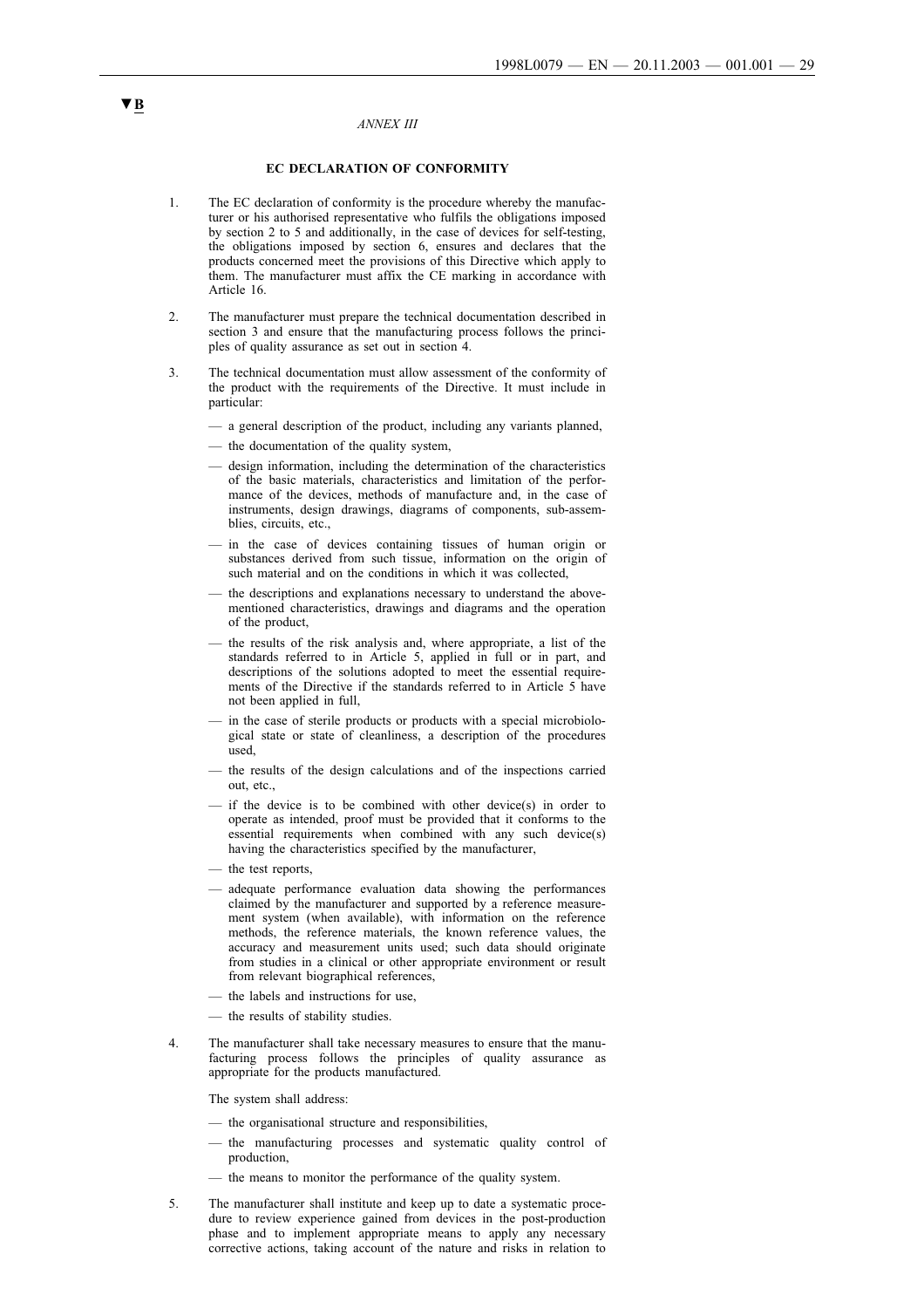the product. He shall notify the competent authorities of the following incidents immediately on learning of them:

- (i) any malfunction, failure or deterioration in the characteristics and/or performance of a device, as well as any inadequacy in the labelling or the instructions for use which, directly or indirectly, might lead to, or might have led to, the death of a patient or user or other persons or to a serious deterioration in his or their state of health;
- (ii) any technical or medical reason connected with the characteristics or the performance of a device for the reasons referred to in subparagraph (i) leading to systematic recall of devices of the same type by the manufacturer.
- 6. For devices for self-testing the manufacturer shall lodge an application for examination of the design with a notified body.
- 6.1. The application shall enable the design of the device to be understood and shall enable conformity with the design-related requirements of the directive to be assessed.

It shall include:

- test reports including, where appropriate, results of studies carried out with lay persons,
- data showing the handling suitability of the device in view of its intended purpose for self-testing,
- the information to be provided with the device on its label and its instructions for use.
- 6.2. The notified body shall examine the application and, if the design conforms to the relevant provisions of this Directive shall issue the applicant with an EC design-examination certificate. The notified body may require the application to be completed by further tests or proof to allow assessment of conformity with the design-related requirements of the Directive. The certificate shall contain the conclusions of the examination, the conditions of validity, the data needed for identification of the approved design and, where appropriate, a description of the intended purpose of the product.
- 6.3. The applicant shall inform the notified body which issued the EC designexamination certificate of any significant change made to the approved design. Changes to the approved design must receive further approval from the notified body which issued the EC design-examination certificate wherever the changes could affect conformity with the essential requirements of the Directive or with the conditions prescribed for use of the product. This additional approval shall take the form of a supplement to the EC design-examination certificate.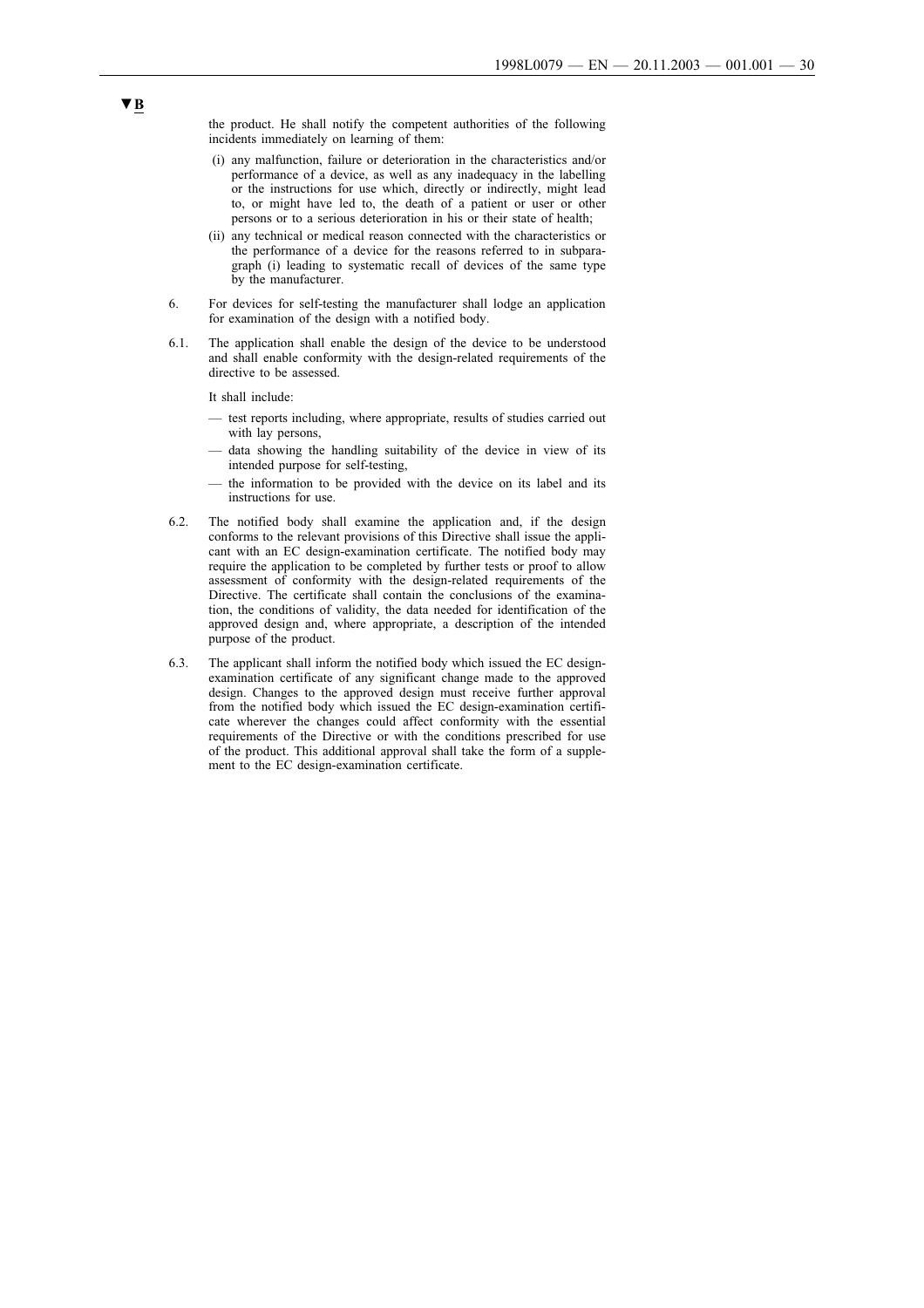#### *ANNEX IV*

### **EC DECLARATION OF CONFORMITY**

### (FULL QUALITY ASSURANCE SYSTEM)

- 1. The manufacturer must ensure application of the quality system approved for the design, manufacture and final inspection of the devices concerned, as specified in section 3, and is subject to audit as laid down in section 3.3 and to the surveillance as specified in section 5. In addition, the manufacturer must follow, for devices covered by Annex II, List A, the procedures laid down in sections 4 and 6.
- 2. The declaration of conformity is the procedure whereby the manufacturer who fulfils the obligations imposed by section 1 ensures and declares that the devices concerned meet the provisions of this Directive which apply to them.

The manufacturer shall affix the CE marking in accordance with Article 16 and shall draw up a declaration of conformity covering the devices concerned.

### 3. **Quality system**

3.1. The manufacturer must lodge an application for assessment of his quality system with a notified body.

The application must include:

- the name and address of the manufacturer and any additional manufacturing site covered by the quality system,
- adequate information on the device or device category covered by the procedure,
- a written declaration that no such application has been lodged with any other notified body for the same device-related quality system,
- the documentation on the quality system,
- an undertaking by the manufacturer to fulfil the obligations imposed by the quality system approved,
- an undertaking by the manufacturer to keep the approved quality system adequate and efficacious,
- an undertaking by the manufacturer to institute and keep up to date a systematic procedure to review experience gained from devices in the post-production phase and to implement appropriate means to apply any necessary corrective action and notification as referred to in Annex III, section 5.
- 3.2. Application of the quality system must ensure that the devices conform to the provisions of this Directive which apply to them at every stage, from design to final inspection. All the elements, requirements and provisions adopted by the manufacturer for his quality system must be documented in a systematic and orderly manner in the form of written policies and procedures, such as quality programmes, quality plans, quality manuals and quality records.

It shall include in particular an adequate description of:

- (a) the manufacturer's quality objectives;
- (b) the organisation of the business and in particular:
	- the organisational structures, the responsibilities of the managerial staff and their organisational authority where quality of design and manufacture of the devices is concerned,
	- the methods of monitoring the efficient operation of the quality system and in particular its ability to achieve the desired quality of design and of product, including control of devices which fail to conform;
- (c) the procedures for monitoring and verifying the design of the devices and in particular:
	- a general description of the device, including any variants planned,
	- all documentation referred to in Annex III, section 3, indents 3 to 13,
	- in the case of devices for self-testing, the information referred to in Annex III, section 6.1,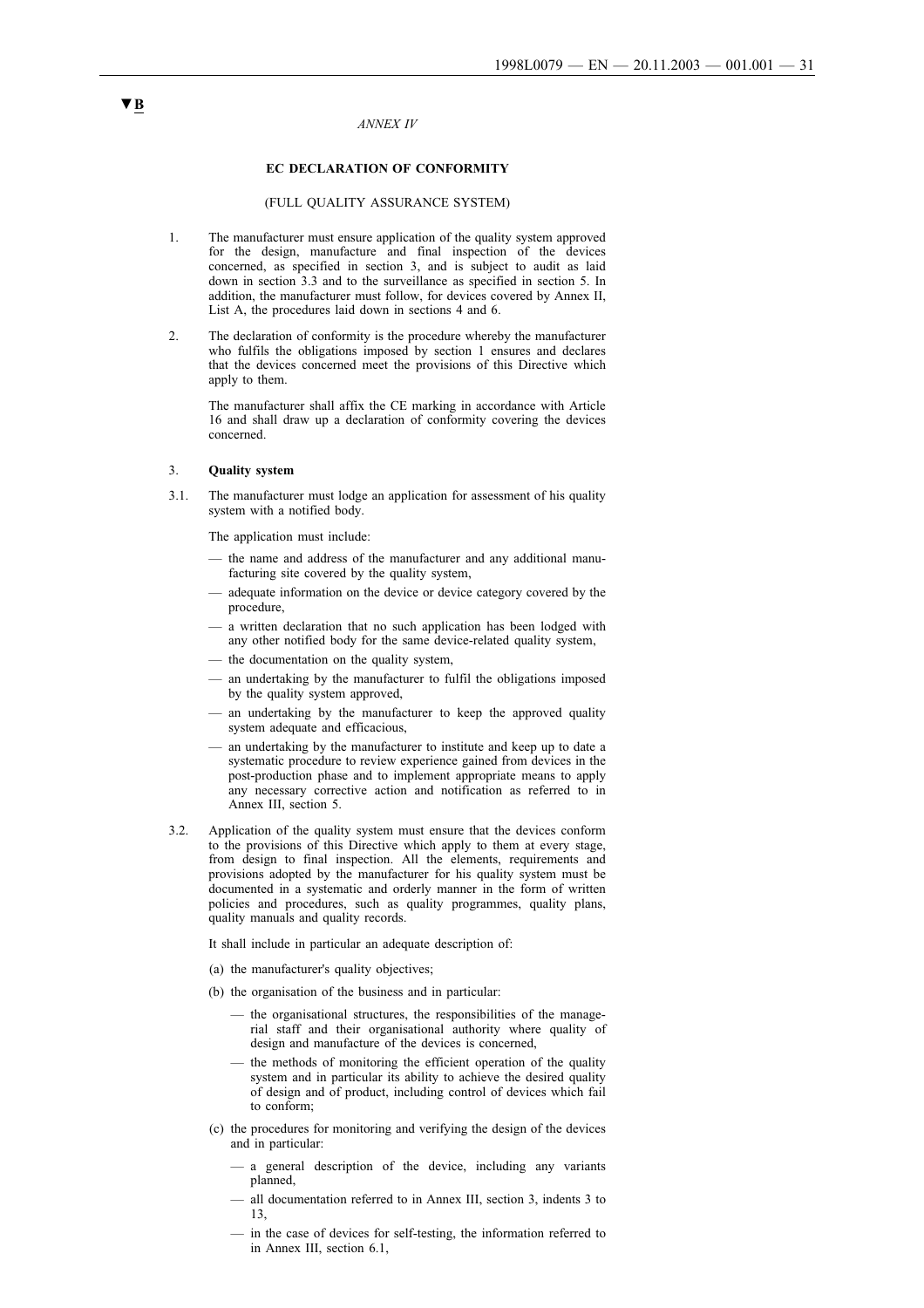- the techniques used to control and verify the design and the processes and systematic measures which will be used when the devices are being designed;
- (d) the inspection and quality assurance techniques at the manufacturing stage and in particular:
	- the processes and procedures which will be used, particularly as regards sterilisation,
	- the procedures in relation to purchasing,
	- the product identification procedures drawn up and kept up to date from drawings, specifications or other relevant documents at every stage of manufacture;
- (e) the appropriate tests and trials which will be carried out before, during and after manufacture, the frequency with which they will take place, and the test equipment used; it must be possible to trace back the calibration.

The manufacturer shall carry out the required controls and tests according to the latest state of the art. The controls and tests shall cover the manufacturing process including the characterisation of the raw material and the individual devices or each batch of devices manufactured.

In testing the devices covered by Annex II, List A, the manufacturer shall take into account the most recent available information, in particular as regards the biological complexity and variability of the specimens to be tested with the *in vitro* device concerned.

3.3. The notified body must audit the quality system to determine whether it meets the requirements referred to in section 3.2. It must presume that quality systems which implement the relevant harmonised standards conform to the requirements.

The assessment team must have experience of assessments of the technology concerned. The assessment procedure must include an inspection on the manufacturer's premises and, in duly substantiated cases, on the premises of the manufacturer's suppliers and/or subcontractors to inspect the manufacturing processes.

The decision shall be notified to the manufacturer. It must contain the conclusions of the inspection and a reasoned assessment.

3.4. The manufacturer must inform the notified body which approved the quality system of any plan for substantial changes to the quality system or the product-range covered.

The notified body must assess the changes proposed and verify whether after these changes the quality system still meets the requirements referred to in section 3.2. It must notify the manufacturer of its decision. This decision must contain the conclusions of the inspection and a reasoned assessment.

#### 4. **Examination of the design of the product**

- 4.1. For devices covered by Annex II, List A, in addition to the obligations imposed by section 3, the manufacturer must lodge with the notified body an application for examination of the design dossier relating to the device which he plans to manufacture and which falls into the category referred to in section 3.1.
- 4.2. The application must describe the design, manufacture and performances of the device in question. It must include the documents needed to assess whether the device conforms to the requirements of this Directive, as referred to in section 3.2(c).
- 4.3. The notified body must examine the application and, if the device conforms to the relevant provisions of the Directive, issue the application with an EC design-examination certificate. The notified body may require the application to be completed by further tests or proof to allow assessment of conformity with the requirements of the Directive. The certificate must contain the conclusions of the examination, the conditions of validity, the data needed for the identification of the approved design and, where appropriate, a description of the intended purpose of the device.
- 4.4. Changes to the approved design must receive further approval from the notified body which issued the EC design-examination certificate wherever the changes could affect conformity with the essential requirements of the Directive or with the conditions prescribed for use of the device. The applicant shall inform the notified body which issued the EC design-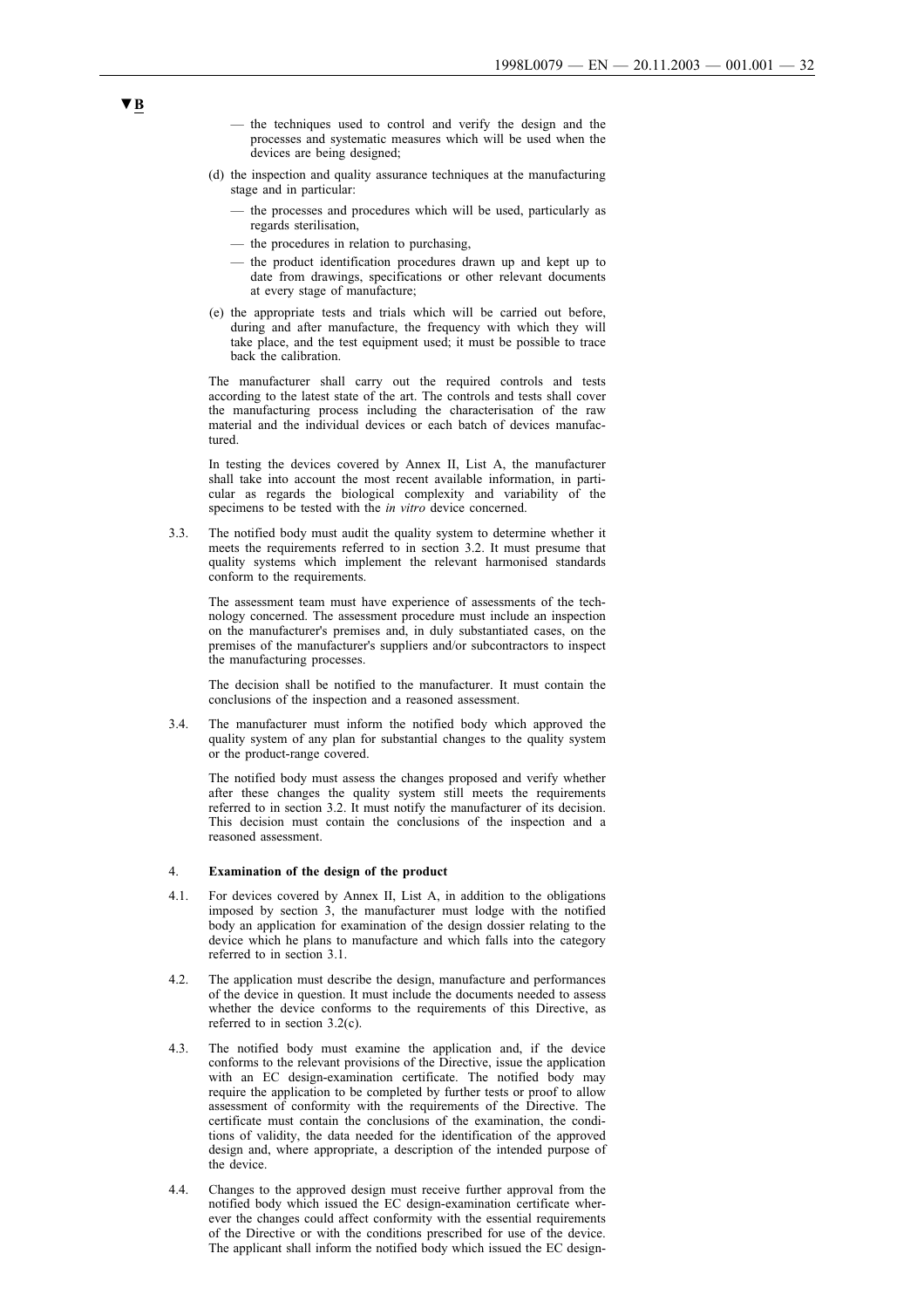examination certificate of any such changes made to the approved design. The additional approval must take the form of a supplement to the EC design-examination certificate.

4.5. The manufacturer shall inform the notified body without delay if it has obtained information about changes to the pathogen and markers of infections to be tested, in particular as a consequence of biological complexity and variability. In this connection, the manufacturer shall inform the notified body whether any such change is likely to affect the performance of the *in vitro* diagnostic medical device concerned.

### 5. **Surveillance**

- 5.1. The aim of surveillance is to ensure that the manufacturer duly fulfils the obligations imposed by the approved quality system.
- 5.2. The manufacturer must authorise the notified body to carry out all the necessary inspections and supply it with all relevant information, in particular:
	- the documentation on the quality system,
	- the data stipulated in the part of the quality system relating to design, such as the results of analyses, calculation, tests, etc.,
	- the data stipulated in the part of the quality system relating to manufacture, such as inspection reports and test data, calibration data, qualification reports of the personnel concerned, etc.
- 5.3. The notified body must periodically carry out appropriate inspections and assessments to make sure that the manufacturer applies the approved quality system and must supply the manufacturer with an assessment report.
- 5.4. In addition, the notified body may pay unannounced visits to the manufacturer. At the time of such visits, the notified body may, where necessary, carry out or ask for tests in order to check that the quality system is working properly. It must provide the manufacturer with an inspection report and, if a test has been carried out, with a test report.

#### 6. **Verification of manufactured products covered by Annex II, List A**

- 6.1. In the case of devices covered by Annex II, List A, the manufacturer shall forward to the notified body without delay after the conclusion of the controls and tests the relevant reports on the tests carried out on the manufactured devices or each batch of devices. Furthermore, the manufacturer shall make the samples of manufactured devices or batches of devices available to the notified body in accordance with pre-agreed conditions and modalities.
- 6.2. The manufacturer may place the devices on the market, unless the notified body communicates to the manufacturer within the agreed timeframe, but not later than 30 days after reception of the samples, any other decision, including in particular any condition of validity of delivered certificates.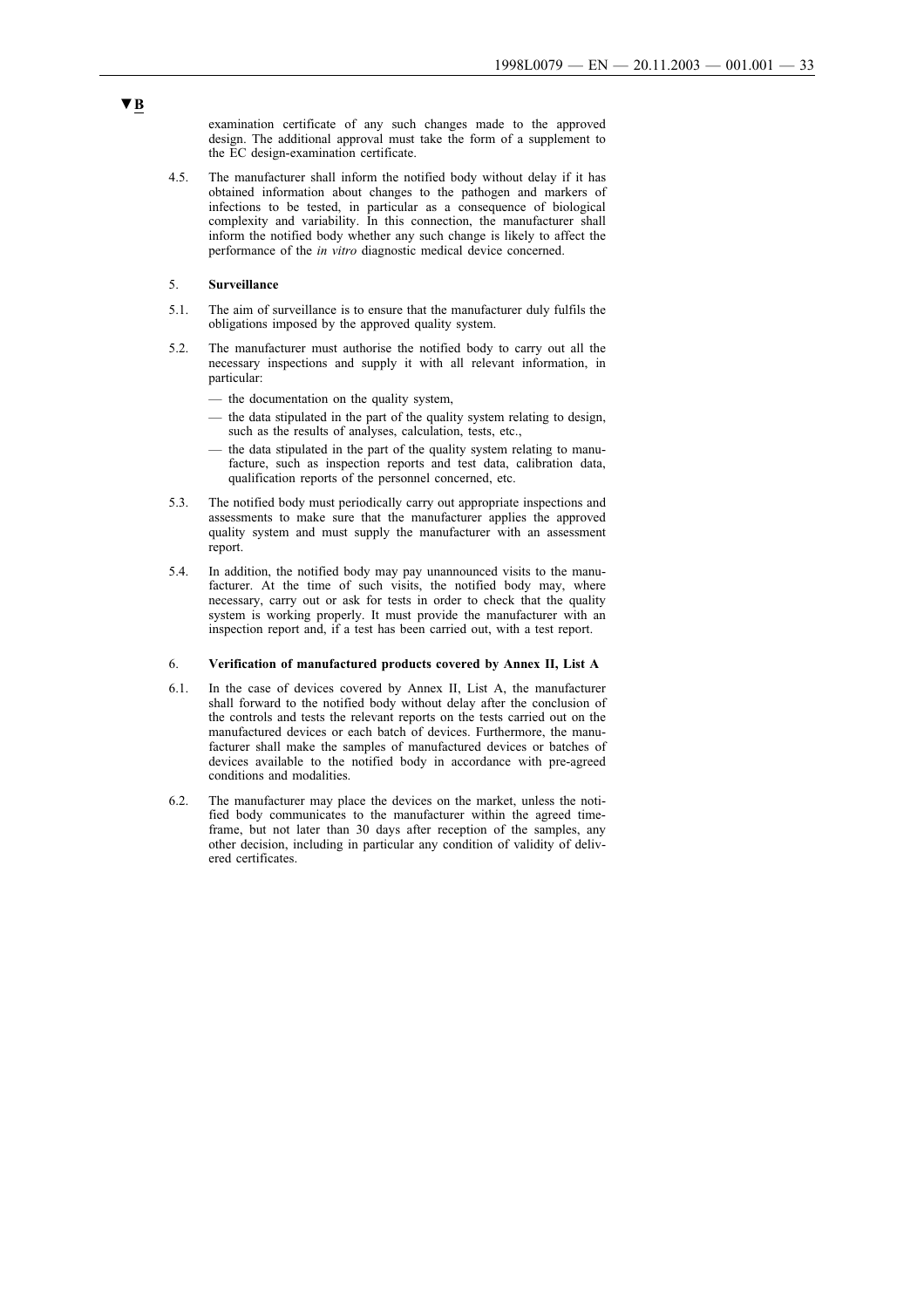#### *ANNEX V*

#### **EC TYPE-EXAMINATION**

- 1. EC type-examination is the part of the procedure whereby a notified body ascertains and certifies that a representative sample of the production envisaged fulfils the relevant provisions of this Directive.
- 2. The application for EC type-examination shall be lodged by the manufacturer or by his authorised representative with a notified body.

The application shall include:

- the name and the address of the manufacturer and the name and address of the authorised representative if the application is lodged by the representative,
- the documentation described in section 3 needed to assess the conformity of the representative sample of the production in question, hereinafter referred to as the 'type', with the requirements of this Directive. The applicant shall make a 'type' available to the notified body. The notified body may request other samples as necessary,
- a written declaration that no application has been lodged with any other notified body for the same type.
- 3. The documentation must allow an understanding of the design, the manufacture and the performances of the device. The documentation shall contain the following items in particular:
	- a general description of the type, including any variants planned,
	- all documentation referred to in Annex III, section 3, indents 3 to 13,
	- in the case of devices for self testing, the information referred to in Annex III, section 6.1.
- 4. The notified body shall:
- 4.1. examine and assess the documentation and verify that the type has been manufactured in conformity with that documentation; it shall also record the items designed in conformity with the applicable provisions of the standards referred to in Article 5, as well as the items not designed on the basis of the relevant provisions of the abovementioned standards;
- 4.2. perform or have performed appropriate examinations and the tests necessary to verify whether the solutions adopted by the manufacturer meet the essential requirements of this Directive if the standards referred to in Article 5 have not been applied; if the device is to be combined with other device(s) in order to operate as intended, proof must be provided that it conforms to the essential requirements when combined with any such device(s) having the characteristics specified by the manufacturer;
- 4.3. carry out or ask for the appropriate examinations and the tests necessary to verify whether, if the manufacturer has chosen to apply the relevant standards, these have actually been applied;
- 4.4. agree with the applicant on the place where the necessary examinations and tests will be carried out.
- 5. If the type conforms to the provisions of this Directive, the notified body shall issue the applicant with an EC type-examination certificate. The certificate shall contain the name and address of the manufacturer, the conclusions of the examination, the conditions of validity and the data needed for identification of the type approved. The relevant parts of the documentation shall be annexed to the certificate and a copy shall be kept by the notified body.
- 6. The manufacturer shall inform the notified body without delay if it has obtained information about changes to the pathogen and markers of infections to be tested, in particular as a consequence of biological complexity and variability. In this connection, the manufacturer shall inform the notified body whether any such change is likely to affect the performance of the *in vitro* device concerned.
- 6.1. Changes to the approved device must receive further approval from the notified body which issued the EC type-examination certificate wherever the changes may affect conformity with the essential requirements of the Directive or with the conditions prescribed for use of the device. The applicant shall inform the notified body which issued the EC type-examination certificate of any such change made to the approved device. This new approval shall take the form of a supplement to the initial EC typeexamination certificate.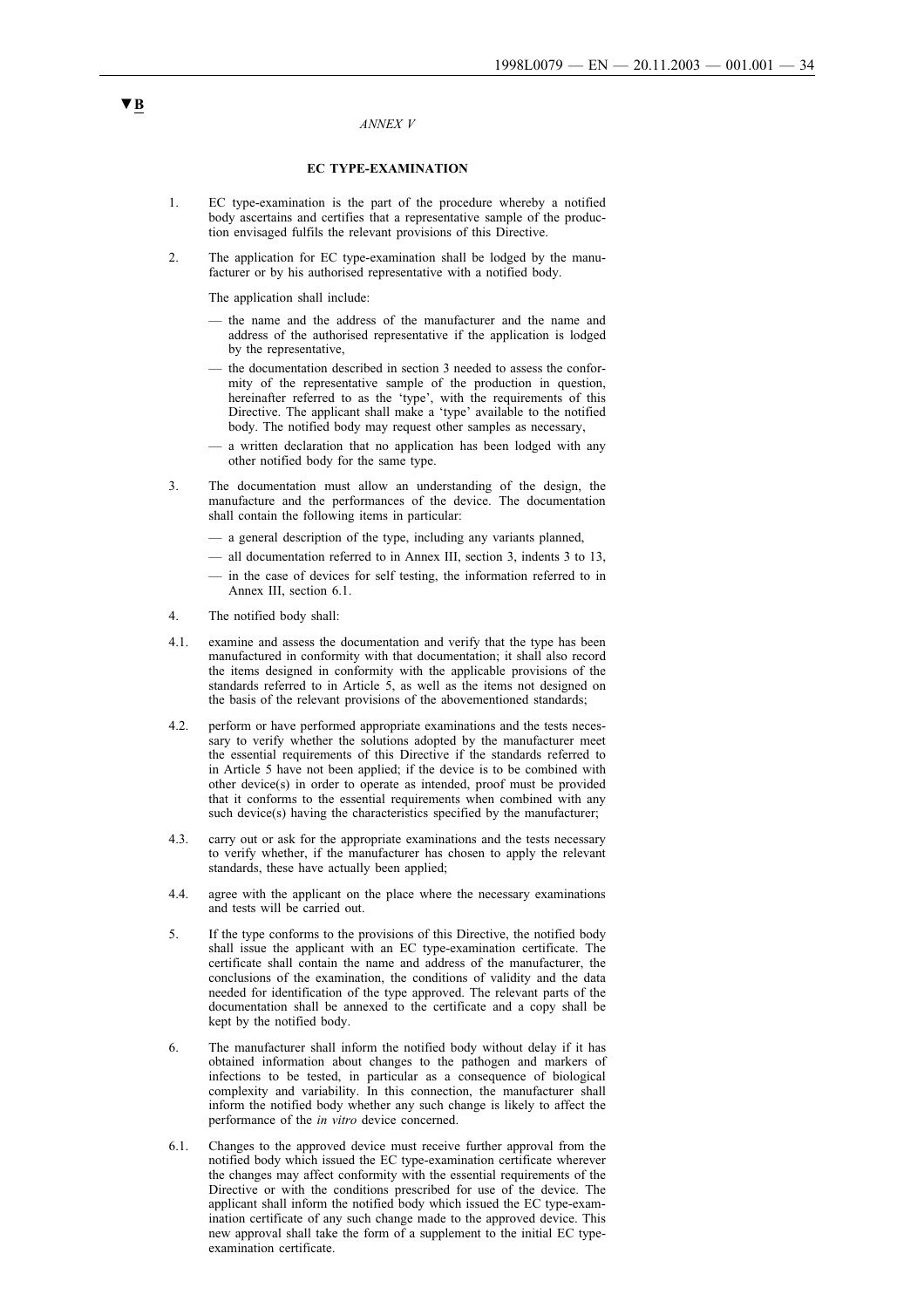## 7. **Administrative provisions**

Other notified bodies may obtain a copy of the EC type-examination certificates and/or the supplements thereto. The annexes to the certificates must be available to the other notified bodies on reasoned application, after the manufacturer has been informed.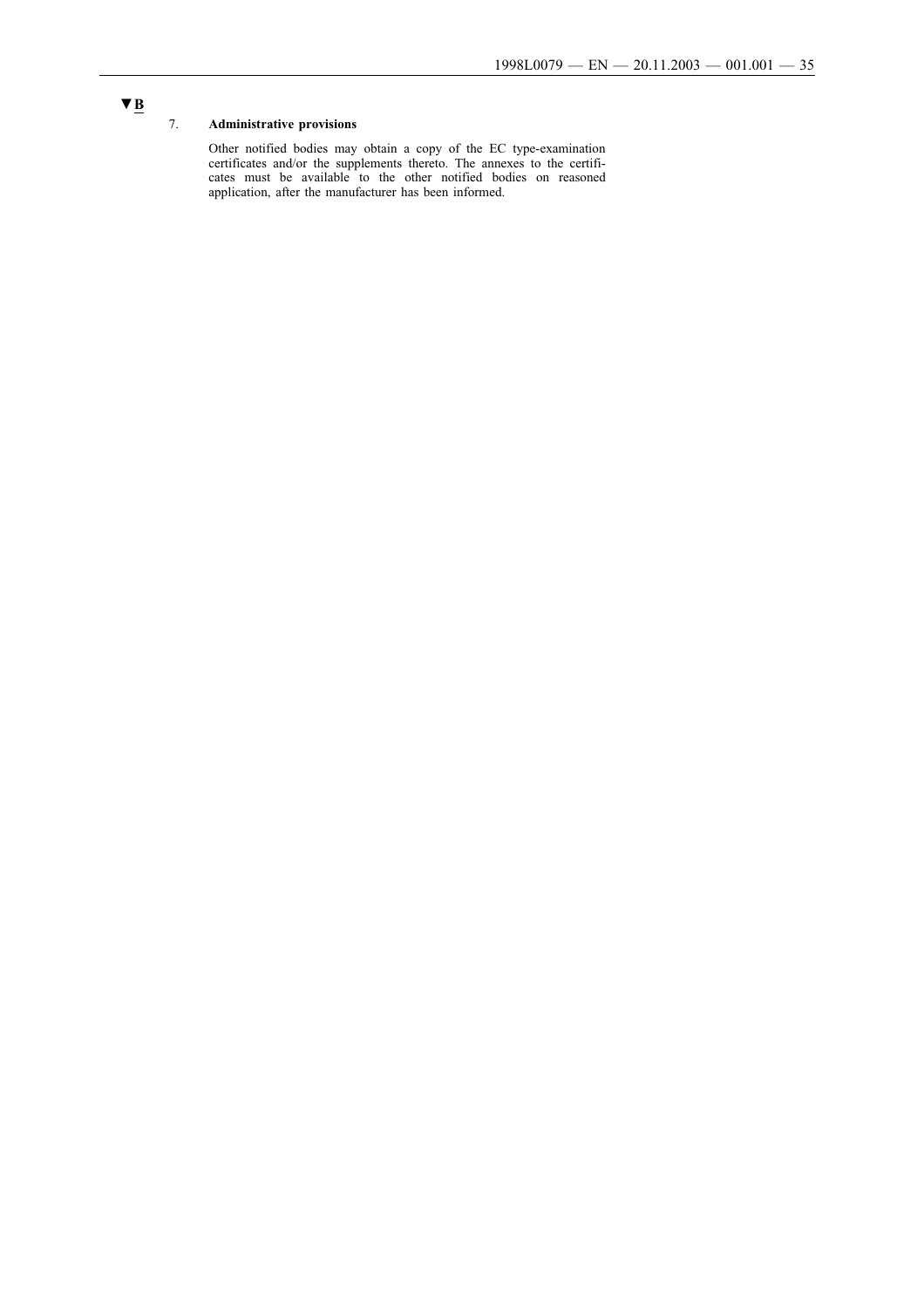#### *ANNEX VI*

#### **EC VERIFICATION**

- 1. EC verification is the procedure whereby the manufacturer or his authorised representative ensures and declares that the products which have been subject to the procedure set out in section 4 conform to the type described in the EC type-examination certificate and meet the requirements of this Directive which apply to them.
- 2.1. The manufacturer must take all the measures necessary to ensure that the manufacturing process produces products which conform to the type described in the EC type-examination certificate and the requirements of the Directive which apply to them. Before the start of manufacture, the manufacturer must prepare documents defining the manufacturing process, in particular as regards sterilisation and the suitability of starting materials, where necessary, and define the necessary testing procedures according to the state of the art. All the routine, pre-established provisions must be implemented to ensure homogeneous production and conformity of the products with the type described in the EC type-examination certificate and with the requirements of this Directive which apply to them.
- 2.2. To the extent that for certain aspects the final testing according to section 6.3 is not appropriate, adequate process testing, monitoring and control methods shall be established by the manufacturer with the approval of the notified body. The provisions of Annex IV, section 5, shall apply accordingly in relation to the abovementioned approved procedures.
- 3. The manufacturer must undertake to institute and keep up to date a systematic procedure to review experience gained from devices in the post-production phase and to implement appropriate means to apply any necessary corrective and notification action as referred to in Annex III, section 5.
- 4. The notified body must carry out the appropriate examinations and tests taking account of section 2.2 in order to verify the conformity of the product with the requirements of the Directive either by examining and testing every product as specified in section 5 or by examining and testing products on a statistical basis as specified in section 6, as the manufacturer decides. When carrying out statistical verification according to section 6, the notified body has to decide when statistical procedures for lot-by-lot inspection or isolated lot inspection have to be applied. Such decision must be taken in consultation with the manufacturer.

In as far as the conduct of examinations and tests on a statistical basis is not appropriate, examinations and tests may be carried out on a random basis provided that such procedure in conjunction with the measures taken in accordance with section 2.2 ensures an equivalent level of conformity.

#### 5. **Verification by examination and testing of every product**

- 5.1. Every product is examined individually and the appropriate tests defined in the relevant standard(s) referred to in Article 5 or equivalent tests must be carried out in order to verify the conformity of the products with the EC type described in the type-examination certificate and with the requirements of the Directive which apply to them.
- 5.2. The notified body must affix, or have affixed, its identification number to eachapproved product and must draw up a written certificate of conformity relating to the tests carried out.

#### 6. **Statistical verification**

- 6.1. The manufacturer must present the manufactured products in the form of homogeneous batches.
- 6.2. One or more random samples, as necessary, are taken from each batch. The products which make up the sample are examined and the appropriate tests defined in the relevant standard(s) referred to in Article 5 or equivalent tests must be carried out to verify, where appropriate, the conformity of the products with the type described in the EC type-examination certificate and with the requirements of the Directive which apply to them in order to determine whether to accept or reject the batch.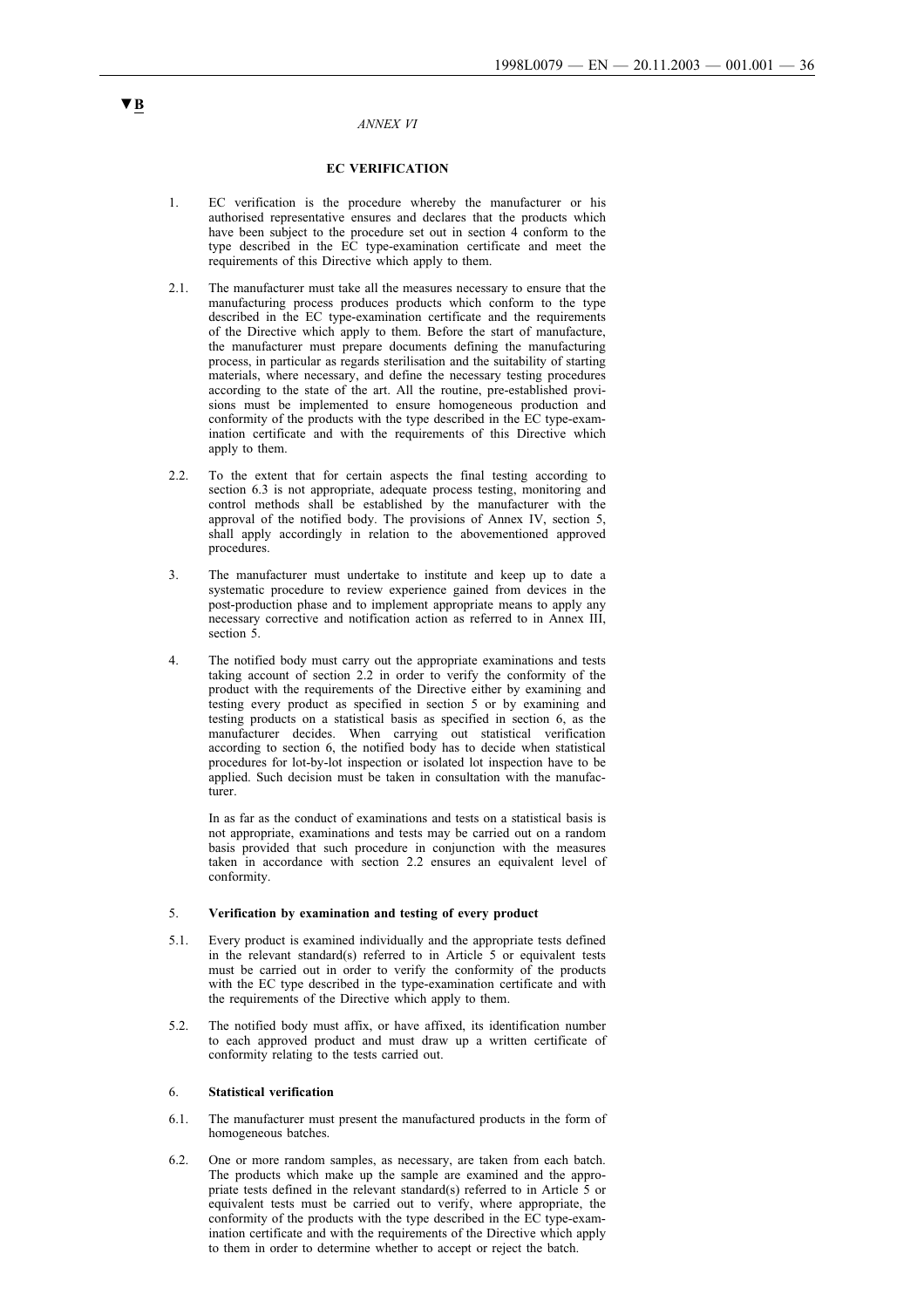- 6.3. Statistical control of products will be based on attributes and/or variables, entailing sampling schemes with operational characteristics which ensure a high level of safety and performance according to the state of the art. The sampling scheme will be established by the harmonised standards referred to in Article 5, taking account of the specific nature of the product categories in question.
- 6.4. If the batch is accepted, the notified body affixes, or has affixed its identification number to each product and draws up a written certificate of conformity relating to the tests carried out. All products in the batch may be put on the market except any in the sample which failed to conform.

If the batch is rejected the competent notified body must take appropriate measures to prevent the batch from being placed on the market. In the event of frequent rejection of batches, the notified body may suspend the statistical verification.

The manufacturer may, on the responsibility of the notified body, affix the notified body's identification number during the manufacturing process.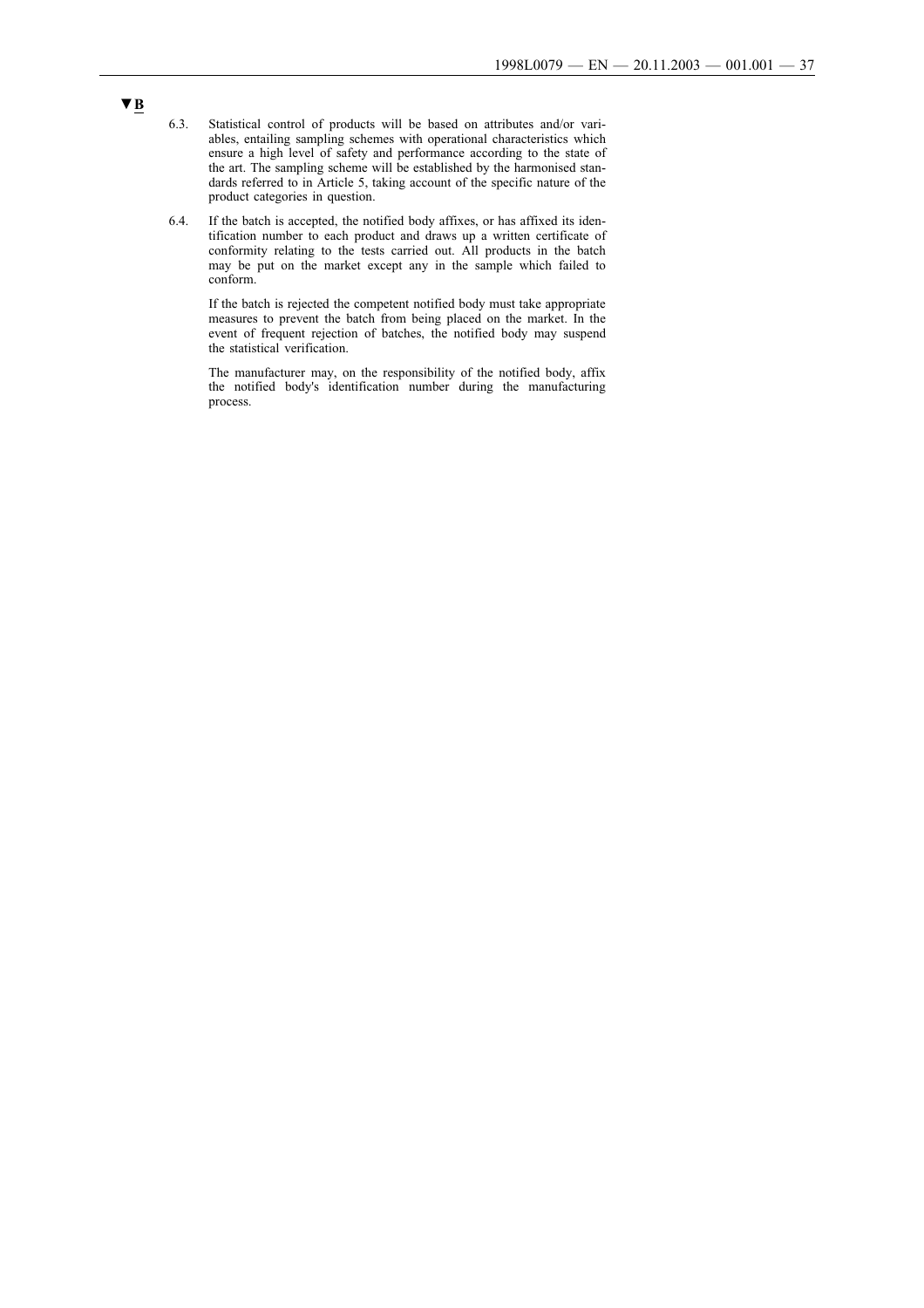#### *ANNEX VII*

### **EC DECLARATION OF CONFORMITY**

#### (PRODUCTION QUALITY ASSURANCE)

- 1. The manufacturer must ensure application of the quality system approved for the manufacture of the devices concerned and carry out the final inspection, as specified in section 3, and is subject to the surveillance referred to in section 4.
- 2. The declaration of conformity is the part of the procedure whereby the manufacturer who fulfils the obligations imposed by section 1 ensures and declares that the products concerned conform to the type described in the EC type-examination certificate and meet the provisions of this Directive which apply to them.

The manufacturer must affix the CE marking in accordance with Article 16 and draw up a declaration of conformity covering the devices concerned.

#### 3. **Quality system**

- 3.1. The manufacturer must lodge an application for assessment of his quality system with a notified body.
	- The application must include:
	- the technical documentation on the types approved and a copy of the EC type-examination certificates.
- 3.2. Application of the quality system must ensure that the devices conform to the type described in the EC type-examination certificate.

All the elements, requirements and provisions adopted by the manufacturer for his quality system must be documented in a systematic and orderly manner in the form of written policy statements and procedures. This quality system documentation must permit uniform interpretation of the quality policy and procedures such as quality programmes, plans, manuals and records.

It must include in particular an adequate description of:

- (a) the manufacturer's quality objectives;
- (b) the organisation of the business and in particular:
	- the organisational structures, the responsibilities of the managerial staff and their organisational authority where quality of manufacture of the devices is concerned,
	- the methods of monitoring the efficient operation of the quality system and in particular its ability to achieve the desired quality of product, including control of devices which fail to conform;
- (c) the inspection and quality assurance techniques at the manufacturing stage and in particular:
	- the processes and procedures which will be used, particularly as regards sterilisation,
	- the procedures in relation to purchasing,
	- the product identification procedures drawn up and kept up to date from drawings, specifications or other relevant documents at every stage of manufacture;
- (d) the appropriate tests and trials to be carried out before, during and after manufacture, the frequency with which they will take place, and the test equipment used; it must be possible to trace back the calibration.
- 3.3. The notified body must audit the quality system to determine whether it meets the requirements referred to in section 3.2. It must presume that quality systems which implement the relevant harmonised standards conform to these requirements.

The assessment team must have past experience of assessments of the technology concerned. The assessment procedure must include an inspection on the manufacturer's premises and, in duly substantiated cases, on the premises of the manufacturer's suppliers and/or subcontractors to inspect the manufacturing processes.

The decision must be notified to the manufacturer. It must contain the conclusions of the inspection and a reasoned assessment.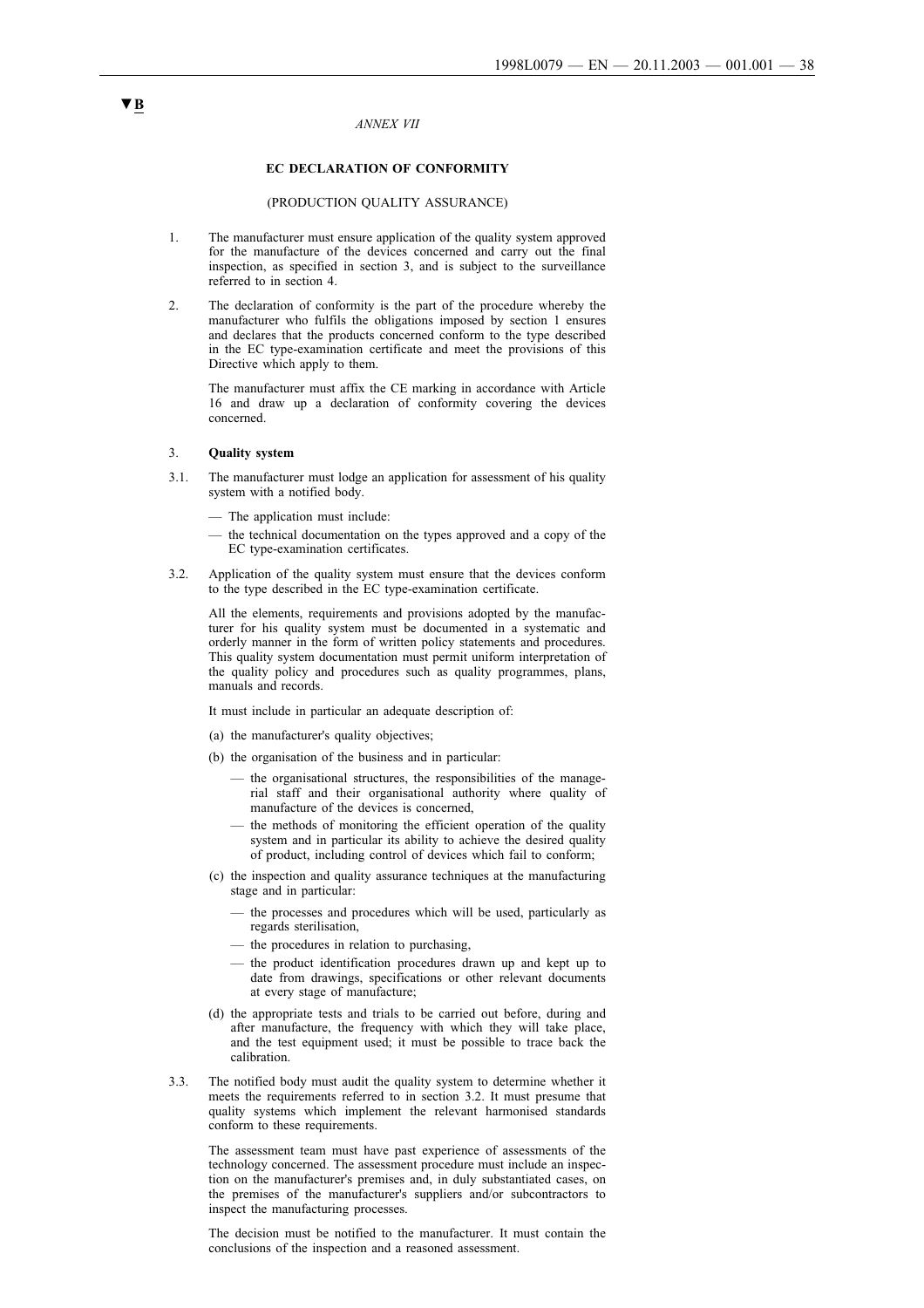3.4. The manufacturer shall inform the notified body which approved the quality system of any plan for substantial changes to the quality system.

The notified body must assess the changes proposed and verify whether after these changes the quality system still meets the requirements referred to in section 3.2. It must notify the manufacturer of its decision. This decision must contain the conclusions of the inspection and a reasoned assessment.

#### 4. **Surveillance**

The provision of Annex IV, section 5, shall apply.

## 5. **Verification of manufactured products covered by Annex II, List A**

- 5.1. In the case of devices covered by Annex II, List A, the manufacturer shall forward to the notified body without delay after the conclusion of the controls and tests the relevant reports on the tests carried out on the manufactured devices or each batch of devices. Furthermore, the manufacturer shall make the samples of manufactured devices or batches of devices available to the notified body in accordance with pre-agreed conditions and modalities.
- 5.2. The manufacturer may place the devices on the market, unless the notified body communicates to the manufacturer within the agreed timeframe, but not later than 30 days after reception of the samples, any other decision, including in particular any condition of validity of delivered certificates.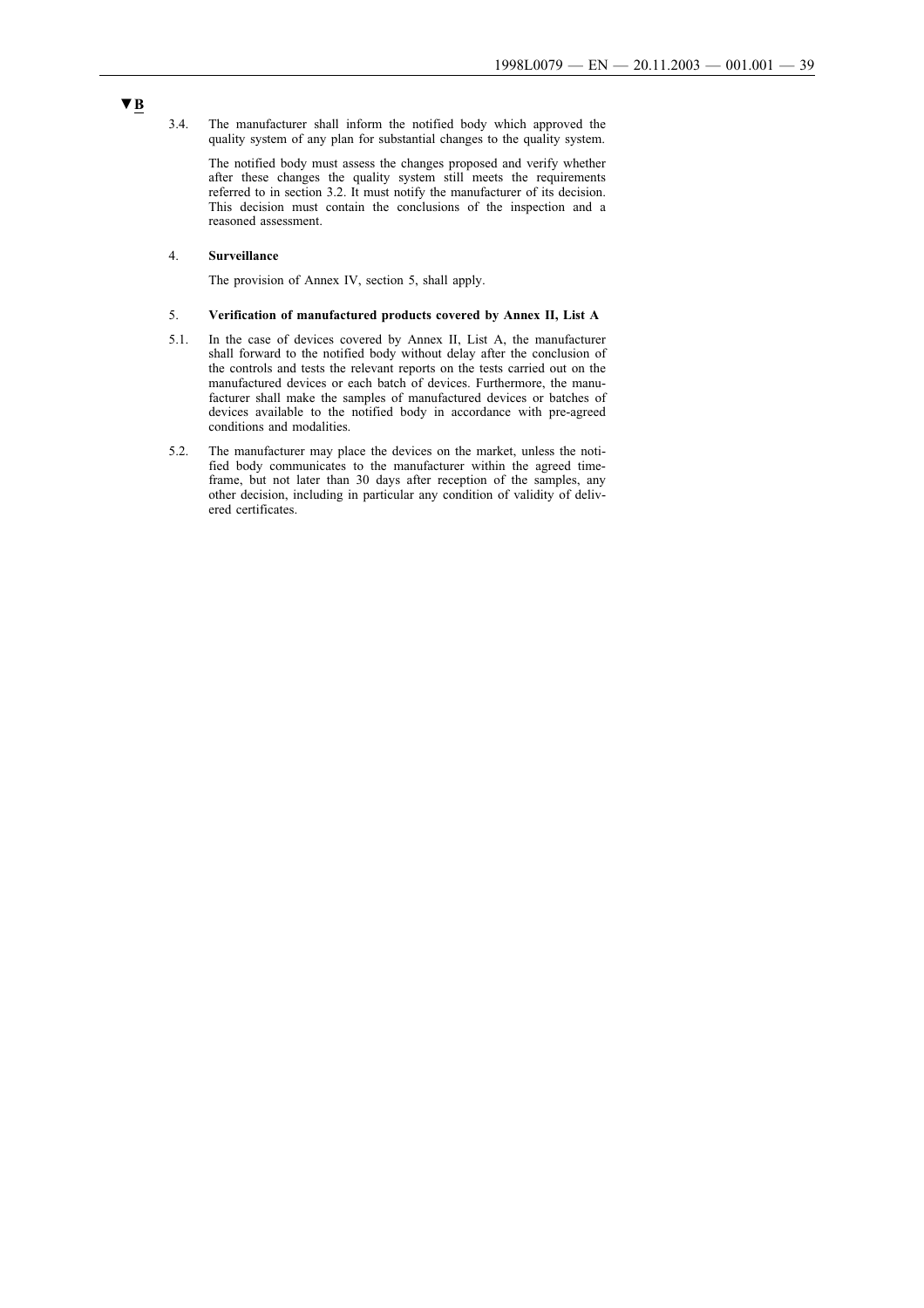#### *ANNEX VIII*

### **STATEMENT AND PROCEDURES CONCERNING DEVICES FOR PERFORMANCE EVALUATION**

- 1. For devices for performance evaluation the manufacturer or his authorised representative shall draw up the statement containing the information stipulated in section 2 and ensure that the relevant provisions of this Directive are met.
- 2. The statement shall contain the following information:
	- data allowing identification of the device in question,
	- an evaluation plan stating in particular the purpose, scientific, technical or medical grounds, scope of the evaluation and number of devices concerned,
	- the list of laboratories or other institutions taking part in the evaluation study,
	- the starting date and scheduled duration for the evaluations and, in the case of devices for self-testing, the location and number of lay persons involved,
	- a statement that the device in question conforms to the requirements of the Directive, apart from the aspects covered by the evaluation and apart from those specifically itemised in the statement, and that every precaution has been taken to protect the health and safety of the patient, user and other persons.
- 3. The manufacturer shall also undertake to keep available for the competent national authorities the documentation allowing an understanding of the design, manufacture and performances of the product, including the expected performances, so as to allow assessment of conformity with the requirements of this Directive. This documentation must be kept for a period ending at least five years after the end of the performance evaluation.

The manufacturer shall take all the measures necessary for the manufacturing process to ensure that the products manufactured conform to the documentation mentioned in the first paragraph.

4. The provisions of Article 10(1), (3) and (5) shall apply to devices intended for performance evaluation.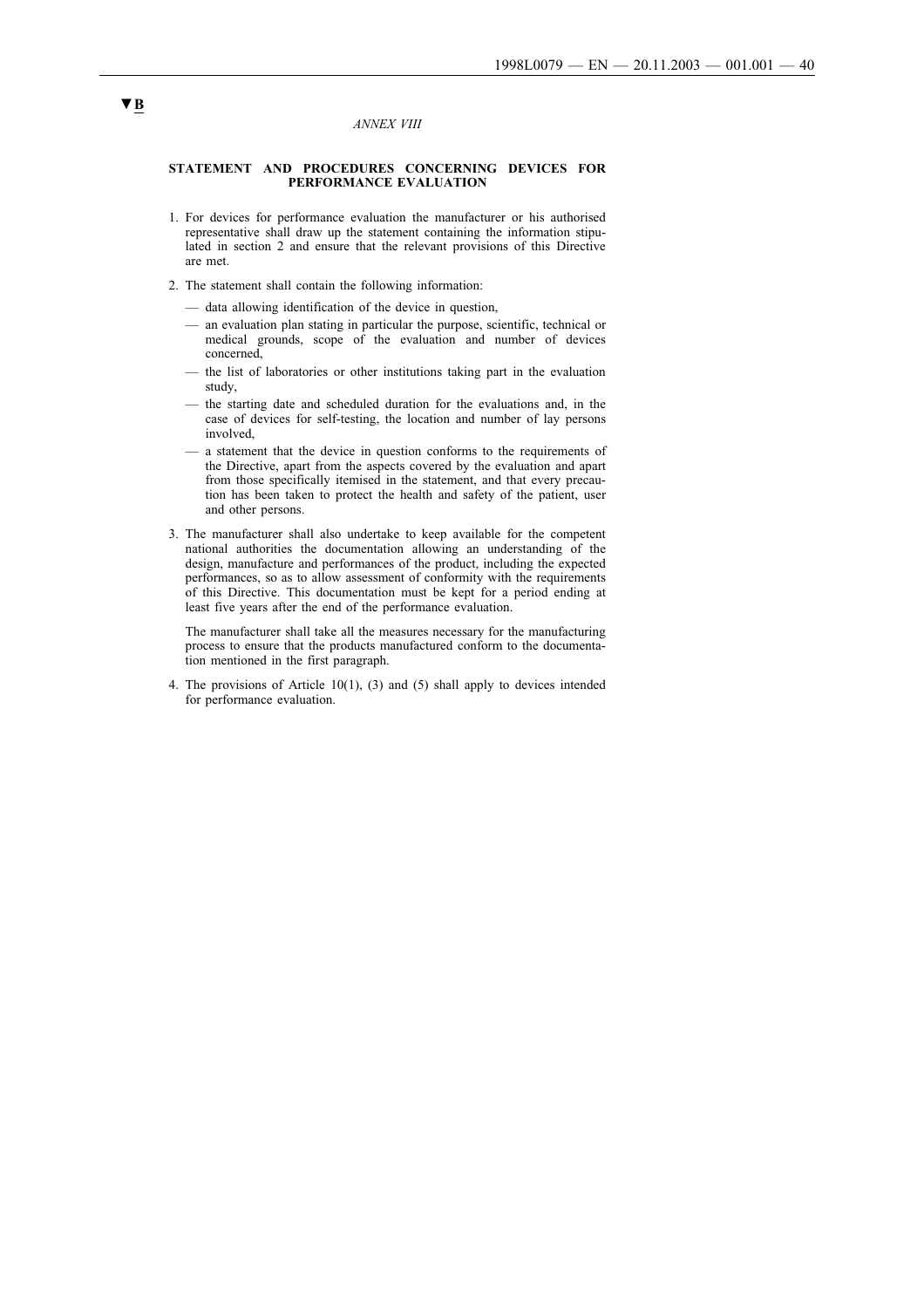#### *ANNEX IX*

#### **CRITERIA FOR THE DESIGNATION OF NOTIFIED BODIES**

- 1. The notified body, its director and the assessment and verification staff shall not be the designer, manufacturer, supplier, installer or user of the devices which they inspect, nor the authorised representative of any of these persons. They may not be directly involved in the design, construction, marketing or maintenance of the devices, nor represent the parties engaged in these activities. This in no way precludes the possibility of exchanges of technical information between the manufacturer and the body.
- 2. The notified body and its staff must carry out the assessment and verification operations with the highest degree of professional integrity and the requisite competence in the field of medical devices and must be free from all pressures and inducements, particularly financial, which might influence their judgment or the results of the inspection, especially from persons or groups of persons with an interest in the results of the verifications.

Should the notified body subcontract specific tasks connected with the establishment and verification of the facts, it must first ensure that the subcontractor meets the provisions of the Directive. The notified body shall keep at the disposal of the national authorities the relevant documents assessing the subcontractor's qualifications and the work carried out by the subcontractor under this Directive.

- 3. The notified body must be able to carry out all the tasks assigned to such bodies by one of Annexes III to VII and for which it has been notified, whether these tasks are carried out by the body itself or on its responsibility. In particular, it must have the necessary staff and possess the facilities needed to perform properly the technical and administrative tasks entailed in assessment and verification. This includes the availability of sufficient scientific staff within the organisation who possess adequate experience and knowledge necessary to assess the biological and medical functionality and performance of devices for which it has been notified, in relation to the requirements of this Directive and, in particular, with Annex I requirements. The notified body must also have access to the equipment necessary for the verifications required.
- 4. The inspection staff must have:
	- sound vocational training covering all the assessment and verification operations for which the body has been designated,
	- satisfactory knowledge of the rules on the inspections which they carry out and adequate experience of such inspections,
	- the ability required to draw up the certificates, records and reports to demonstrate that the inspections have been carried out.
- 5. The impartiality of the inspection staff must be guaranteed. Their remuneration must not depend on the number of inspections carried out, nor on the results of the inspections.
- 6. The body must take out civil liability insurance, unless liability is assumed by the State under domestic legislation or the Member State itself carries out the inspections directly.
- 7. The staff of the inspection body are bound to observe professional secrecy with regard to all information gained in the course of their duties (except vis-à-vis the competent administrative authorities of the State in which their activities are carried out) under this Directive or any provision of national law putting it into effect.